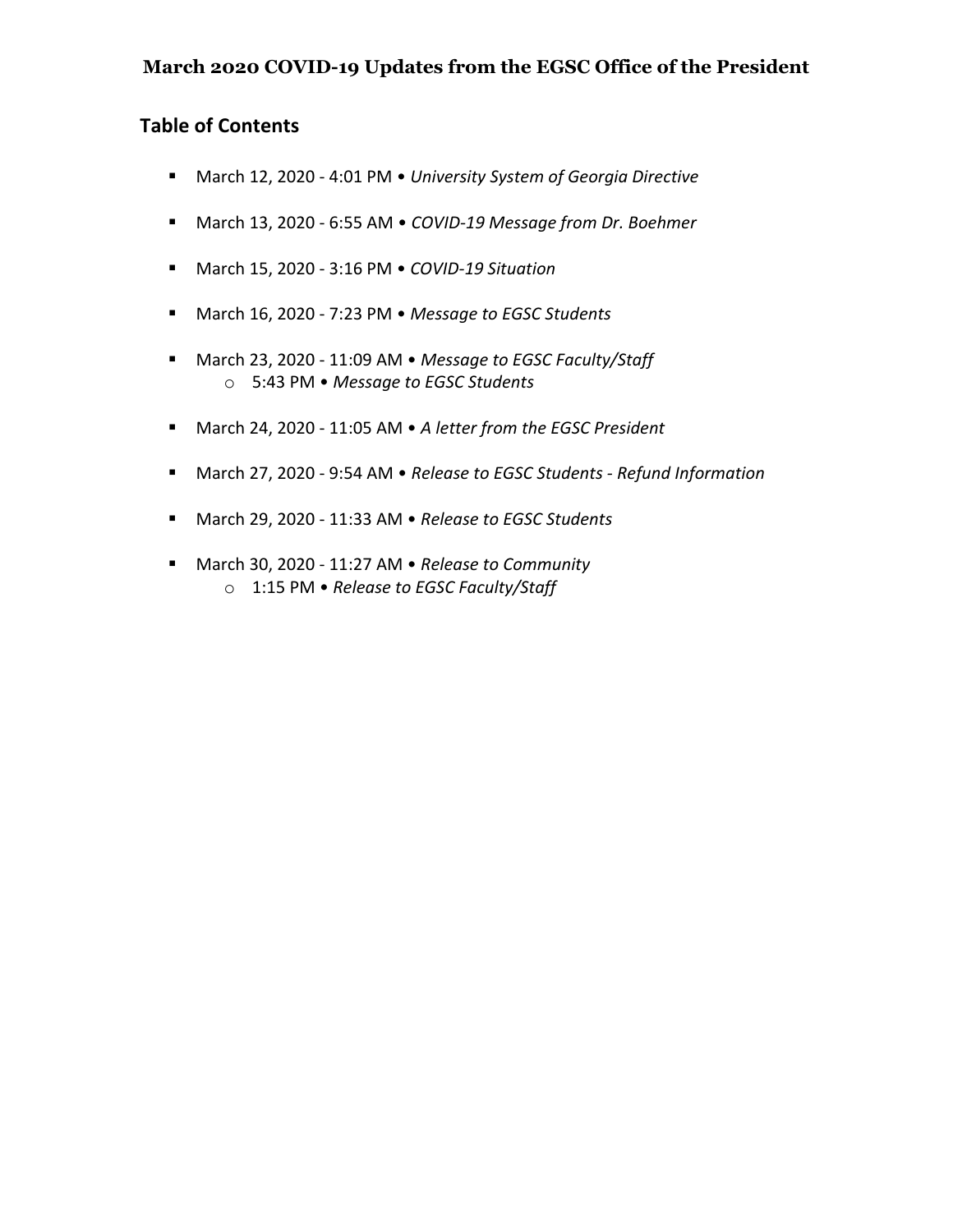# University System of Georgia Directive

#### March 12, 2020

The University System of Georgia has directed the following:

"Effective Monday, March 16, 2020, all University System of Georgia institutions will temporarily suspend instruction for two weeks to allow time for USG institutions to test their business continuity plans and online instruction modules and for state officials to continue to assess the current situation regarding coronavirus (COVID-19) in Georgia.

Students who are currently on spring break are strongly encouraged not to return to campus. Students on campus are asked to depart campus by close of business Friday, March 13, 2020, and to remain away from campus until March 29, 2020. At this time, students are not being asked to move out of their dorms for the remainder of the semester."

As directed by the University System, EGSC is temporarily suspending instruction for two weeks beginning on March 16, 2020. We will monitor the situation closely and keep you updated as new and more detailed information becomes available. Please check this webpage regularly for updates.

# COVID-19 Message from Dr. Boehmer

## March 13, 2020

Yesterday, at about 3:30 pm, all UGA presidents were notified of the following by the University System of Georgia: "Effective Monday, March 16, 2020, all University System of Georgia institutions will temporarily suspend instruction for two weeks to allow time for USG institutions to test their business continuity plans and online instruction modules and for state officials to continue to assess the current situation regarding coronavirus (COVID-19) in Georgia."

EGSC, as directed by the USG, immediately announced temporary suspension of instruction for two weeks, effective Monday, March 16, 2020. EGSC has not closed any of its three campuses. We are working intensely to develop a plan which will encourage teleworking by as many EGSC employees as possible beginning Monday, March 16, 2020. Our campuses remain open and a core of employees will continue working on campus to keep the campuses running.

As indicated in the above directive from the USG, the next two weeks will require intense work and dedication by all of us to do what the USG has directed: assure that we are fully prepared to offer all of our courses fully online for a continued period of time following this two week suspension of instruction should that be necessary; and assure that our business continuity plan enables us to continue operating during any continued suspension of instruction.

This means that many of you will be doing this work remotely and some of you will be doing this work on campus over the next two weeks. However, all of us will need to contribute to assure that we are prepared for the period following this temporary suspension of instruction. I thank each and every one of you in advance for the hard work and dedication which the next two weeks will require.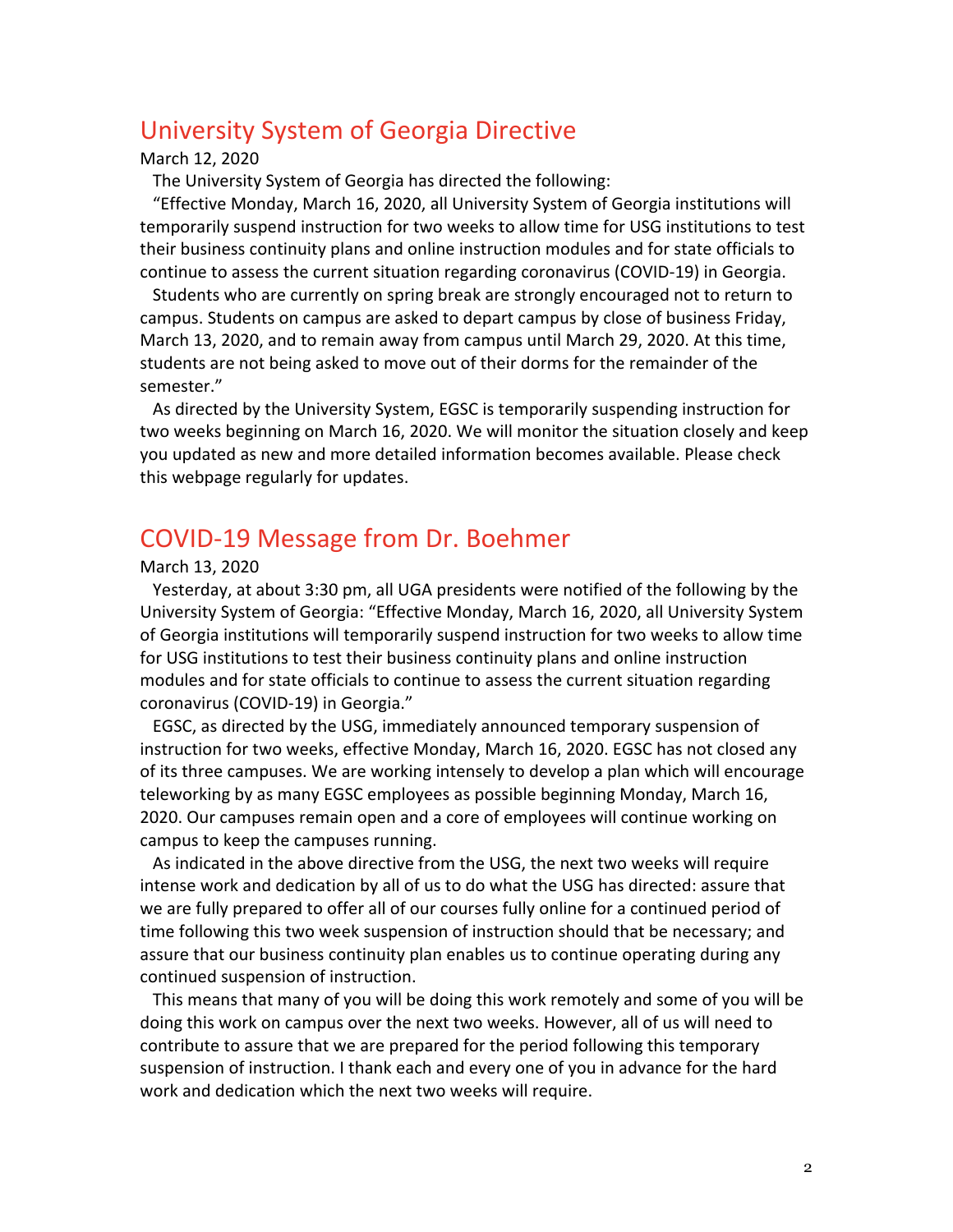As soon as possible, each of your supervisors will be reaching out to you with instructions about what needs to be done over the next two weeks; and whether that work will be done remotely or on campus.

## COVID-19 Situation

#### March 15, 2020

As you know well, East Georgia State College has temporarily suspended instruction for two weeks beginning on Monday, 3/16/2020. **Although instruction is suspended, the college is not closed**. The college has created a Task Force which will be meeting regularly and closely monitoring the COVID-19 situation during this two-week period.

This COVID-19 situation has and will continue to be a fluid situation. The directives we receive from national, state, USG and local authorities will likely change from time to time as the situation changes. It is extremely important that each of us maintain regular and direct contact with our supervisors during this period to assure that we are up-todate as the situation evolves.

• During this two-week period, I encourage you to regularly visit the college's webpage about COVID-19 to stay up-to-date.

• Many faculty and staff will be teleworking, and those necessary to maintain service and safety will be on campus working. As this situation evolves, it may be necessary to make modifications to teleworking and on-campus assignments. Again, please stay in direct daily contact with your immediate supervisor so that changes can be made as needed.

During this two-week period, our two major goals will be (1) to prepare all of our courses for wholly online instruction so that we will prepared should it become necessary to offer all courses online for an extended period of time following this twoweek suspension; and (2) to further develop and test the college's Business Continuity Plan so that we will be able to continue to offer services to faculty, staff and students at an appropriate level during any continued period of interruption of normal operations. I know that everyone in our college community is committed to the intense hard work which will be necessary to accomplish these goals over the next two weeks. Your work and dedication are deeply appreciated.

#### **Use the Travel Registry**

As you know, the college established a Travel Registry to assist us in protecting our college community. **You are Encouraged to Use the Travel Registry**.

#### **Mandatory Registration**

Registration is required if you have recently traveled or plan to travel to any of the Level 3 destinations before the beginning of fall semester 2020.

#### **Voluntary Registration**

EGSC also encourages you to voluntarily register any domestic or international travel plans (from now until the beginning of fall semester) as you make those plans. This voluntary registration will enable the college to understand and evaluate risks as the situation develops. In short, knowing your travel plans will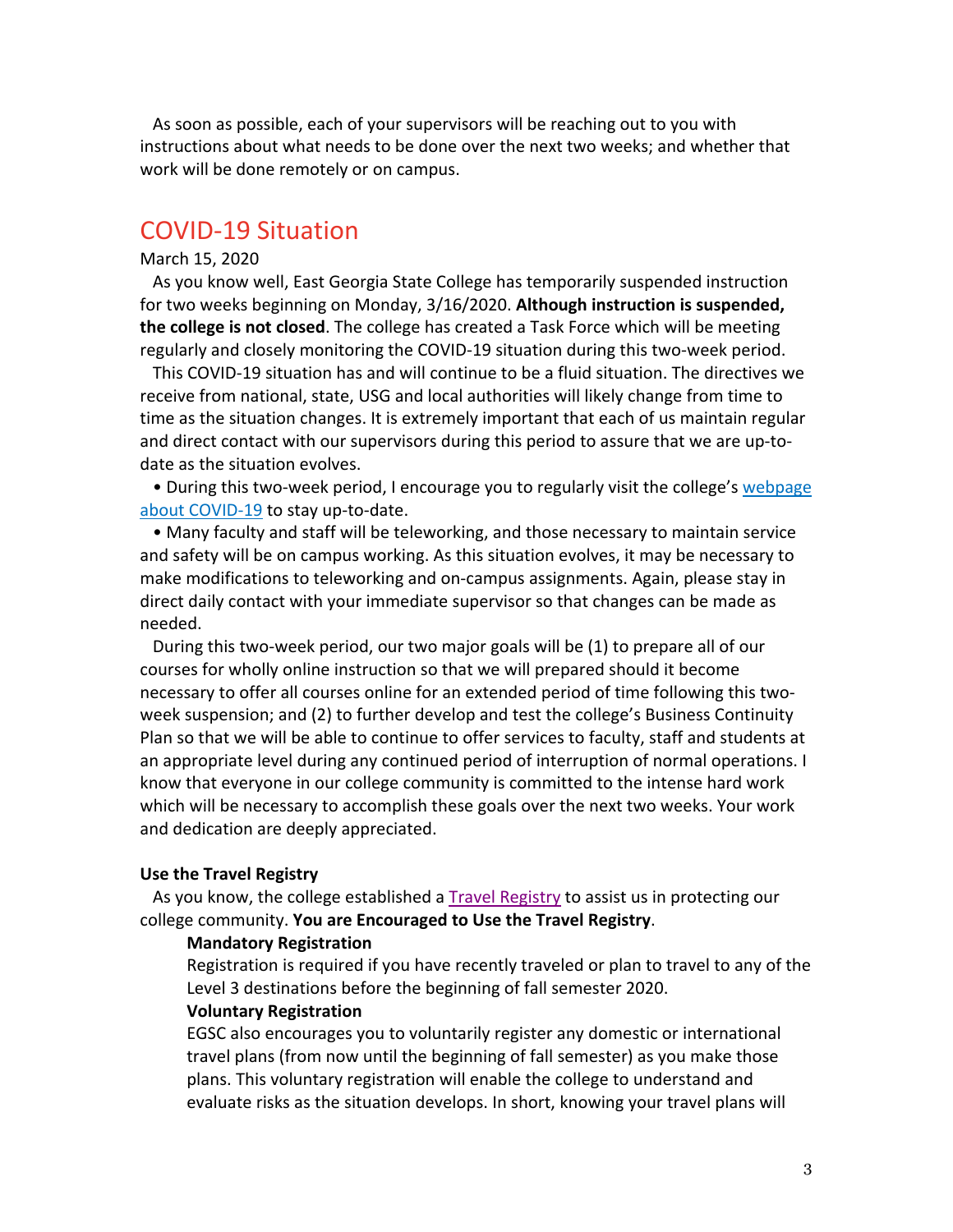enable EGSC to better communicate with you about risks and precautionary measures and to protect our college community.

#### **All Non-essential Travel Is Suspended**

During this two-week period of suspension of instruction, all non-essential college travel is suspended. Even if your travel was approved prior to this period, please resubmit any request for travel to your immediate supervisor before traveling if you believe it is essential. That request must be approved by your immediate supervisor, the Vice President for Business Affairs and the President before you travel.

#### **Preparing All Courses for Delivery in Online Format**

As indicated above, one of our major goals during this two-week period of suspension of instruction is to prepare all courses for delivery in wholly online format so that we will be prepared for the possibility that implementation of that plan becomes necessary at the end of the two-week period. EGSC's academic leadership will be working closely with faculty and staff during the next two weeks to assure that we are ready to do this if necessary. Additional resources include:

• The distance learning team at the USG has created a Keep Teaching Resource Webpage designed to provide faculty with helpful resources and contacts to prepare for a transition to online instruction.

• USG eCampus has produced an online training course for USG faculty called Guide to Teaching Online in D2L. They will share with any institution that requests it. It is a condensed triage-style training that focuses on the basics of online access, communication, quizzes, and assignment submissions. There will be a companion training for students as well as a basic D2L LMS template that faculty can use. If interested, please email Amy Austin, Director of USG eCampus Online Faculty Development, at amya@ecampus.usg.edu.

#### **You are Encouraged to Conduct All Meetings Electronically, Not Face-to-Face**

Please strongly consider the use of Skype, Zoom or conference bridge numbers to conduct all meetings. This includes meetings with as few as two EGSC employees. If you need assistance in setting up these meetings, please submit a work request to our IT department. Please understand that they will have an even heavier workload than usual during this extraordinary period. They stand ready to help you, but your patience is important in getting all of us through this together.

#### **Please practice social distancing**

You are strongly encouraged to help make our campuses "hand-shake" free zones and to maintain the practice of maintaining an appropriate distance between individuals in all face-to-face encounters. Also, please take full advantage of the disinfectant supplies made available to your unit and the hand sanitizer stations located around our campuses.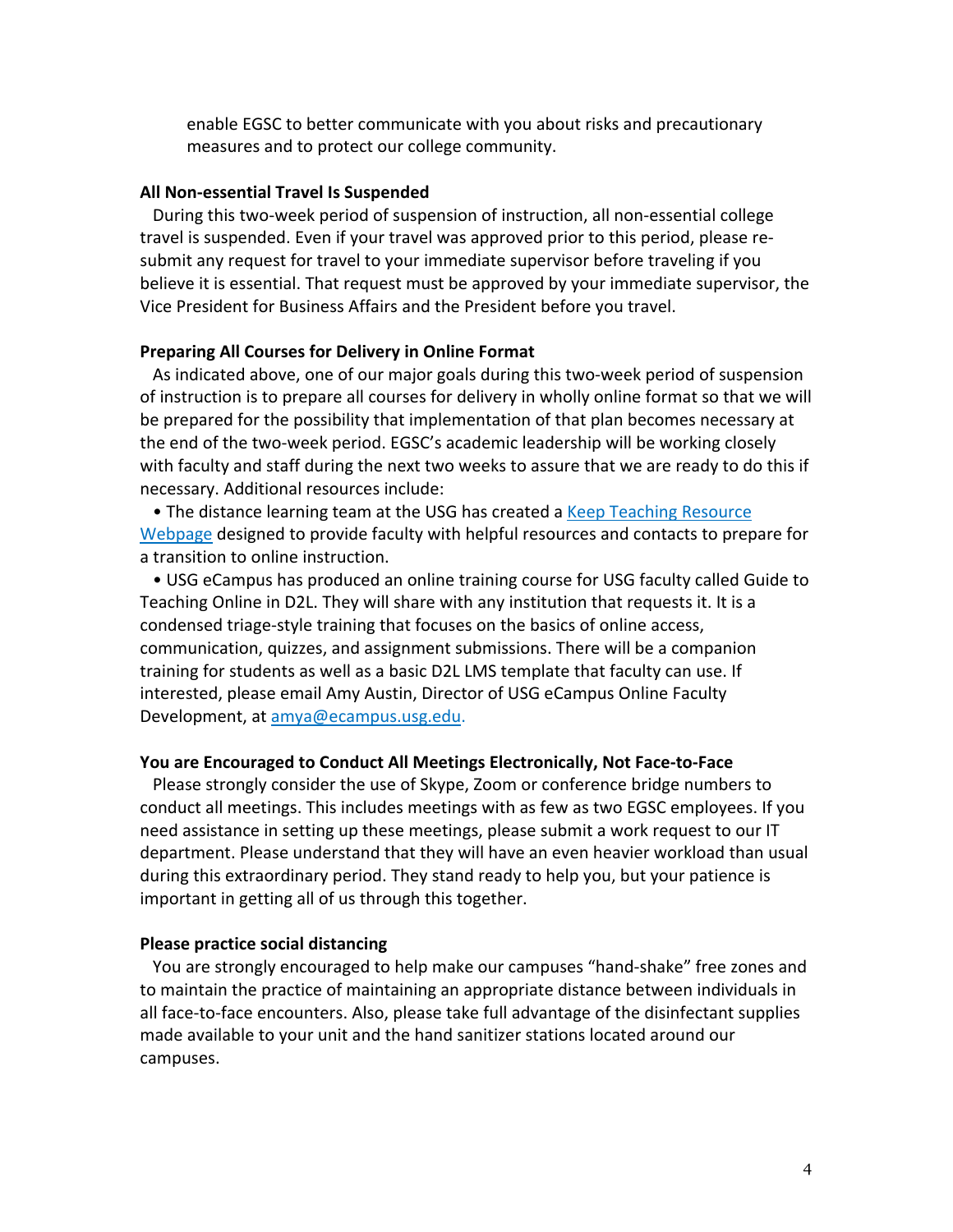#### **Responding to Requests from Media Sources for Information**

It is possible that you will receive requests for interviews from media sources about things like the two-week suspension of instruction, cancellation of college events and external events on campus and teleworking. Please be certain to contact the Office of Institutional Advancement for advice before responding. It is very important that the public and all members of our college community receive clear and consistent information about this situation. Following this practice will help us accomplish that.

## **Beware of Scams and Misinformation**

Please see the email message which was sent by our Chief Security Officer on 3/13/2020. As he points out, as the COVID-19 outbreak continues to evolve, some bad actors are using this situation as an opportunity to harm others. As stated in his email,

- $\circ$  "Obtain information from trusted sources. Some web sites are providing misinformation and serving malicious software. Refer to the World Health Organization (WHO) (https://www.who.int), Centers for Disease Control (CDC) (https://www.cdc.gov) and the Georgia Department of Public Health (https://dph.georgia.gov/) for official information on COVID-19.
- $\circ$  Check email addresses and links. Inspect web links by hovering your mouse pointer over the URL to see where it leads. Review the sender's email address.
- $\circ$  Beware of online requests for personal information. A COVID-19 themed email requesting personal information like your Social Security number or login information is a phishing scam. Never respond to these emails.
- $\circ$  Watch for spelling and grammatical mistakes. If an email includes spelling, punctuation or grammar errors, it is possible this is a phishing email.
- $\circ$  Look for generic greetings. Phishing emails are likely to use greetings like "Dear sir or madam." These usually signal an email is not legitimate.
- $\circ$  Avoid COVID-19 themed emails requiring an immediate response. Phishing emails often create a sense of urgency. Stop-Think-Act.
- o Report suspicious email. Contact the EGSC helpdesk at abuse@ega.edu (478- 289-2004) if you receive suspicious email. Alternatively, you can contact me directly at awoods@ega.edu."

## **Information about Events on Campus During this Two-week Period**

Virtually all public events scheduled on our campuses during this two-week suspension have been postponed or cancelled. This includes games scheduled for our Bobcat baseball and softball teams. Our Event Planning Office has already reached out to event organizers about cancellation or rescheduling. If you have any questions about an event which you scheduled or plan to attend, please contact our college's Director of Event Planning at abwilliams@ega.edu.

## **Reporting Any Information You May Receive About Individuals Who May Have Been Exposed to COVID-19 or Who Exhibit Symptoms of COVID-19**

Please see the information below in the guidance from the USG for employees under the headings: "What Should I do if I am Sick?" "What do I do if I have symptoms of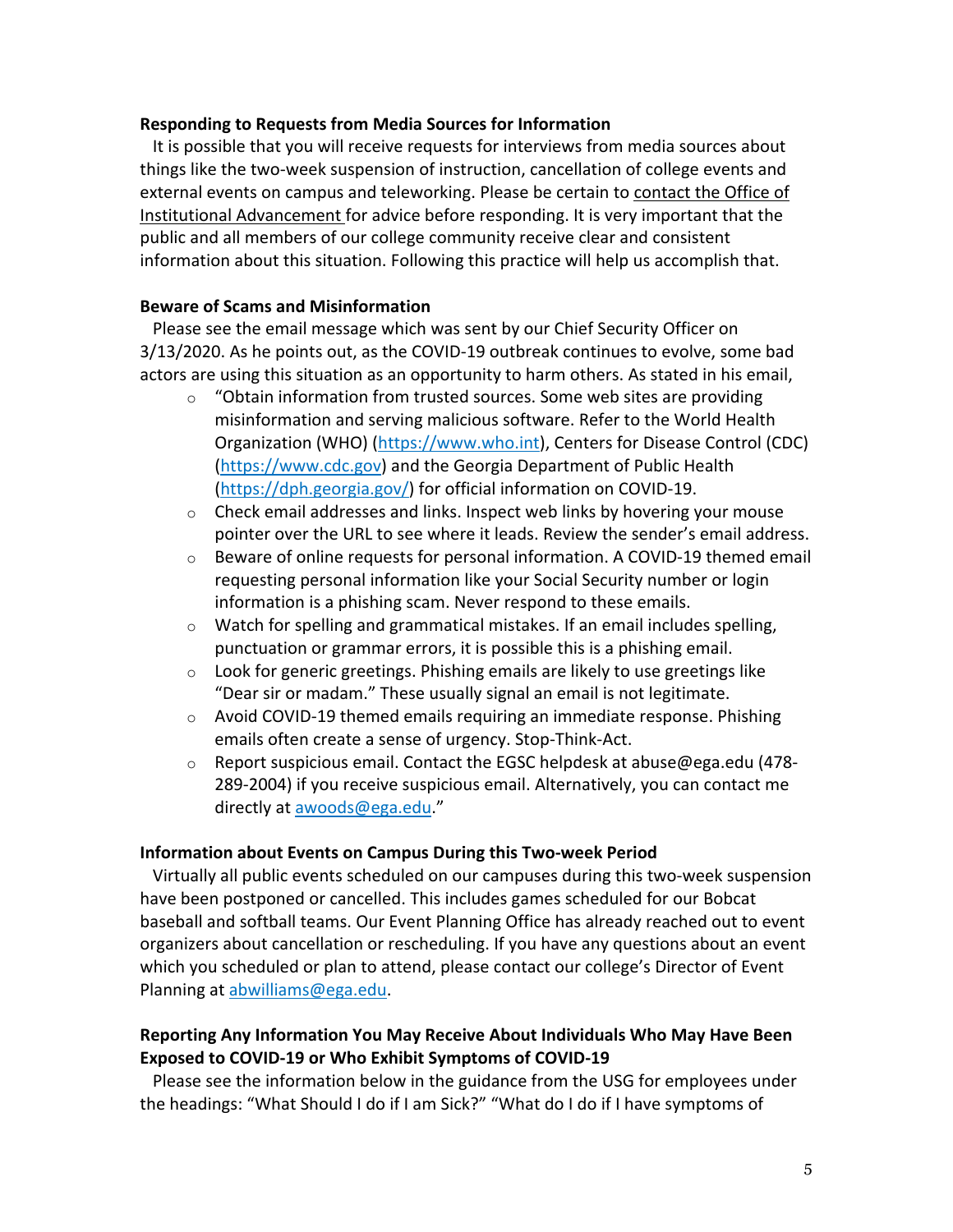COVID-19?" "What should I do if I am exposed but do not show any symptoms?" and "What if I have been exposed and am showing symptoms?"

The college is required to report known cases of COVID-19 to the Georgia Department of Public Health. Accordingly, if you do become aware of any information of this type, please let your immediate supervisor know immediately. The immediate supervisor should then promptly make the President's Office aware. If for any reason you cannot contact your immediate supervisor, please call the President's Office immediately. Also, please remember that exposure to COVID-19, infection or the perception by others that you may have or have been infected is a stressful event for the individual and those close to them. Please assure that you treat any information you may receive about suspected or actual exposure with the highest level of confidentiality possible under the circumstances and with compassion for the individual involved.

#### **Information for Employees from the University System of Georgia**

In addition to the above information, the USG has provided the following guidance for employees (as of 3/13/2020).

#### "**What can I do to protect myself?**

The most important responsibility we each have is to practice prevention. Prevention is paramount.

Please take appropriate measures such as:

- · Wash hands regularly.
- · Avoid touching your eyes, nose, and mouth.
- · Cover coughs and sneezes with tissues.
- · Avoid close contact with people who are sick.
- · Be responsible and courteous to others and stay home if you are sick. If you are experiencing symptoms, contact your health provider.
	- · Respect personal space when greeting others and during conversations.

· Be mindful of those in high-risk populations such as those with underlying health conditions and the elderly.

We take very seriously the responsibility to make prudent choices for the wellbeing of the USG community. The Governor has issued a directive to reduce the number of employees on-site at any one time and prioritize teleworking and flexible scheduling.

## **What action is the University System taking to protect students, faculty and staff from COVID-19?**

We continue to monitor COVID-19 and to take safety actions as warranted. We are operating in conjunction with our local, state and national health agencies to include regular updates with the World Health Organization (WHO), the Centers for Disease Control and Prevention (CDC), and the Georgia Department of Public Health (DPH).

Each college and university president has established a task force composed of leaders from across campus who are working to continually assess the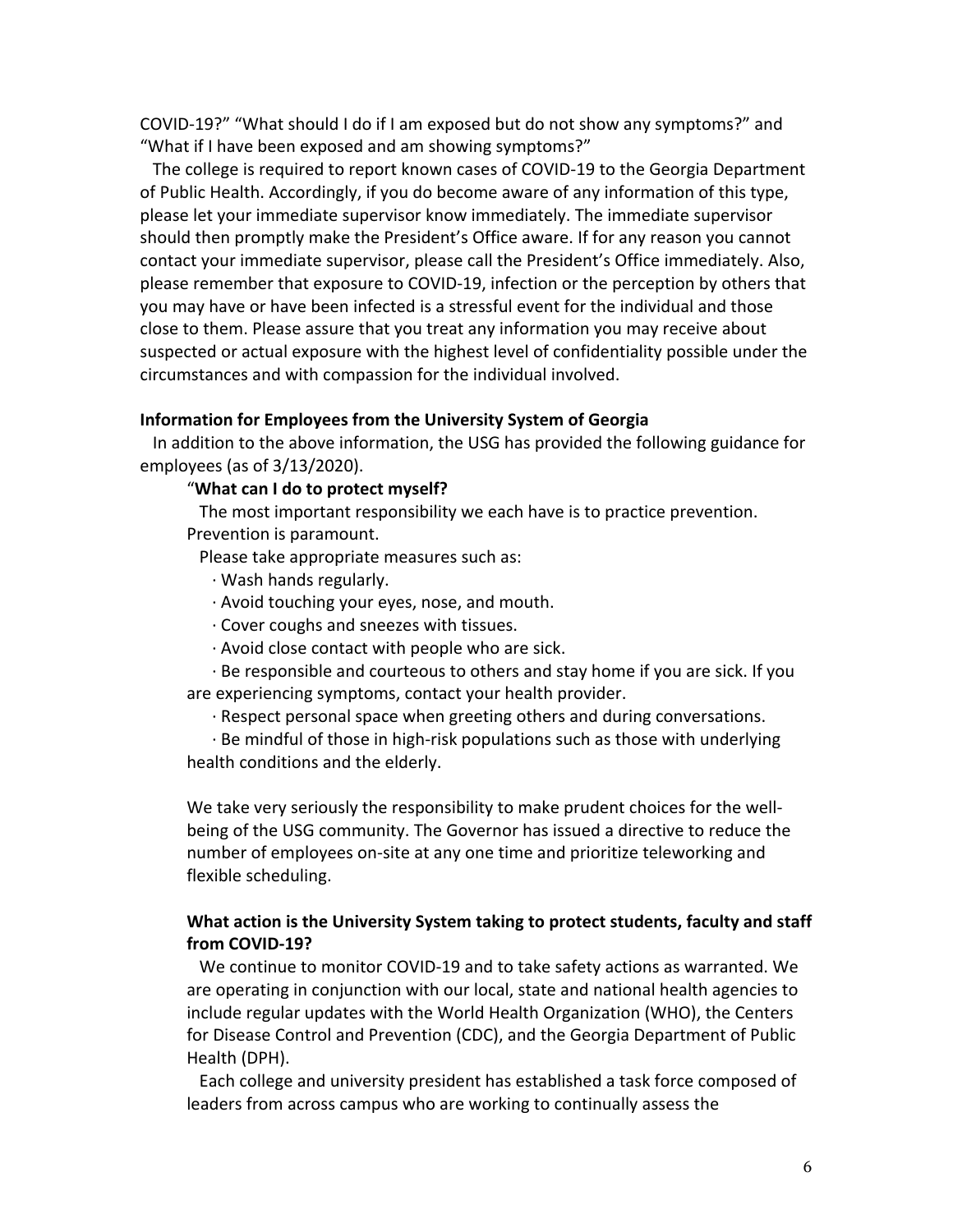institution's readiness plans and execute protocols related to medical health and safety, business continuity, emergency preparedness and travel.

#### **What should I do if I am sick?**

Employees should not come to work when they are sick. Employees should stay home and use appropriate leave. If an employee appears to be exhibiting symptoms associated with coronavirus while at work, a manager should excuse the employee from work and advise them to seek care from a healthcare provider. Regular benefits-eligible employees have leave available to them to cover absences. Employees should follow standard request and approval procedures. The employee will be expected to use appropriate leave to cover the time away and may be expected to provide a release from a healthcare provider to return to work.

#### **What do I do if I have symptoms of COVID-19?**

Symptoms of COVID-19 include fever, cough and shortness of breath; you should contact your primary care physician or institution health center, if applicable for students.

#### **What if I have been exposed but am not showing any symptoms?**

Employees who believe they have been directly exposed to COVID-19, but are not showing symptoms, should self-quarantine consistent with DPH and CDC guidelines. Employees must contact their supervisor if they are unable to come to work or need to make a telework arrangement. Employees should contact their healthcare provider if they become sick and remain home.

### **What if I have been exposed and am showing symptoms?**

Employees who believe they have been directly exposed to COVID-19 and are showing symptoms should seek care from a healthcare provider and may be required to self-quarantine. During this time, employees should not come to work and should inform their manager. Managers have the discretion to determine if an employee's duties and responsibilities can reasonably be performed from an employee's home location, and, when they can, the manager may elect to offer the employee the option to telework.

#### **Will FMLA cover me if I become ill with the COVID-19?**

It depends…

If you are eligible for FMLA and you have tested positive for COVID-19, then yes FMLA will be available to you.

If employees have only been **exposed** to the virus, FMLA is not applicable. However, they may still need to be quarantined, and applicable non-FMLA leave (to include sick leave) could be an option subject to standard request and approval procedures.

### **Will FMLA cover me if an immediate member of my family contracts COVID-19?**

Yes, FMLA allows an eligible employee to take FMLA leave if either the employee or an immediate family member, defined as spouse, child or parent, contracts the virus.

**Can a manager consider telework or flex schedules for employees?**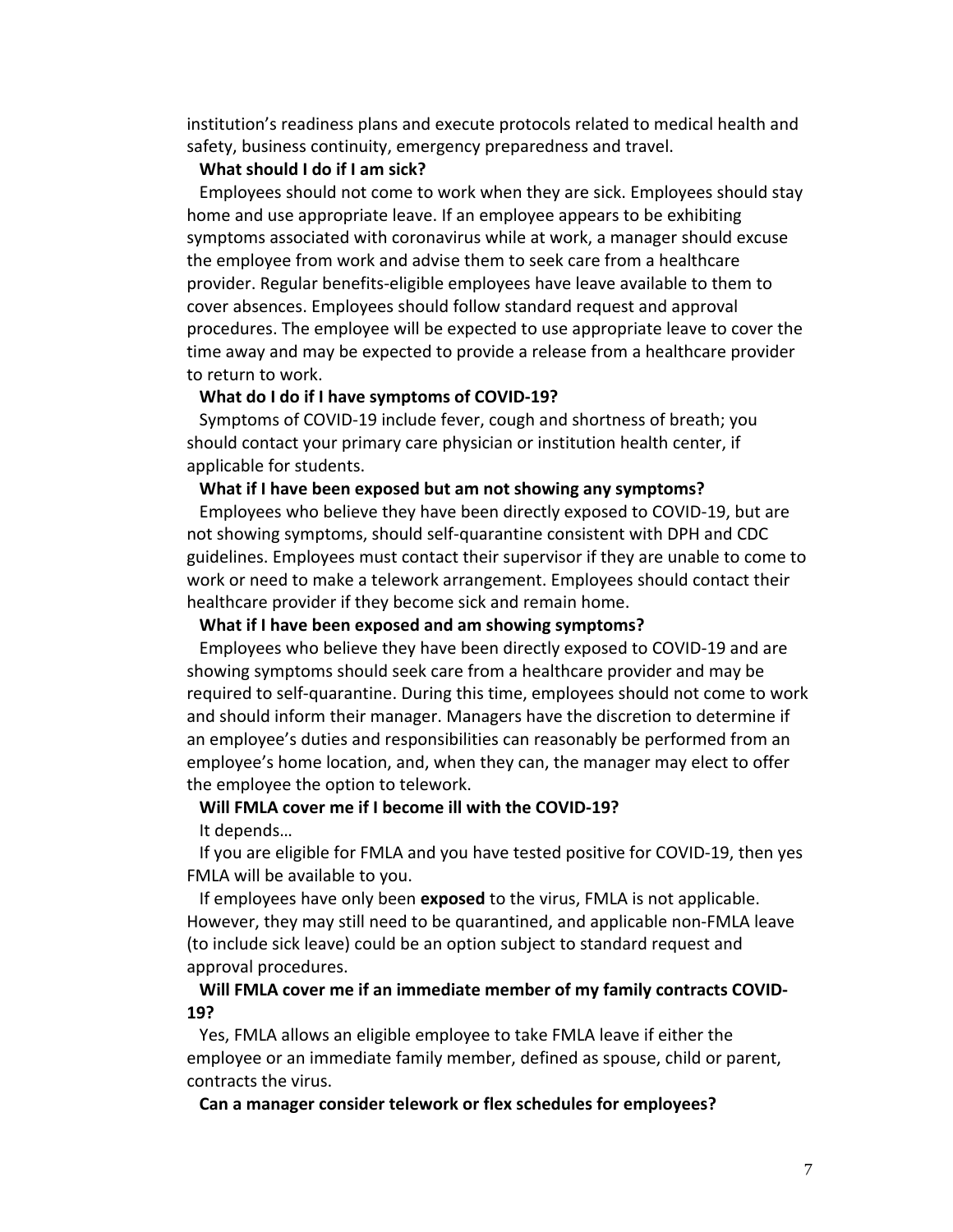Employees should consult with their supervisors about teleworking and flexible schedule options. Supervisors have increased flexibility to approve telework and flexible schedules in order to comply with the Governor's directive to reduce the number of employees on-site at any given time. Authorized managers can waive the requirement to complete the usual telework agreement and may use email to confirm approval to telework.

#### **What guidance is available for home quarantine and isolation?**

The CDC has guidance on this topic found at the

website: https://www.cdc.gov/coronavirus/2019-ncov/hcp/.

**If my job involves travel and I'm concerned about potential risks, what should I do? What if I am a manager of an employee who is scheduled to travel for work?**

All non-essential business travel is suspended in order to comply with the Governor's directive. Managers have the authority to rescind prior travel approval. Required in-person meetings should be transitioned to an electronic format or rescheduled. USG official travel to a CDC Level 3 or higher country is not authorized and will not be reimbursed.

#### **Will I be reimbursed for travel if my meeting is cancelled?**

Employees should explore all options to obtain refunds or credits for cancelled or rescheduled conferences and business meetings. Employees will be reimbursed for expenses that cannot be refunded due to COVID-19 assuming the travel was properly authorized consistent with travel regulations.

## **What if I am planning personal travel or have traveled out of the state or country?**

Employees should use their best judgment regarding travel plans to destinations other than CDC Level 3 or higher locations. Anyone planning to travel, either domestically or internationally, is encouraged to stay up-to-date with current travel alerts from the CDC.

Currently, CDC recommends travelers should avoid nonessential travel to any country at a Warning Level 3 or higher. Employees who have traveled to or plan to travel to CDC Level 3 or higher locations must not return to any USG campus or facility for 14 days following their return. In addition, employees returning from a Level 3 or higher country are required to self-quarantine in accordance with the DPH and CDC guidelines."

I extend to each one of you my personal thanks and appreciation for all you are doing to keep our college community safe and to continue a high-quality learning environment in the face of this world-wide situation. Your efforts make a big difference. Thank you. Each of you is very important to us. Please be safe.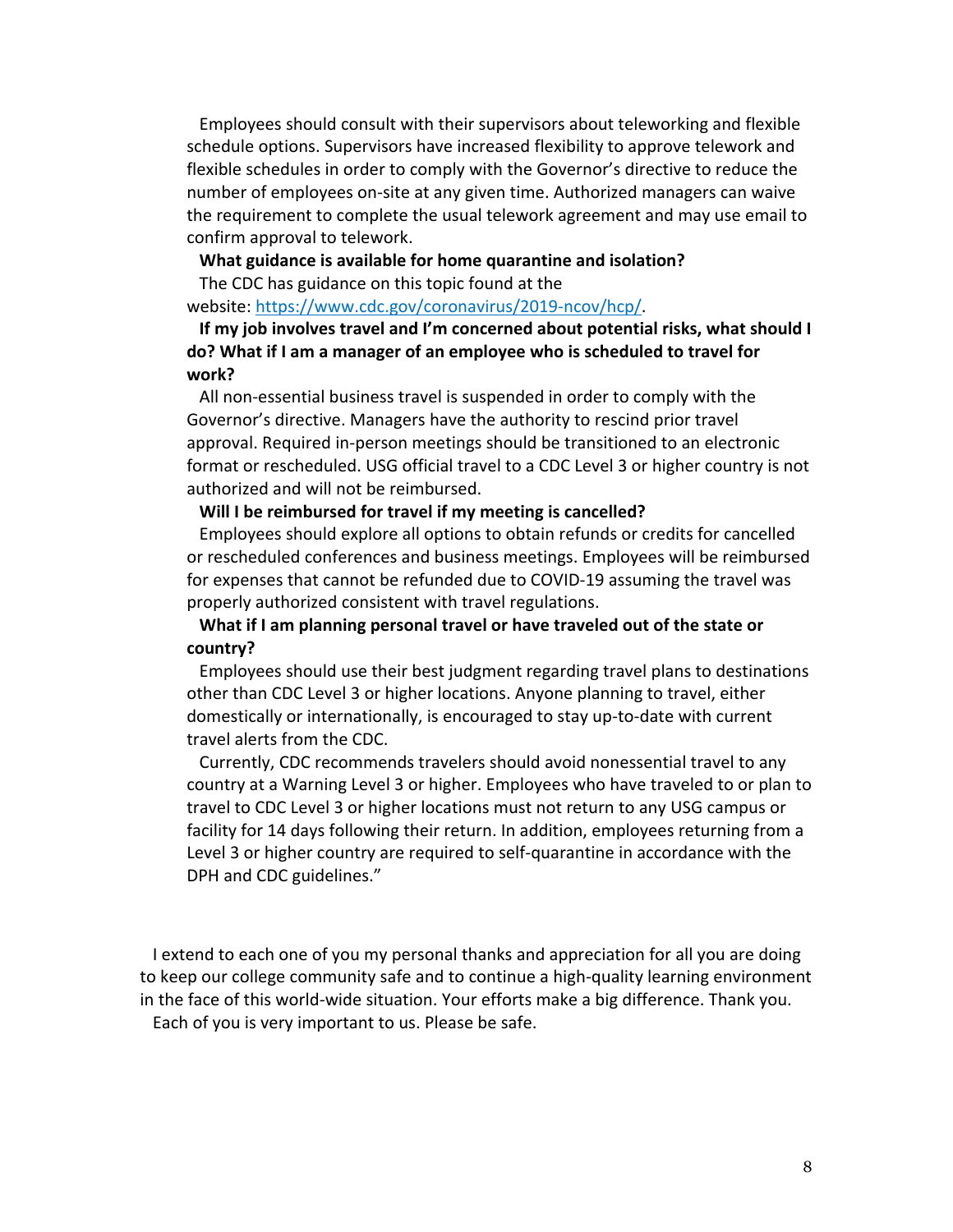# Message to EGSC Students

March 16, 2020 Dear EGSC students,

Please see the announcement below which was made this afternoon by the University System of Georgia.

 Students, other than those granted specific permission by EGSC Housing to remain on campus during Spring Break and the week following, are directed not to return to campus until you receive written permission to do so.

 East Georgia State College will work with each student directly about a specific time and place when you may return to campus to collect any personal belongings.

 EGSC Department of Housing will contact all students who requested and were granted permission to remain in Bobcat Villas during Spring Break and the week following, to inform them about their housing status.

 Thank you in advance for your complete cooperation with this important directive which is intended to protect all citizens of Georgia.

- Bob Boehmer, President

--------------------------------------------------------------------------

Media Statement by University System of Georgia:

 The University System of Georgia (USG) has decided that all 26 institutions will move to online instruction for all courses for the remainder of the semester with extremely limited exceptions. This action comes following last week's decision to suspend instruction for two weeks to ensure business and instructional continuity, and to allow further state assessment of COVID-19.

 Students are not allowed to return to campus until they receive permission from their institution, which will be forthcoming soon.

 Additionally, residence halls will be closed, with minimal exceptions for students unable to return home, or who cannot find housing elsewhere. Students will receive specific instructions from campus leaders regarding when they will be allowed to return to campus to retrieve their belongings from residence halls. Students must follow those instructions. For those students who are unable to depart campus, we will make every effort to accommodate these students.

 USG will be providing guidance to campuses on refunds for housing, dining, and other services. Students should wait for their campus to contact them.

 Institutions will remain open, with minimal staff physically on-site, to ensure continuity of certain services.

 In the end, we want to ensure that our faculty, staff and students are safe; that we do our part to help stem the spread of the coronavirus in Georgia; and that we fulfill our mission to graduate our students even in the face of these challenging times.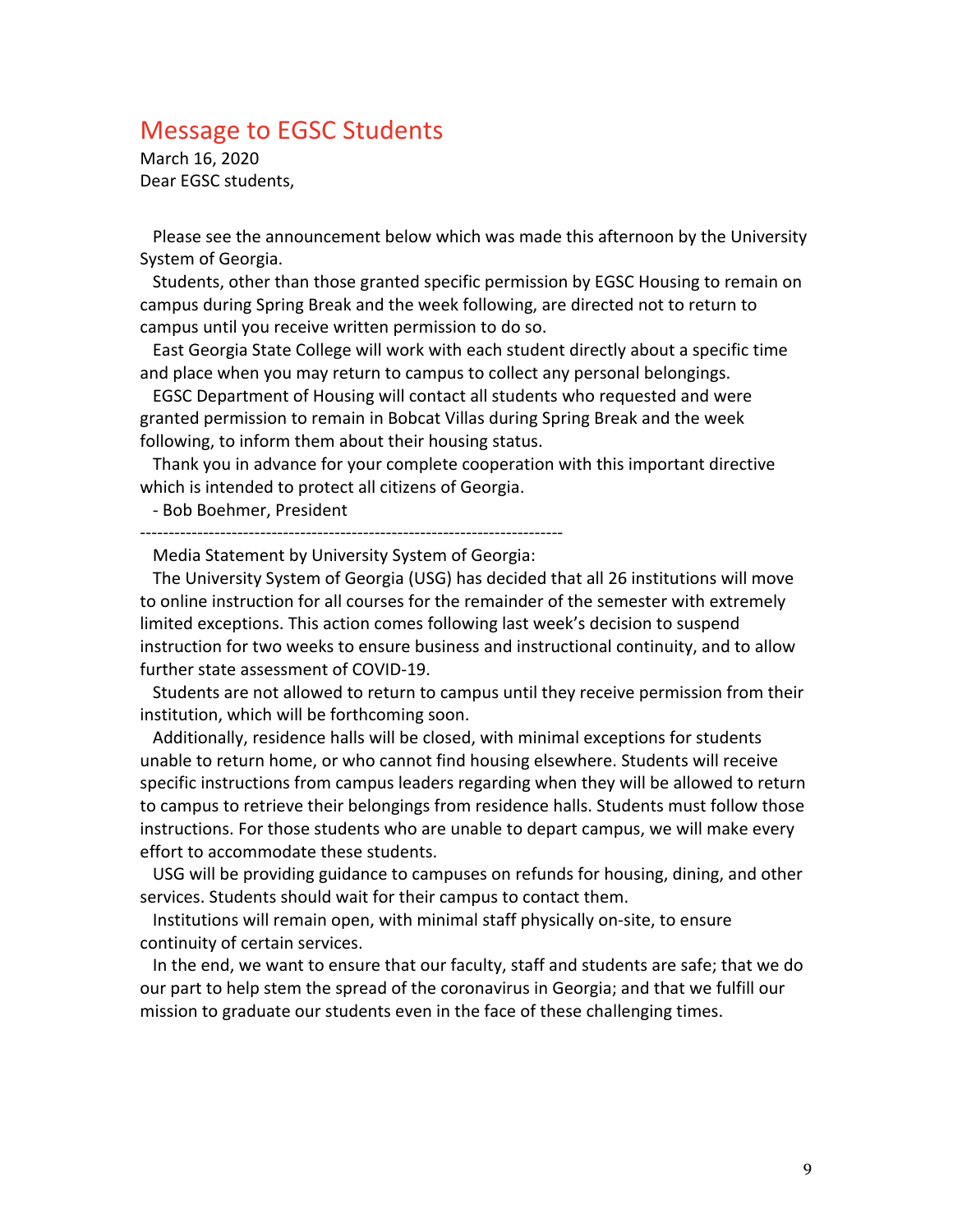# Message to EGSC Faculty/Staff

March 23, 2020

During these unprecedented times, I deeply appreciate the professional and compassionate manner in which all of you are coming together (although virtually) to continue to carry out our mission. You are the best and you are deeply appreciated. I am writing today to encourage all of you to keep these key strategies in mind:

- o **Stay away from campus** unless you are one of the small number of faculty and staff specifically authorized by your supervisor as necessary to maintain a minimal level of operations on campus.
- o **Stay positive**. Together, we will emerge stronger soon.
- o **Stay in touch** by regularly checking your EGSC email account.
- o **Be patient** with other members of our community as we all strive to respond to the continually changing conditions and directives from the USG and federal, state and local authorities. The situation is fluid and it is going to stay that way for some time.
- o **Stay in daily electronic contact with individual students.** Completing this semester is going to be a struggle for many students as they adapt to a wholly online environment. Your guidance and mentorship will be the key factor in their success. Your personal connection with these students will be the single most important factor in determining whether they come back after this semester.
- o **Stay in daily electronic contact with individual colleagues and small groups of colleagues.** Everyone will be coping with loneliness and isolation and this will ease the struggle.
- o **Accept the reality of daily change.** As conditions change, we will receive almost daily directives from the USG about small details and big policy issues. Sometimes, directives given to us earlier will change. The situation they are managing is changing daily and they are working 24/7 to respond. As the situation changes, we too will adapt.
- o **Watch carefully for scams by e-mail and other electronic means. If in doubt, don't click. Report immediately to our Chief Information Security Officer.**
- o **Be safe.** Each of you is very important to EGSC.

**All classes will resume in a wholly online format on Monday, March 30, 2020. BSN and FESA classes will resume on Monday, March 23, 2020.**

**Spring graduation and Honors Night will not be held.** This is, of course, a huge disappointment for our students, their families and supporters and all of us. For many of our students, their graduation is the first ever in their family. Rest assured, that we are already planning for an appropriate method to recognize the academic achievements of our students. I will keep you updated as those plans develop.

## **More Detailed Updates Appear Below (this will be updated and sent to you at least once per week)**

As you are well aware, The University System of Georgia (USG) has decided all 26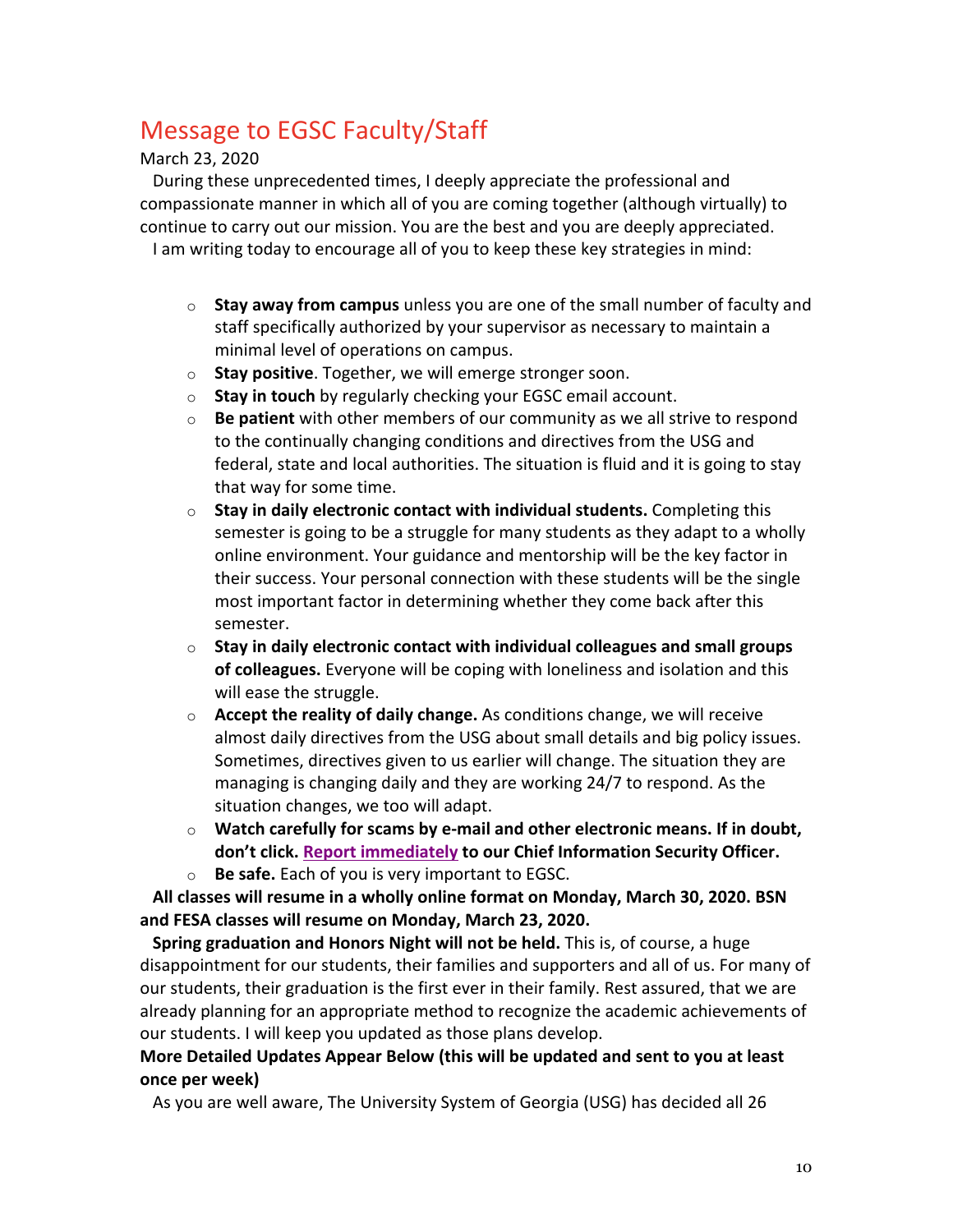institutions will move to online instruction for all courses for the remainder of the spring semester with extremely limited exceptions. T**his instruction will commence at EGSC on Monday, March 30, 2020** (with the exception of nursing and FESA which will continue on-line instruction beginning today). This action comes following last week's decision to suspend instruction for two weeks to ensure business and instructional continuity, and to allow further state assessment of COVID-19.

Everything is subject to change. The situation is fluid and change will occur rapidly. Everyone is advised to check this webpage frequently.

## **Critical Points to note:**

- o **Instruction will be wholly online** for the duration of Spring Semester.
- o **No decision has been made at this time about Maymester, Summer Semester or later.**
- o Everyone should be i**ntensely preparing this week to deliver all classes wholly online and to ensure business continuity.** Please see the Resources for Rapid Conversion Guide from EGSC IT and Distance Learning.
- o **None of our campuses are closed.** Access, however is strictly limited to employees who have been designated to work on campus on certain days/times and to students granted specific permission (see below). **Please be respectful to the police officers charged with limiting access to our campuses.** They are enforcing this limited access to keep us healthy and safe.
- o **On-campus operations have been reduced to a minimum.** Only the personnel necessary to maintain on campus operations who have been specifically authorized by their supervisor have access to the campus buildings. There is limited access to all 3 campuses.
- $\circ$  Ingress and egress to campus for authorized entrants is limited one location per campus. Only the main entrance on Lambs Bridge road is open to the Swainsboro campus. Police officers are stationed at main entrance of Swainsboro campus and at the front door at EGSC Statesboro. Most outdoor areas are open for individual (not group) use (walking trails, disc golf course). **Users will need to park near the main entrance and not on campus.** EGSC Augusta buildings are locked.
- o When communicating with your colleagues, **use individual emails or text, small group emails or texts, phone calls, conference phone calls, Zoom, Skype or other methods of personal electronic communication. Everyone's inbox is flooded with emails.** Avoid "reply all" except when really needed. Avoid email blasts to large groups when individualized communication is more appropriate.
- o **Students are not allowed to return to campus until they receive specific, individual permission from EGSC.** Any such permission must be approved by the college president. Additionally, residence halls will be closed, with minimal exceptions for students who meet certain criteria. EGSC Housing has worked very hard to develop a detailed plan giving permission to Bobcat Villas residents to return to campus on a staggered basis (assigned specific time slots). Students may not simply drop in to check out. Information is currently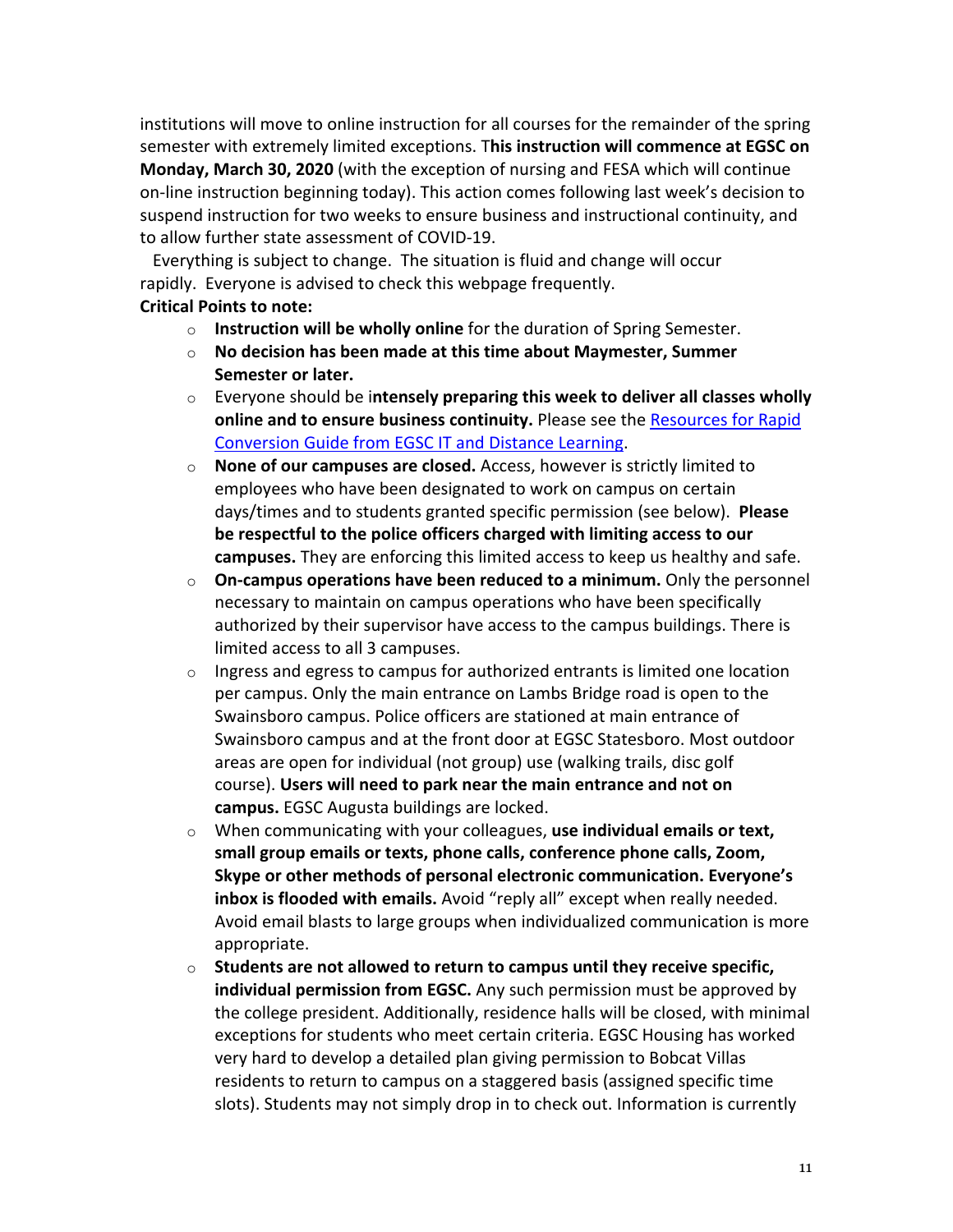being collected from students who are requesting a housing extension for extenuating circumstances. An extension is not guaranteed and will only be granted for reasons of housing insecurity and employment reasons.

- o **A "move-out" plan from Bobcat Villas (approved by USG) has been initiated.** This plan is being implemented. Phase 1 was completed Sunday, March 22. There will be a minimal number of students in residence hall. Existing students returning to pick up belongings and check out will be implemented strictly in accordance with plan submitted to USG over a staggered time period of March 25-29. Students received their appointment times via email on 03/20/20.
- o **Housing students are not authorized to return to campus outside of their communicated time slot for move out.** No changes of time slot are permitted. Students who cannot come during their time slot should contact housing to set up a special move out time once the official move out period has ended. No early move out requests will be approved.
- o The Bobcat Villas Shopping Shuttle will run from 5pm-8pm on Sundays only until further notice.
- o The Student Health Center will remain open to serve students who will continue to reside in the residence halls Monday-Thursday from 1-5 PM. Other students may contact the Student Health Center if needed during those hours by calling 478-289-2182.
- o Student meals will be delivered to the Bobcat Villas Clubhouse.
- o The Bobcat Bridge will open upon request. Please submit requests to housing@ega.edu so that an open time can be arranged.
- $\circ$  All EGSC conduct policies, with the exception of the visitation policy, will function as normal. No students or guests other than those approved a special housing extension will be permitted in the Bobcat Villas until further notice.
- o Faculty, Staff and Students are reminded to complete the travel registry.
- o The Telework Agreement will need to be acknowledged by staff who are teleworking.
- $\circ$  All events scheduled with visitors on campus, including meetings, are cancelled for the rest of spring semester.
- o All events at the Fulford Community Learning Center and The Morgan House of East Georgia State College are cancelled. There will be no visitors to the Fulford Community Learning Center.
- o The library and the ACE (all three locations) are closed. More information on available services may be found here.
- o The gym and fitness center, and our athletic facilities including outdoor basketball courts, playing fields and tennis courts are closed. EGSC's dining hall, bookstore, campus café, and Common Grounds Coffee Shop are closed.
- o The bookstore is closed. The EGSC Bookstore will be available online only. Free shipping has been extended on all online orders placed through their website. https://www.bkstr.com/egscstore/home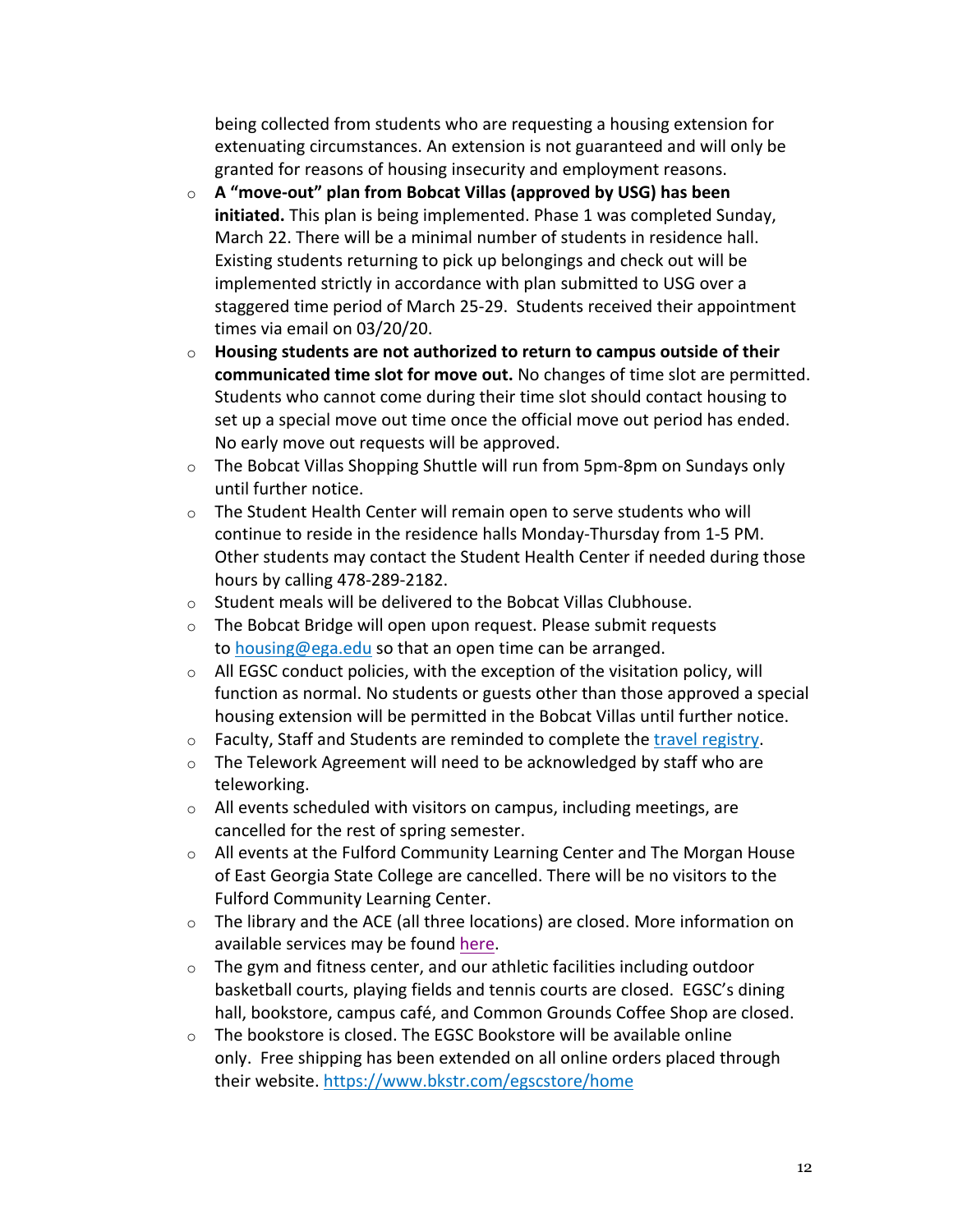- $\circ$  Per the guidance of the NJCAA and the GCAA, all spring athletic games and practices are cancelled.
- o **No face to face meetings will be held.** All meetings will be via telephone, Zoom or Skype or other electronic means. Everyone is strongly encouraged to observe appropriate social distancing including being handshake-free and hugfree and 6-foot distancing.
- $\circ$  Our Spring commencement exercise and Honors Night are cancelled. Planning is already underway to creatively celebrate our students' accomplishments.
- o Study Abroad Programs have been cancelled.
- $\circ$  The College Board and ACT have suspended all upcoming ACT and SAT testing dates indefinitely.
- o The Athletic Banquet has been cancelled.
- o The Student Leadership Program Retreat has been cancelled.
- o Plans for Student Center Grand Opening are cancelled. This will be rescheduled for a date in early fall 2020.
- $\circ$  Dual Enrollment instruction is suspended on the same basis as all other instruction It will commence on March 30, 2020 in an online format.
- $\circ$  You are reminded that when communicating with external groups to first run message/response by IA before sending.
- $\circ$  What to do if you or someone else exhibits symptoms of COVID-19? See email from Dr. Boehmer dated 3/15/20 and USG guidance.
- o See the following concerning Bookstore rental return procedure
- $\circ$  Be especially mindful of potential email scams and phishing attempts. Follow the guidelines established by EGSC IT and do not open or respond to anything that is out of the ordinary or that you have concern about. Specifically,

- **Obtain information from trusted sources.** Some web sites are providing misinformation and serving malicious software. Refer to the World Health Organization (WHO) (https://www.who.int), Centers for Disease Control (CDC) (https://www.cdc.gov) and the Georgia Department of Public Health (https://dph.georgia.gov/) for official information on COVID-19.

- **Check email addresses and links.** Inspect web links by hovering your mouse pointer over the URL to see where it leads. Review the sender's email address.

- **Beware of online requests for personal information.** A COVID-19 themed email requesting personal information like your Social Security number or login information is a phishing scam. Never respond to these emails.

**- Watch for spelling and grammatical mistakes.** If an email includes spelling, punctuation or grammar errors, it is possible this is a phishing email.

**- Look for generic greetings.** Phishing emails are likely to use greetings like "Dear sir or madam." These usually signal an email is not legitimate.

**- Avoid COVID-19 themed emails requiring an immediate response.** Phishing emails often create a sense of urgency. **Stop-Think-Act.**

- I**s the email from an external source? Look for the banner at the top of the email: ALERT:** This email originated from an **external source**. Please use proper judgment before opening attachments, clicking links, replying, or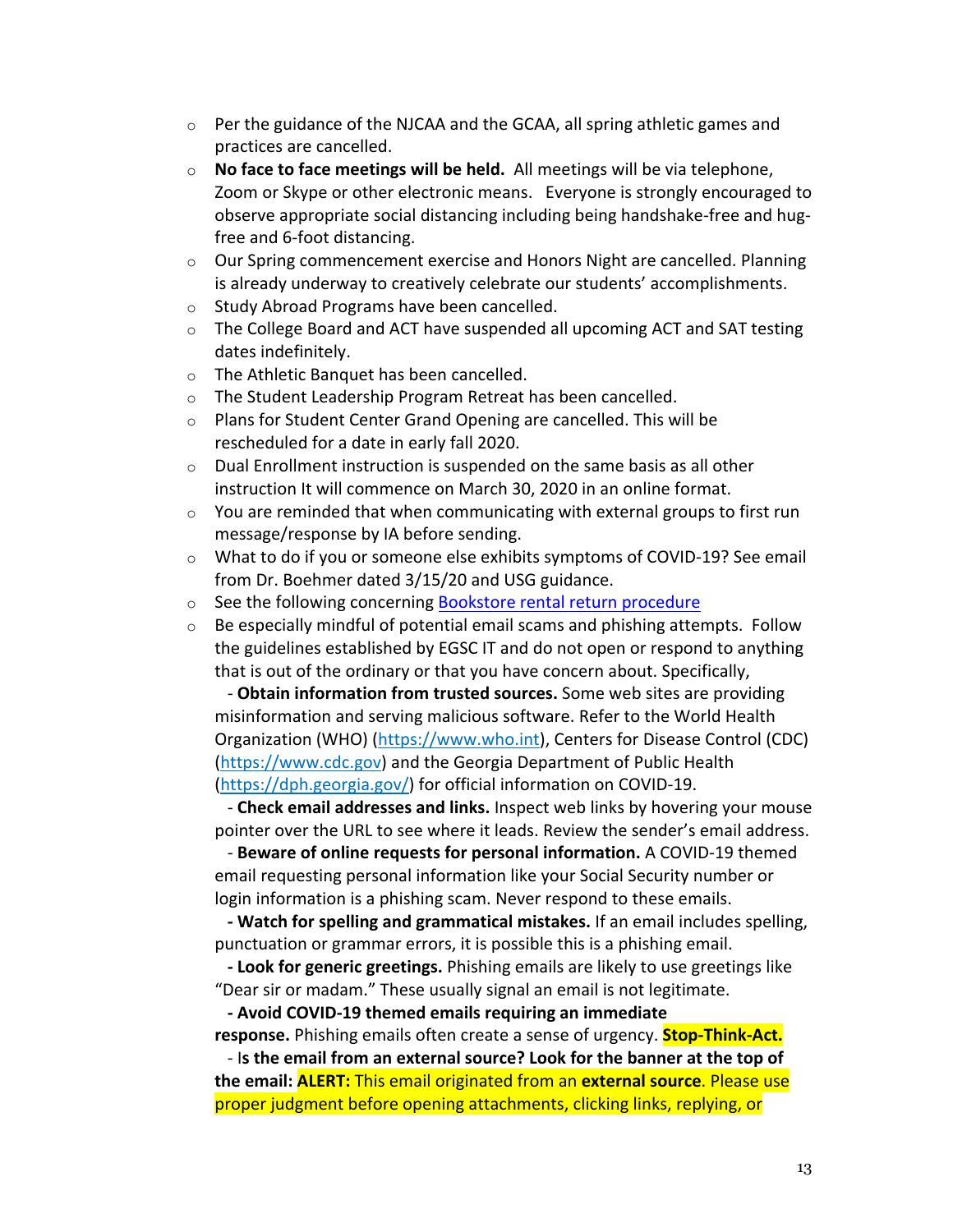#### providing information.

- **Report suspicious email prior to clicking any links or attachments.** Contact the EGSC helpdesk at abuse@ega.edu(478-289-2004) if you receive suspicious email. Alternatively, you can contact me directly at awoods@ega.edu.

We take very seriously the responsibility to make prudent and well-informed choices for the well-being of our campus communities and the public. We continue to prepare for all scenarios in this rapidly evolving situation. All USG institutions have plans to ensure academic continuity as operations are impacted. We will continue to work with USG leaders in collaboration with state officials and the Georgia Department of Public Health to act on the most up-to-date guidance available.

Ultimately, we want to ensure our faculty, staff and students are safe; that we do our part to help stem the spread of the coronavirus in Georgia; and we fulfill our mission to graduate our students even in the face of these challenging times.

You will be receiving updates at least weekly with new information.

Most importantly, thank you for all you are doing to respond to this unprecedented situation. I am deeply proud of the response our college community and each of you.

**Please be safe.**

# Message to EGSC Students

## March 23, 2020

Dear Students,

During these unprecedented times, I first want you to know how important you are to the faculty and staff of the college. I want to encourage you all to Be patient with other members of our community as we all strive to respond to the continually changing conditions and directives from the USG and federal, state and local authorities. The situation is fluid and it is going to stay that way for some time. I am writing today to encourage all of you to keep these key strategies in mind: Some of these points may be mentioned more than once. That indicates the importance of making sure they are understood.

- o **Stay positive.** Together, we will emerge stronger soon.
- o **Stay in touch** by regularly checking your EGSC email account.
- o **Accept the reality of daily change.** As conditions change, we will likely receive almost daily directives from the University System of Georgia about small details and big policy issues. Sometimes, directives given to us earlier will change. The situation the USG is managing is changing daily and they are working 24/7 to respond. As the situation changes, we too will adapt.
- o **Watch carefully for scams by e-mail and other electronic means. If in doubt, don't click. Report immediately to our Chief Information Security Officer.**
- o **Be safe.** Each of you is very important to EGSC.
- o **Be adaptable.** The switch to wholly online classes will, I know, be a huge change for many of you. Your faculty is working tirelessly to get ready for this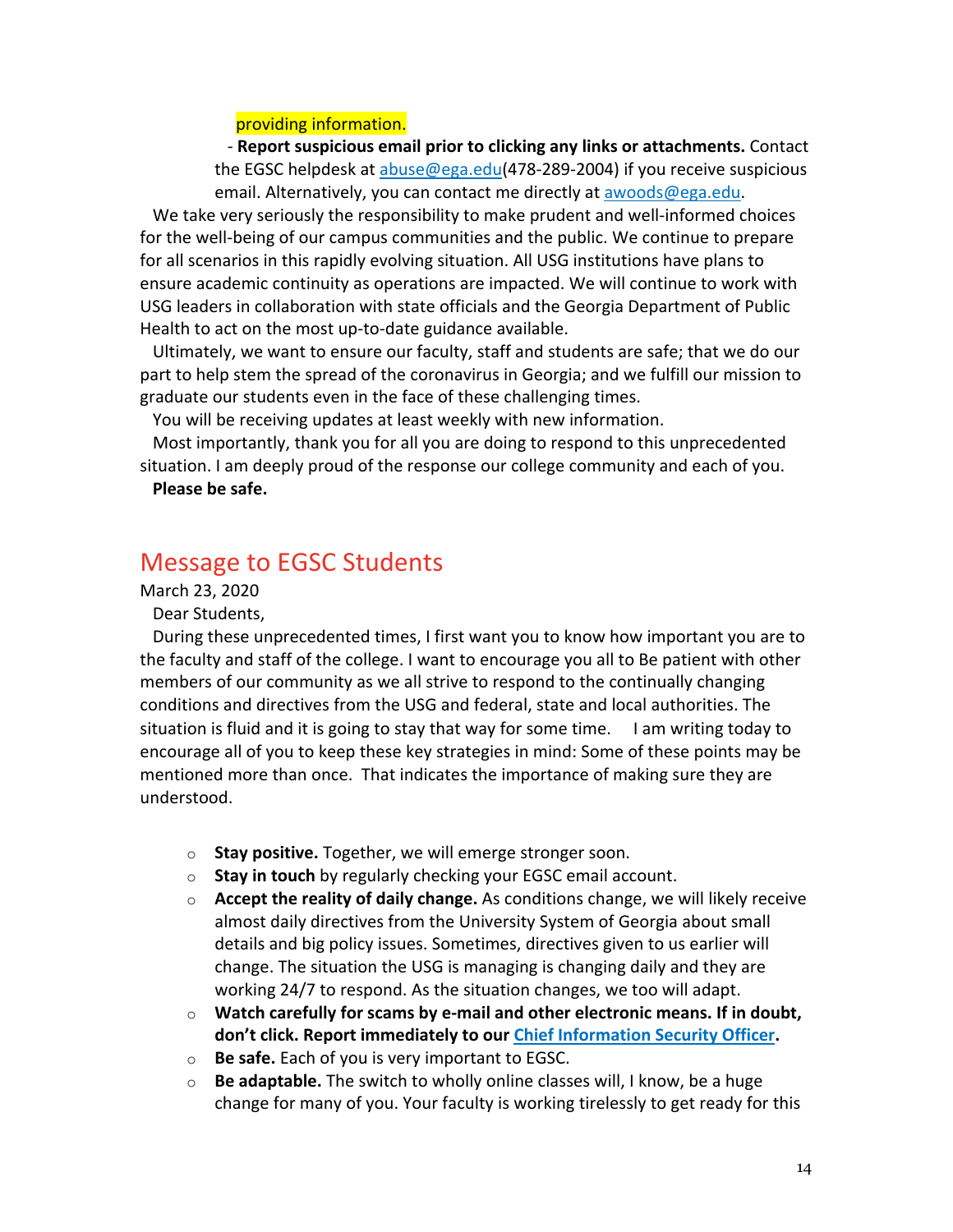new environment. Please be open to the changes that will be necessary for all of us to adapt to this new environment.

**All classes will resume in a wholly online format on Monday, March 30, 2020. BSN and FESA classes will resume on Monday, March 23, 2020.**

**Spring graduation and Honors Night will not be held.** This is, of course, a huge disappointment for those of you who will earn your degrees at the end of spring, your families and supporters and all of us. We want to celebrate your achievements. We know that, for many of you, your graduation is the first ever in your family. Rest assured, that we are already planning for an appropriate method to recognize your academic achievements. I will keep you updated as those plans develop.

## **More Detailed Updates Appear Below (this will be updated and sent to you at least once per week)**

As you are well aware, The University System of Georgia (USG) has decided all 26 institutions will move to online instruction for all courses for the remainder of the spring semester with extremely limited exceptions. **This instruction will commence at EGSC on Monday, March 30, 2020** (with the exception of nursing and FESA which will continue on line instruction beginning Monday, March 23). This action comes following last week's decision to suspend instruction for two weeks to ensure business and instructional continuity, and to allow further state assessment of COVID-19.

Everything is subject to change. The situation is fluid and change will occur rapidly. Everyone is advised to check the website frequently  $-$  here.

#### **Critical Points to note:**

- o **Instruction will be wholly online** for the duration of Spring Semester.
- o **No decision has been made at this time about Maymester, Summer Semester** or later.
- o **None of our campuses are closed. Access, however is strictly limited** to employees who have been designated to work on campus on certain days/times and to students granted specific permission (see below). **Please be respectful to the police officers charged with limiting access to our campuses.** They are enforcing this limited access to keep us healthy and safe.
- o **On-campus operations have been reduced to a minimum.** Only the personnel necessary to maintain on campus operations who have been specifically authorized by their supervisor have access to the campus buildings. There is limited access to all 3 campuses.
- o **Ingress and egress to campus for authorized entrants is limited to one location per campus.** Only the main entrance on Lambs Bridge road is open to the Swainsboro campus. Police officers are stationed at main entrance of Swainsboro campus and at the front door at EGSC Statesboro. Most outdoor areas are open for individual (not group) use (walking trails, disc golf course). **Users will need to park near the main entrance and not on campus.** EGSC Augusta buildings are locked.
- o **Students are not allowed to return to campus until they receive specific, individual permission from EGSC.** Any such permission must be approved by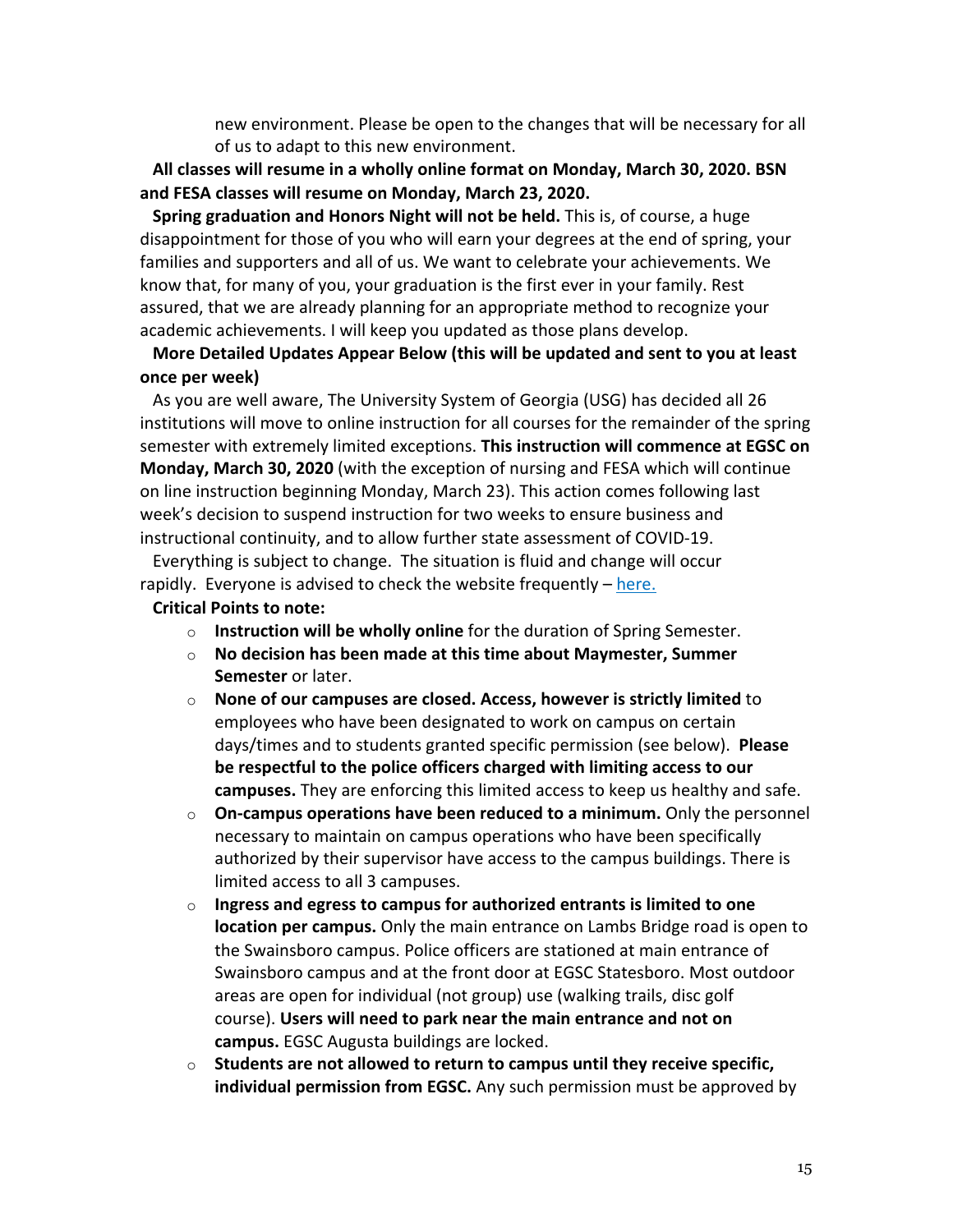the college president. Additionally, residence halls will be closed, with minimal exceptions for students who meet certain criteria. EGSC Housing has worked very hard to develop a detailed plan giving permission to Bobcat Villas residents to return to campus on a staggered basis (assigned specific time slots). Students may not simply drop in to check out. Information is currently being collected from students who are requesting a housing extension for extenuating circumstances. An extension is not guaranteed and will only be granted for reasons of housing insecurity and employment reasons.

- o **A "move-out" plan from Bobcat Villas (approved by USG) has been initiated.** Plan is being implemented. Phase 1 will be complete Sunday, March 22. There will be a minimal number of students in residence hall. Existing students returning to pick up belongings and check out will be implemented strictly in accordance with plan submitted to USG over a staggered time period of March 25-29. Students received their appointment times via email on 03/20/20.
- o **Housing students are not authorized to return to campus outside of their communicated time slot for move out.** No changes of time slot are permitted. Students who cannot come during their time slot should contact housing to set up a special move out time once the official move out period has ended. No early move out requests will be approved. students may schedule a special move out appointment during the week of March 30 – April 3rd if they have a conflict and cannot attend during their scheduled appointment time.
- $\circ$  The Bobcat Villas Shopping Shuttle will run from 5pm-8pm on Sundays only until further notice.
- o The Student Health Center will remain open to serve students who will continue to reside in the residence halls on Monday-Thursday from 1-5 PM. Swainsboro students not living on campus may call the clinic during those hours at 478-289-2182.
- o Student meals will be delivered to the Bobcat Villas Clubhouse.
- o The Bobcat Bridge will open upon request. Please submit requests to housing@ega.edu so that an open time can be arranged.
- $\circ$  All EGSC conduct policies, with the exception of the visitation policy, will function as normal. No students or guests other than those approved a special housing extension will be permitted in the Bobcat Villas until further notice.
- o Faculty, Staff and Students are reminded to complete the travel registry.
- o All events scheduled with visitors on campus, including meetings, are cancelled for the rest of spring semester.
- o All events at the Fulford Community Learning Center and The Morgan House of East Georgia State College are cancelled. There will be no visitors to the Fulford Community Learning Center.
- o The library and the ACE (all three locations) are closed. More information on available services may be found here.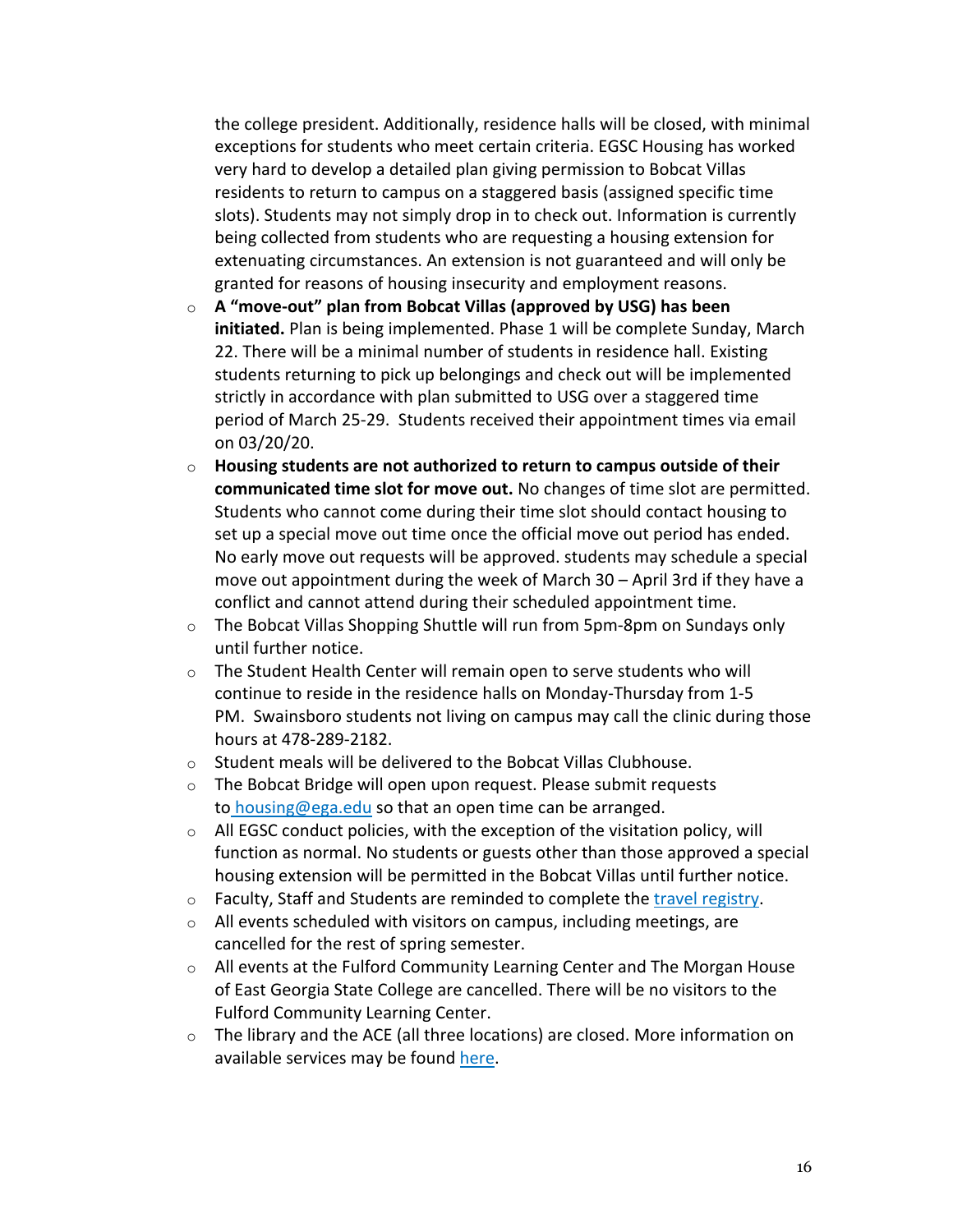- $\circ$  The gym and fitness center, and our athletic facilities including outdoor basketball courts, playing fields and tennis courts are closed. EGSC's dining hall, bookstore, campus café, and Common Grounds Coffee Shop are closed.
- $\circ$  The bookstore is closed. The EGSC Bookstore will be available online only. Free shipping has been extended on all online orders placed through their website. https://www.bkstr.com/egscstore/home
- o Per the guidance of the NJCAA and the GCAA, all spring athletic games and practices are cancelled.
- $\circ$  Our Spring commencement exercise and Honors Night are cancelled. Planning is already underway to creatively celebrate our students' accomplishments.
- o Study Abroad Programs have been cancelled.
- o College Board has suspended all SAT testing dates indefinitely.
- o The Athletic Banquet has been cancelled.
- o The Student Leadership Program Retreat has been cancelled.
- o Plans for Student Center Grand Opening are cancelled. This will be rescheduled for a date in early fall 2020.
- o Dual Enrollment instruction is suspended on the same basis as all other instruction It will commence on March 30, 2020 in an online format.
- o See the following concerning Bookstore rental return procedure

We take very seriously the responsibility to make prudent and well-informed choices for the well-being of our campus communities and the public. We continue to prepare for all scenarios in this rapidly evolving situation. All USG institutions have plans to ensure academic continuity as operations are impacted. We will continue to work with USG leaders in collaboration with state officials and the Georgia Department of Public Health to act on the most up-to-date guidance available.

Ultimately, we want to ensure our faculty, staff and students are safe; that we do our part to help stem the spread of the coronavirus in Georgia; and we fulfill our mission to graduate our students even in the face of these challenging times. You will be receiving updates at least weekly with new information.

Most importantly, thank you for all you are doing to respond to this unprecedented situation. I am deeply proud of the response of our college community and each of you.

Please be safe.

# A letter from the EGSC President

March 24, 2020 Dear Friends and Supporters of East Georgia State College:

Each and every one of you is important to us. During these unprecedented times, we know you expect to be well-informed about the steps the University System of Georgia and East Georgia State College are taking to protect our treasured students and community. Accordingly, I will be sending you an update each week during this critical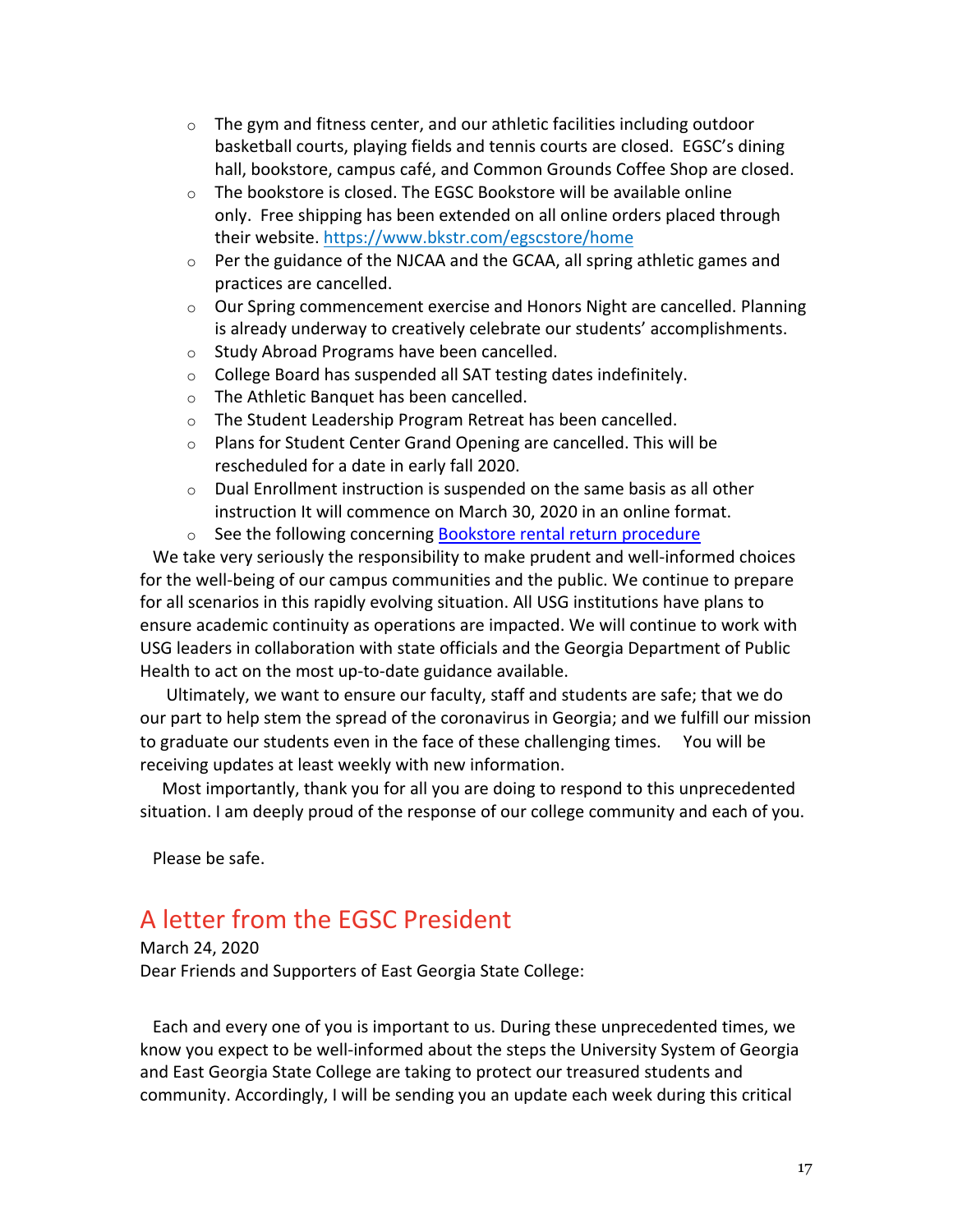## period.

 First, please accept the sincere thanks of East Georgia State College for all you have done for the college over the years. You are appreciated! Please know that the college is doing everything possible to manage this situation and protect students, faculty, staff and the community. Together, we are going to get through this.

## **Updates:**

The University System of Georgia (USG) has decided all 26 USG institutions will move to online instruction for all courses for the remainder of the spring semester with extremely limited exceptions. This instruction will commence at EGSC on Monday, March 30, 2020 (with the exception of nursing and FESA, which resumed online instruction Monday, March 23). This action comes following last week's decision to suspend instruction for two weeks to ensure business and instructional continuity, and to allow further state assessment of COVID-19.

Everything is subject to change. The situation is fluid and any changes may occur rapidly. Everyone is advised to check the EGSC COVID-19 website frequently.

## **Points to note:**

Accept the reality of daily change. As conditions change, we will likely receive almost daily directives from the USG about small details and big policy issues. Sometimes, directives given to us earlier will change. The situation the USG is managing is changing daily and they are working 24/7 to respond. As the situation changes, we too will adapt.

Watch carefully for scams by e-mail and other electronic means. If in doubt, don't click.

Spring commencement and Honors Night will not be held. This is, of course, a huge disappointment for our students, their families and supporters, and all of us. For many of our students, their graduation is the first ever in their family. Rest assured, that we are already planning for an appropriate method to recognize the academic achievements of our students. I will keep you updated as those plans develop.

- Instruction will be wholly online for the duration of Spring Semester.
- No decision has been made at this time about Maymester, Summer Semester or later.
- § Our campuses remain open. However, access is strictly limited to employees who have been designated to work on campus on certain days/times and to students granted specific permission. Please be respectful to the police officers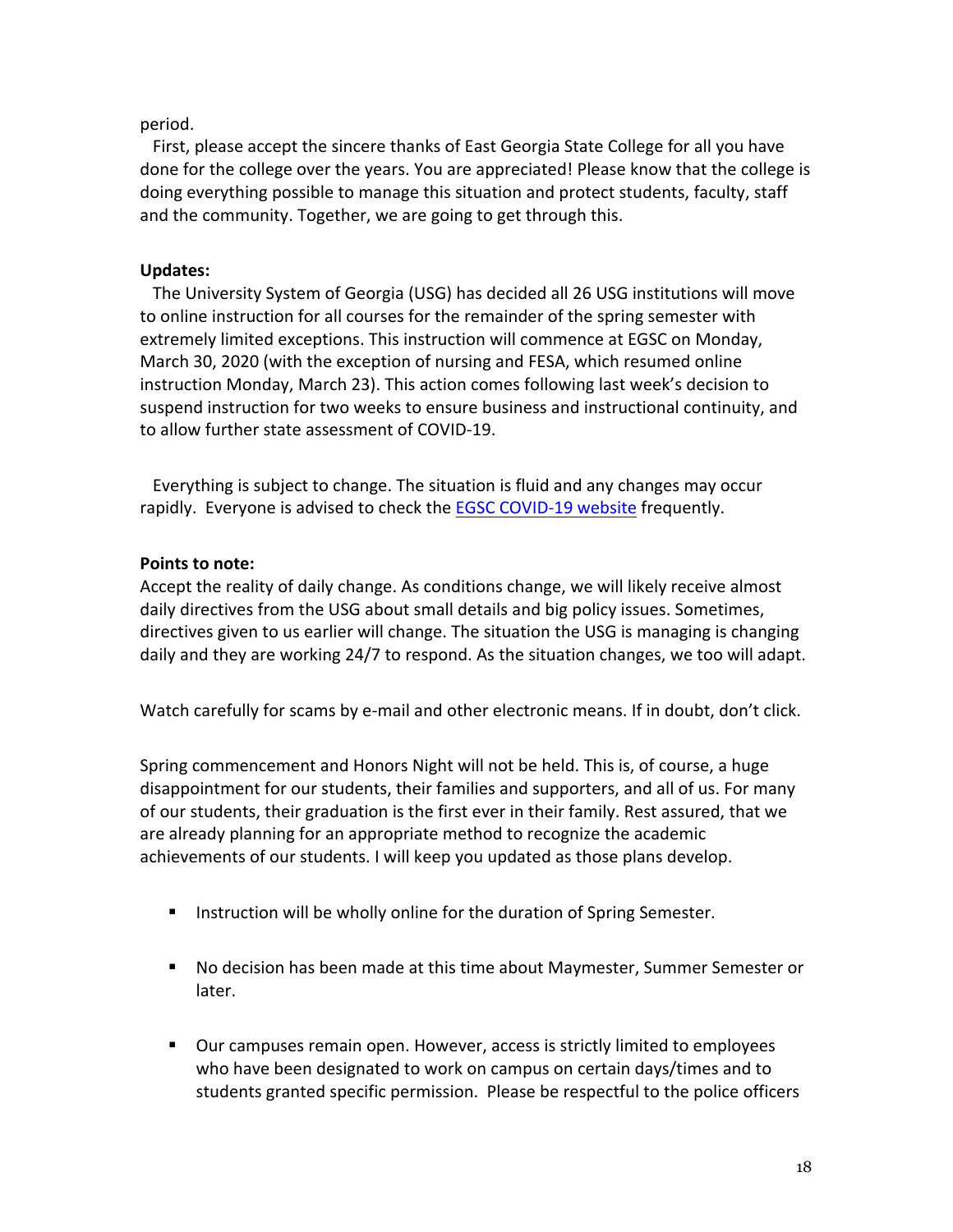charged with limiting access to our campuses. They are enforcing this limited access to keep us healthy and safe.

- On-campus operations have been reduced to a minimum. Only the personnel necessary to maintain on campus operations who have been specifically authorized by their supervisor have access to the campus buildings. There is limited access to all 3 campuses.
- Ingress and egress to campus for authorized entrants is limited to one location per campus. Only the main entrance on Lambs Bridge road is open to the Swainsboro campus. Police officers are stationed at main entrance of Swainsboro campus and at the front door at EGSC Statesboro. Most outdoor areas are open for individual (not group) use (walking trails, disc golf course). Users will need to park near the main entrance and not on campus. EGSC Augusta buildings are locked.
- Students are not allowed to return to campus until they receive specific, individual permission from EGSC. Any such permission must be approved by the college president. Additionally, residence halls will be closed, with minimal exceptions for students who meet certain criteria. EGSC Housing has worked very hard to develop a detailed plan giving permission to Bobcat Villas residents to return to campus on a staggered basis (assigned specific time slots). Students may not simply "drop in" to check out. Information is currently being collected from students who are requesting a housing extension for extenuating circumstances. An extension is not guaranteed and will only be granted for reasons of housing insecurity and employment reasons. Students must not return to campus if sick. They can make arrangements for others to pick up items on their behalf or request a future move-out time once they are well.
- § A "move-out" plan from Bobcat Villas (approved by USG) has been initiated. The plan is being implemented. Phase 1 was completed Sunday, March 22. There will be a minimal number of students in residence halls. Existing students will return to pick up their belongings and check out over a staggered time period between March 25-29, in accordance with the plan submitted to USG. Students received their appointment times via email on 03/20/20.
- Housing students are not authorized to return to campus outside of their communicated time slot for move out. No changes of time slot are permitted. Students who cannot come during their time slot should contact housing to set up a special move out time once the official move out period has ended. No early move out requests will be approved. Contact Angela Storck, Director of Housing, at 478-289-2172.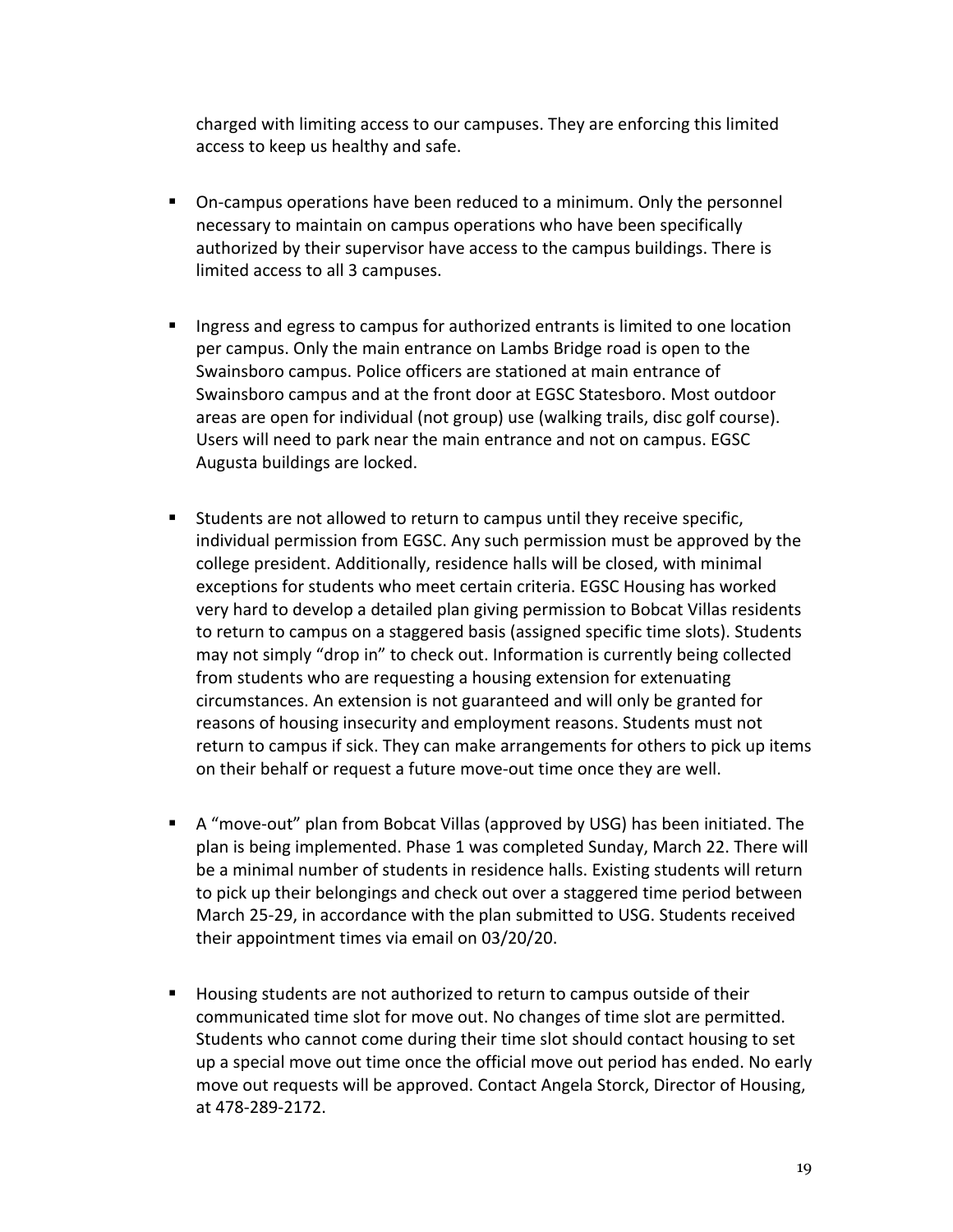- § The Bobcat Villas Shopping Shuttle will run from 5pm-8pm on Sundays only until further notice.
- The Student Health Center will remain open to serve students who will continue to reside in the residence halls on Monday-Thursday from 1-5 PM. Swainsboro students not living on campus may call the clinic during those hours at 478-289- 2182.
- § Student meals will be delivered to the Bobcat Villas Clubhouse.
- All EGSC conduct policies, with the exception of the visitation policy, will function as normal. No students or guests other than those approved a special housing extension will be permitted in the Bobcat Villas until further notice.
- **•** All events scheduled with visitors on campus, including meetings, are cancelled for the rest of spring semester.
- § All events at the Fulford Community Learning Center and The Morgan House of East Georgia State College are cancelled. There will be no visitors to the Fulford Community Learning Center.
- The gym and fitness center, and our athletic facilities including outdoor basketball courts, playing fields and tennis courts are closed. EGSC's dining hall, bookstore, campus café, and Common Grounds Coffee Shop are closed.
- § The bookstore is closed. The EGSC Bookstore will be available online only. Free shipping has been extended on all online orders placed through their website. https://www.bkstr.com/egscstore/home
- Per the guidance of the NJCAA and the GCAA, all spring athletic games and practices are cancelled.
- No face-to-face meetings will be held. All meetings will be via telephone, Zoom or Skype or other electronic means. Everyone is strongly encouraged to observe appropriate social distancing including being handshake-free and hug-free and 6 foot distancing.
- Our Spring commencement exercise and Honors Night are cancelled. Planning is already underway to creatively celebrate our students' accomplishments.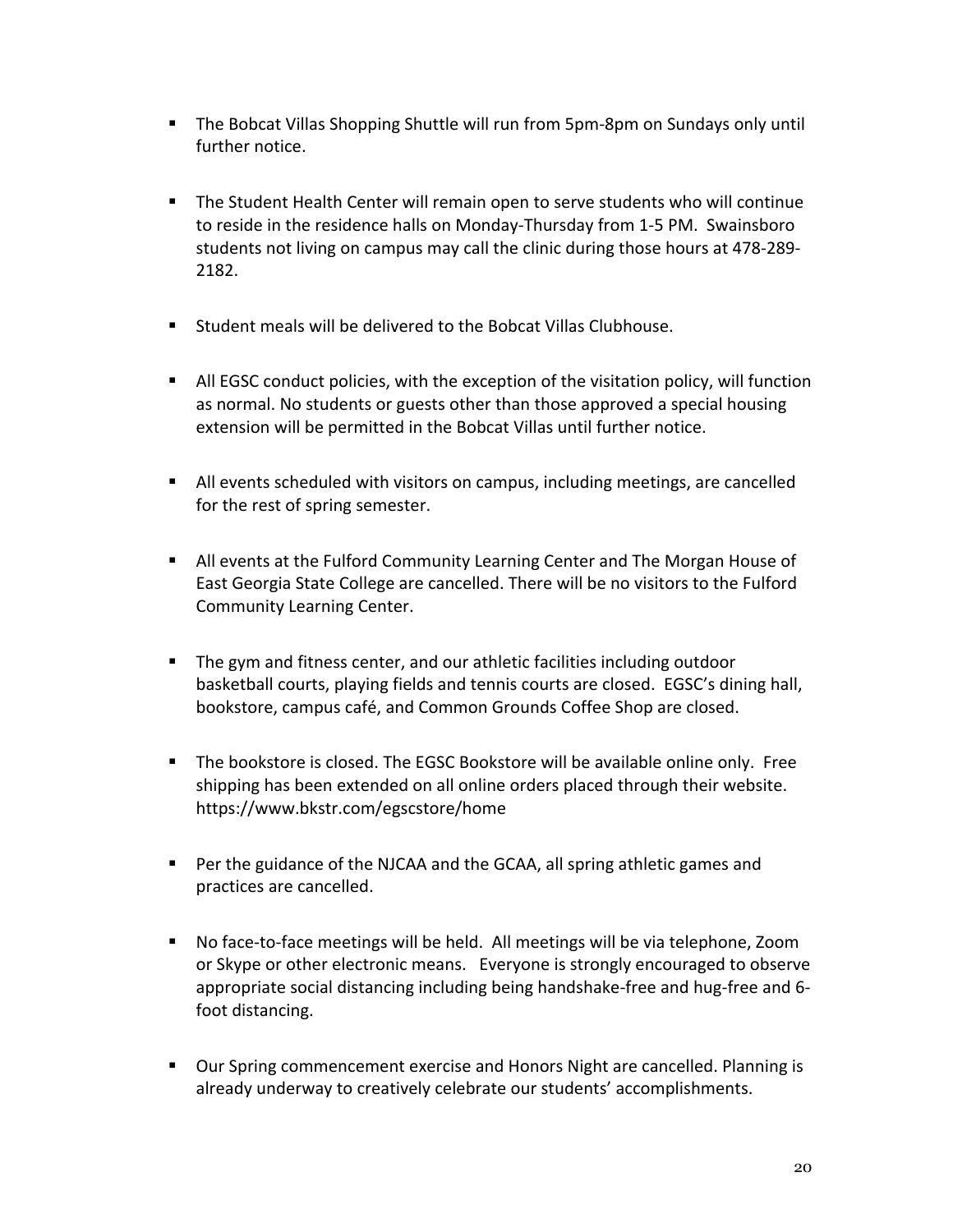- Study Abroad Programs have been cancelled.
- The Athletic Banquet has been cancelled.
- Plans for Student Center Grand Opening are cancelled. This will be rescheduled for a date in early fall 2020.
- Dual Enrollment instruction is suspended on the same basis as all other instruction. It will commence on March 30, 2020 in an online format.

We take very seriously the responsibility to make prudent and well-informed choices for the well-being of our campus communities and the public. We continue to prepare for all scenarios in this rapidly evolving situation. All USG institutions have plans to ensure academic continuity as operations are impacted. We will continue to work with USG leaders in collaboration with state officials and the Georgia Department of Public Health to act on the most up-to-date guidance available.

Ultimately, we want to ensure our faculty, staff and students and communities are safe; that we do our part to help stem the spread of the coronavirus in Georgia; and we fulfill our mission to graduate our students even in the face of these challenging times.

Most importantly, thank you for all you are doing to respond to this unprecedented situation.

Please be safe.

Bob Boehmer, President

# Release to EGSC Students - Refund Information

### March 27, 2020

Dear East Georgia State College Students:

My previous letters during the COVID-19 situation have told you about the University System of Georgia's (USG) directive to move to wholly on-line instruction for the rest of spring semester. East Georgia State College has now received approval from the USG to implement a student refund plan for Spring Semester 2020. This letter outlines that plan.

## **Refunds of Student Fees (All 3 campuses are included as described below):**

East Georgia State College will implement a prorated refund of various student fees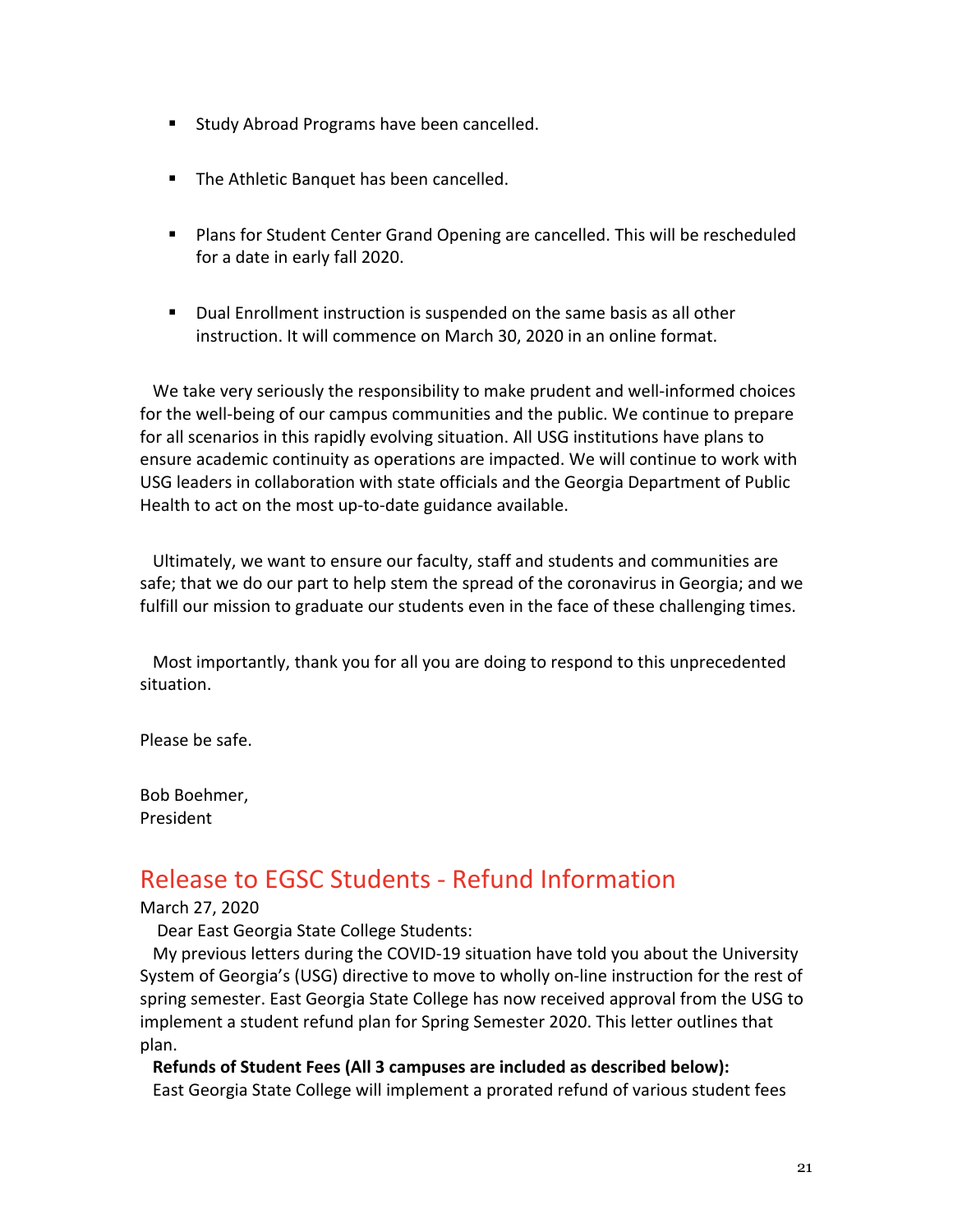for spring semester 2020 as outlined below for the campus designated as your home campus.

Our goal is to disburse refunds by April 16, 2020. We will communicate with you directly if there are any delays in this process.

| <b>Fees Refunding</b>         | Swainsboro Campus | Statesboro Campus | <b>Augusta Campus</b> |  |  |
|-------------------------------|-------------------|-------------------|-----------------------|--|--|
|                               |                   |                   |                       |  |  |
| EGSC Activity Fee S           | 14.52             |                   |                       |  |  |
| EGSC Parking Fee S            | 6.60              |                   |                       |  |  |
| EGSC Transportation Fee       |                   | 33.00             |                       |  |  |
| GS University Fee S           |                   | 38.67             |                       |  |  |
| AU University Fee S           |                   |                   | 55.86                 |  |  |
| Total by Campus Location   \$ | 21.12             | 71.67             | 55.86                 |  |  |

The refund calculation date is March 16, 2020. This refund plan was completed in coordination with the USG.

\*Students who did not pay the above fees because of the fee structure for the program in which they are enrolled (nursing students and students in the Fire and Emergency Services Administration program) will not receive a refund.

## **Refunds of Swainsboro Campus Housing and Dining:**

- $\circ$  A prorated portion of housing rent charges will be refunded based on the March 16, 2020 refund calculation date.
- $\circ$  You will receive a pro-rata refund of the unused portion of your meal plan based on a March 16, 2020 refund calculation date. The exact amount of your refund will depend upon the specific meal plan which you purchased.
- $\circ$  Unused flex dollars will be refunded. The unused portion of any commuter meal plans and all other declining balance meal plans will be refunded.
- $\circ$  Students who were granted an exception to remain in the residence halls during the remaining part of spring semester 2020 will not be refunded their housing rent or base meal plan.

## **Additional information about refunds:**

EGSC - Statesboro students who purchase a meal plan from Georgia Southern University should contact Georgia Southern University with any questions.

Refunds of these fees will mirror students' normal refund process via BankMobile Refund Selection. You must make a BankMobile Refund Selection.

Please see the following link on how to make your Refund Selection

Fees, other than those described above, have been carefully studied and vetted with the USG and deemed to be essential to the continuity of instruction and business operations.

Any outstanding balances owed to East Georgia State College (e.g., parking fines, lockout fines) will be deducted from your refund.

Students will not receive refunds of fees paid by any need-based scholarship. However, the scholarship reversal will not exceed the refund amount and will not create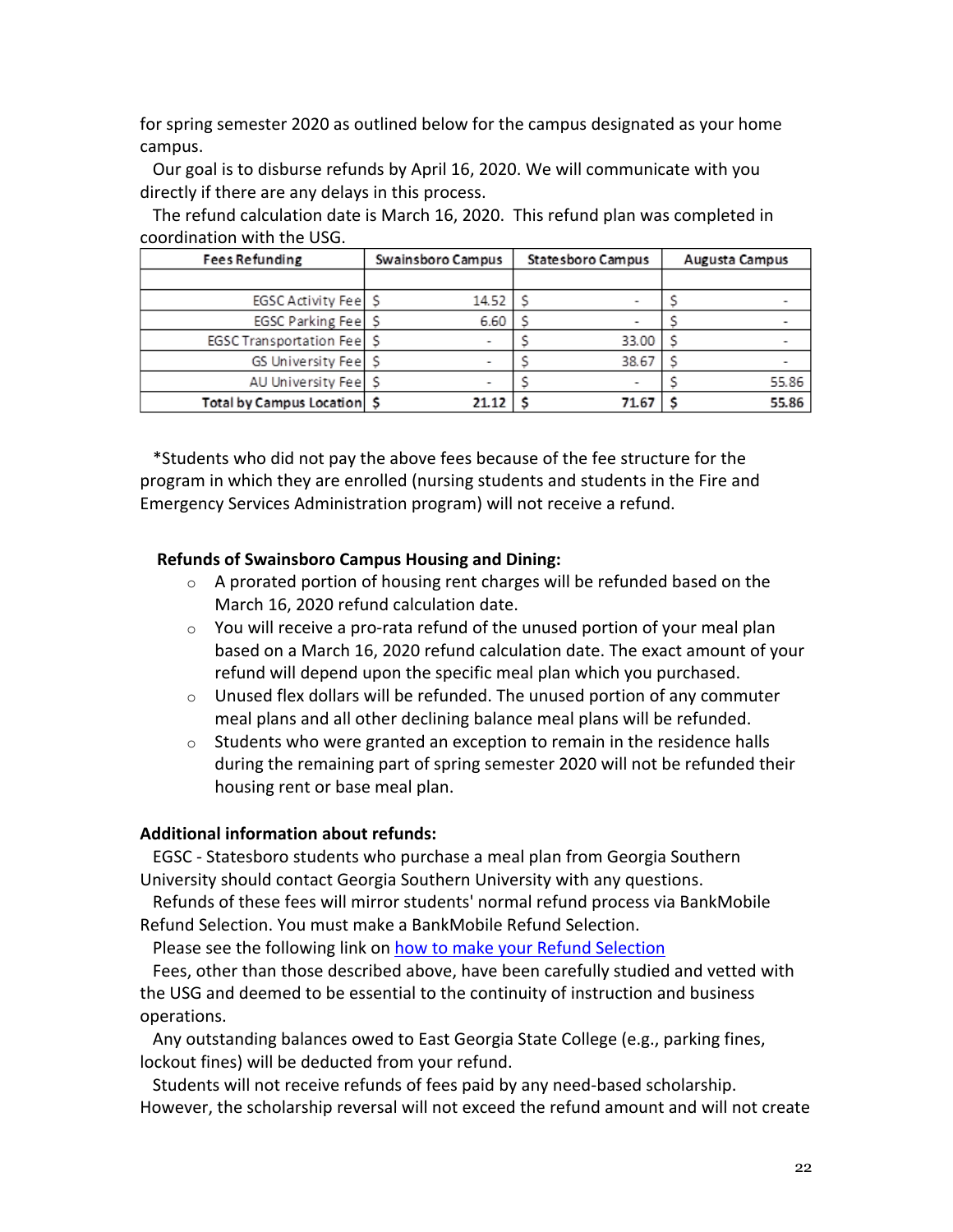a balance due from the student. Please note that the deadline has passed for a student to withdraw without academic penalty from the Spring 2020 full-term.

Students who have registered for the Spring 2020 Mini-Session II term can withdraw without academic penalty through March 26, 2020 (Augusta Campus) and through April 7, 2020 (Swainsboro/Statesboro Campuses).

Refunds for Mini-Session II withdrawals will be processed under normal refunding guidelines.

We understand that these uncertain times have left you with many questions. Please rest assured that we are working diligently to provide answers as fast as possible.

Please reach out via email to accounts@ega.edu with any questions or concerns you have.

Sincerely, Robert G. Boehmer President East Georgia State College

# Release to EGSC Students

March 29, 2020 Dear EGSC Students,

EGSC's devoted faculty and staff miss seeing you on campus. During the last two weeks, they have prepared intensely for the **beginning of wholly online classes on Monday, March 30, 2020**. I encourage you to login right now to GeorgiaView D2L Brightspace so that you are ready to go Monday morning.

At this time of year, Joyce Boehmer and I would normally be getting ready to have groups of students over to our home for taco dinners, smores, Klondike bars and conversation. Even though we are not going to be able to be with you personally, it is important to Joyce and me that you understand how much each of you means to us. **Completing this semester successfully and registering for your next semester are critical to your success.** So, please be patient and flexible to adjust to this new online environment and we will get through it together and we will all be better for it.

For the safety and well-being of all, we may be more physically separated right now than ever before. But one thing holds true: As East Georgia State College, we stand together, always. We are nearly 50 years strong, and we will navigate these difficult times together. No matter where you are right now, please know that our heartfelt concern is for every member of our Bobcat community. I sincerely appreciate everything you are all doing to meet these challenging times.

As you are aware, we have extended remote instruction for students and remote work for many of our faculty and staff through the end of this spring semester. In addition, all campus events are canceled or postponed for this time period, including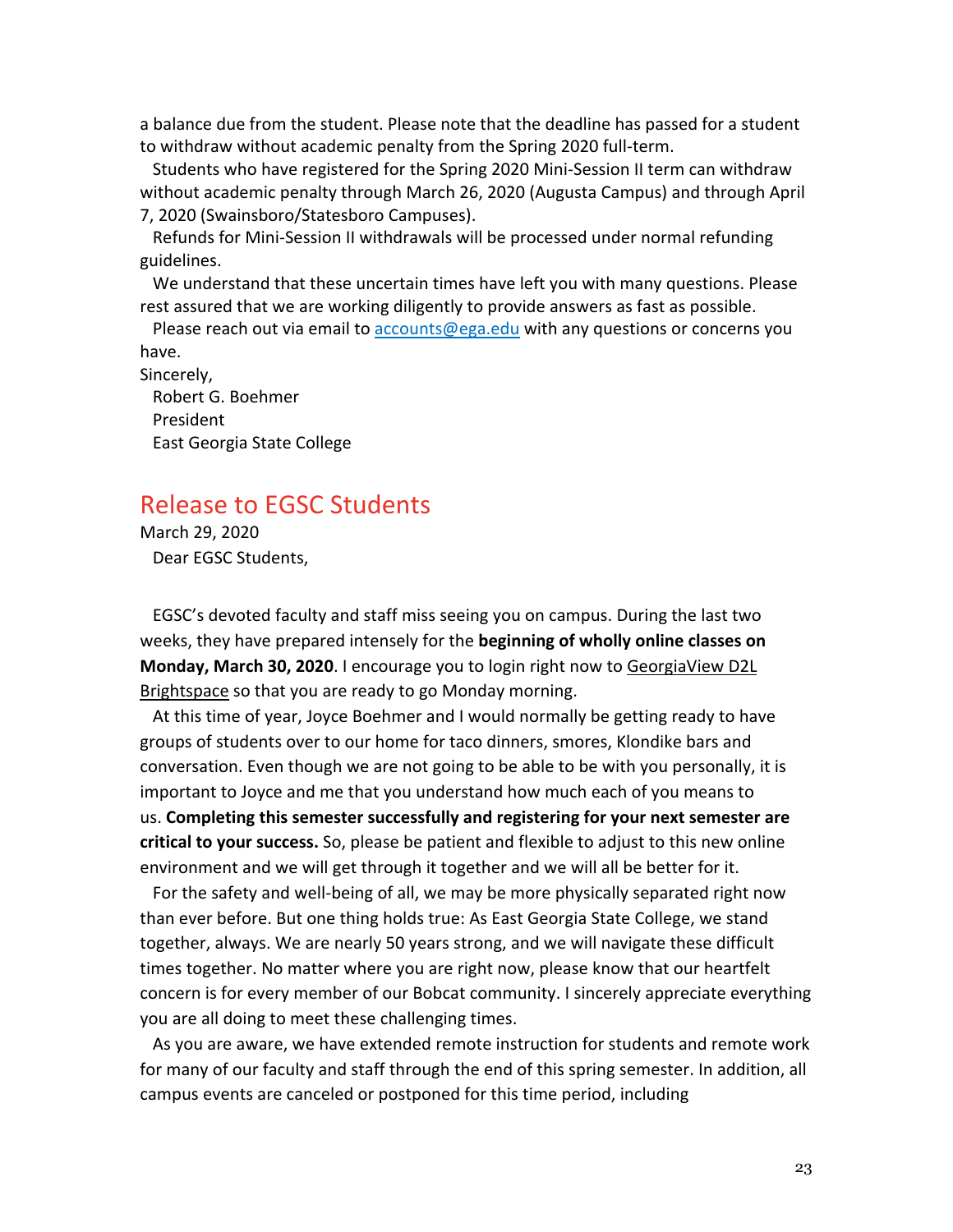commencement, honors night, athletic events and many other traditions that have helped to build our legacy. We will come through this and come out stronger than before.

I want to share some updates and resources that you will find helpful.

- o Your On-line Classes Begin Monday, March 30, 2020
- o EGSC Has a COVID-19 Website to Keep You Updated
- o EGSC Has Adopted a Student Fee Refund Plan
- o Here is More Important Information

### **Your On-line Classes Begin Monday, March 30, 2020**

You will begin your new way of taking classes today, Monday, March 30. Be patient with yourselves and the system. It won't be long before it all comes naturally to you.

**Keep Learning USG** was designed by the University System of Georgia to support you as you make the shift to virtual learning. The site is created to be easily accessed on a phone. The information will lead you step by step through best practices to succeed in a remote instructional environment.

### https://www.usg.edu/keep\_learning\_usg

Our outstanding department sent you a message earlier about getting ready for your on-line classes. Here are some of the highlights:

- o Remember **ALL** classes resume online-only this **Monday, March 30**, via GeorgiaView D2L Brightspace.
- o **Before Monday, login to GeorgiaView D2L Brightspace** to view any course announcements/updates.
- o http://www.ega.edu/help/details/how-do-i-access-my-online-courses-ortroubleshoot-problems-using-gaview-d2l – see https://www.ega.edu/help
- $\circ$  For quick access to your online courses via your cell phone, download the GeorgiaView Brightspace Pulse app to your iPhone or Android device.
- o For quick access to your EGSC student email (CatMail) via your cell phone, download the Microsoft Outlook App.
- o http://www.ega.edu/help/details/im-a-new-student.-how-do-i-setup-emailon-my-phone. see https://www.ega.edu/help

#### **EGSC Has a COVID-19 Website to Keep You Updated**

This website includes an abundance of information that will answer most of your questions.

## **EGSC Has Adopted a Student Fee Refund Plan**

East Georgia State College has adopted the following student fee refund plan: **Refunds of Student Fees (All 3 campuses are included as described below):** East Georgia State College will implement a prorated refund of various student fees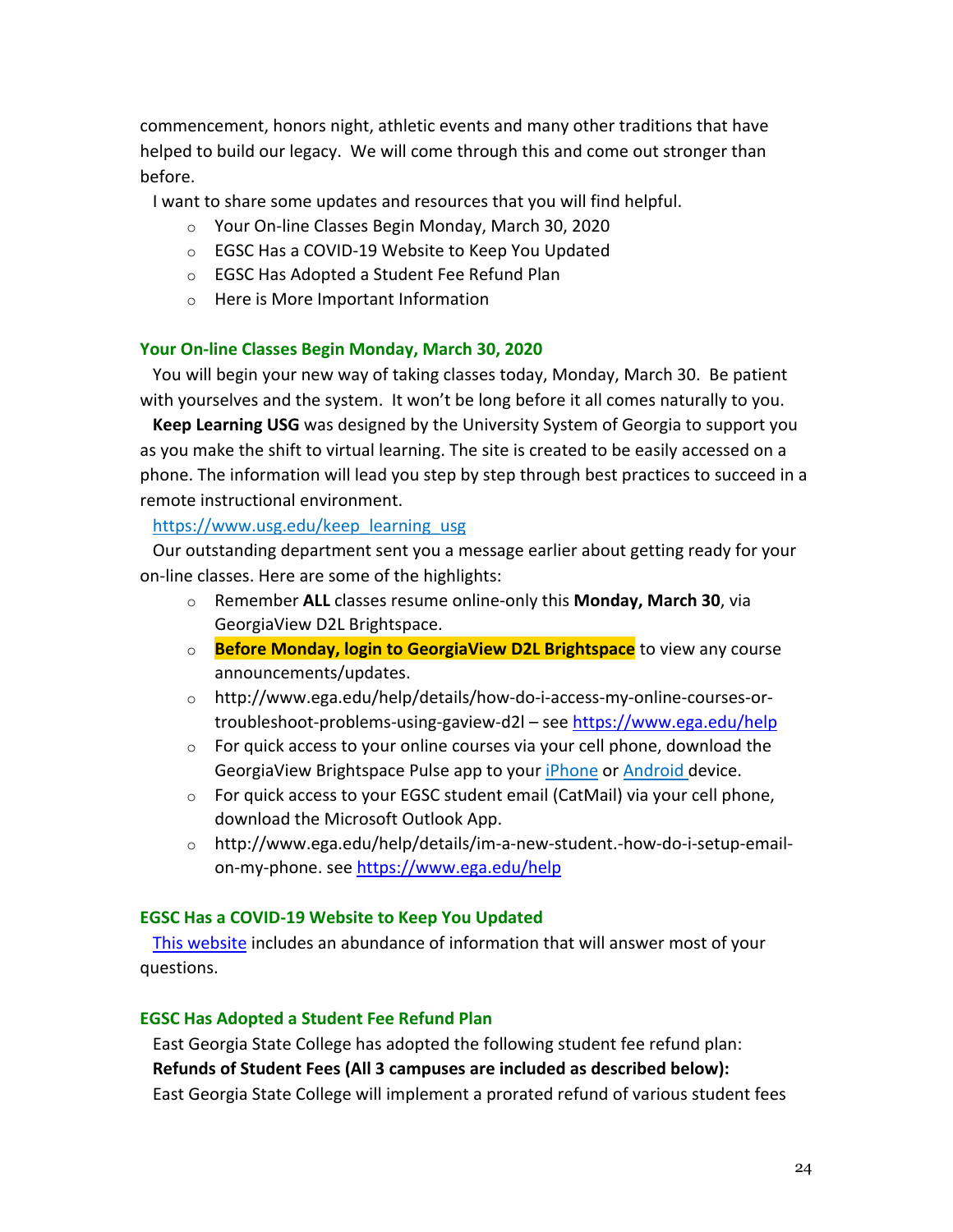for spring semester 2020 as outlined below for the campus designated as your home campus.

## **Our goal is to disburse refunds by April 16, 2020. We will communicate with you directly if there are any delays in this process.**

| COULUITATION WILL LITE USU.       |                   |                   |                       |  |  |
|-----------------------------------|-------------------|-------------------|-----------------------|--|--|
| <b>Fees Refunding</b>             | Swainsboro Campus | Statesboro Campus | <b>Augusta Campus</b> |  |  |
|                                   |                   |                   |                       |  |  |
| EGSC Activity Feel S              | 14.52             |                   |                       |  |  |
| EGSC Parking Fee                  | 6.60              |                   |                       |  |  |
| <b>EGSC Transportation Feel S</b> |                   | 33.00             |                       |  |  |
| GS University Fee S               |                   | 38.67             |                       |  |  |
| AU University Fee S               |                   |                   | 55.86                 |  |  |
| Total by Campus Location   \$     | 21.12             | 71.67             | 55.86                 |  |  |

The refund calculation date is March 16, 2020. This refund plan was completed in coordination with the USG.

\*Students who did not pay the above fees because of the fee structure for the program in which they are enrolled (nursing students and students in the Fire and Emergency Services Administration program) will not receive a refund.

## **Refunds of Swainsboro Campus Housing and Dining:**

- $\circ$  A prorated portion of housing rent charges will be refunded based on the March 16, 2020 refund calculation date.
- $\circ$  You will receive a pro-rata refund of the unused portion of your meal plan based on a March 16, 2020 refund calculation date. The exact amount of your refund will depend upon the specific meal plan which you purchased.
- $\circ$  Unused flex dollars will be refunded. The unused portion of any commuter meal plans and all other declining balance meal plans will be refunded.
- $\circ$  Students who were granted an exception to remain in the residence halls during the remaining part of spring semester 2020 will not be refunded their housing rent or base meal plan.

## **Additional information about refunds:**

EGSC - Statesboro students who purchase a meal plan from Georgia Southern University should contact Georgia Southern University with any questions.

Refunds of these fees will mirror students' normal refund process via BankMobile Refund Selection. You must make a BankMobile Refund Selection.

Please see the following link on how to make your Refund Selection.

Fees, other than those described above, have been carefully studied and vetted with the USG and deemed to be essential to the continuity of instruction and business operations.

Any outstanding balances owed to East Georgia State College (e.g., parking fines, lockout fines) will be deducted from your refund.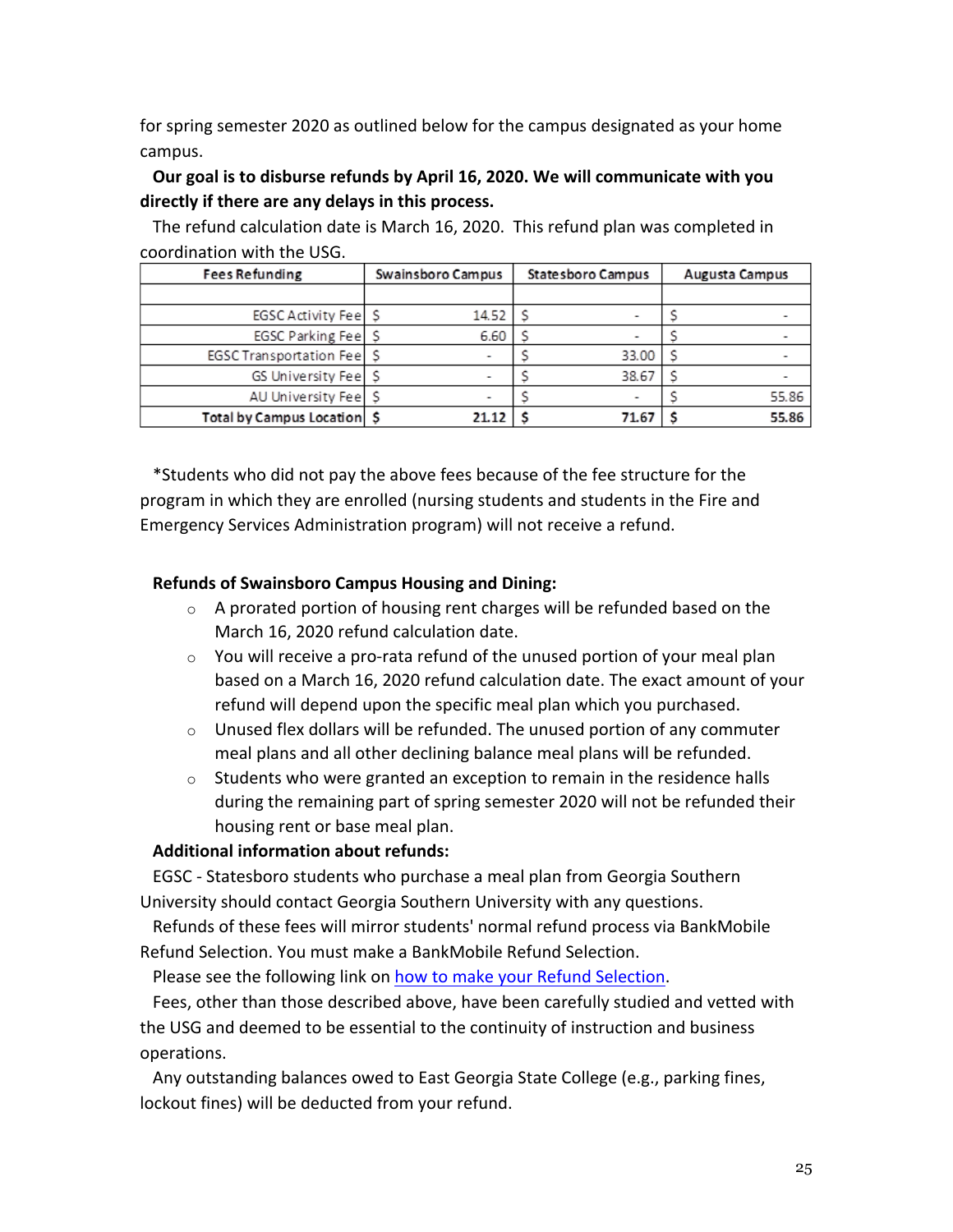Students will not receive refunds of fees paid by any need-based scholarship. However, the scholarship reversal will not exceed the refund amount and will not create a balance due from the student. Please note that the deadline has passed for a student to withdraw without academic penalty from the Spring 2020 full-term.

Students who have registered for the Spring 2020 Mini-Session II term can withdraw without academic penalty through March 26, 2020 (Augusta Campus) and through April 7, 2020 (Swainsboro/Statesboro Campuses).

Refunds for Mini-Session II withdrawals will be processed under normal refunding guidelines.

We understand that these uncertain times have left you with many questions. Please rest assured that we are working diligently to provide answers as fast as possible.

Please reach out via email to accounts@ega.edu with any questions or concerns you have.

#### **Here is More Important Information**

- o Remember to complete the Travel Registry found on the website
- $\circ$  The Student Health Center will remain open to serve students who will continue to reside in the residence halls on Monday-Thursday from 1-5 PM. Swainsboro students not living on campus may call the clinic during those hours at 478-289-2182.
- o All events scheduled with visitors on campus, including meetings, are cancelled for the rest of spring semester. No face-to-face meetings will be held. All meetings will be via telephone, Zoom or Skype or other electronic means.
- $\circ$  All events at the Fulford Community Learning Center and The Morgan House of East Georgia State College are cancelled. There will be no visitors to the Fulford Community Learning Center.
- o The gym and fitness center, and our athletic facilities including outdoor basketball courts, playing fields and tennis courts are closed. EGSC's dining hall, bookstore, campus café, and Common Grounds Coffee Shop are closed.
- o We are following the guidance of the NJCAA and the GCAA: all spring athletic games and practices are cancelled.
- o Study Abroad Programs have been cancelled.
- o Plans for Student Center Grand Opening are cancelled. This will be rescheduled for a date in early fall 2020.
- $\circ$  Please follow the links below to learn more about COVID-19 responses and offerings from the providers/resources listed (offerings subject to change):
	- Federal Communications Commission "Keep Americans Connected Pledge"
	- Comcast COVID-19 Response
	- Charter Communications COVID-19 Response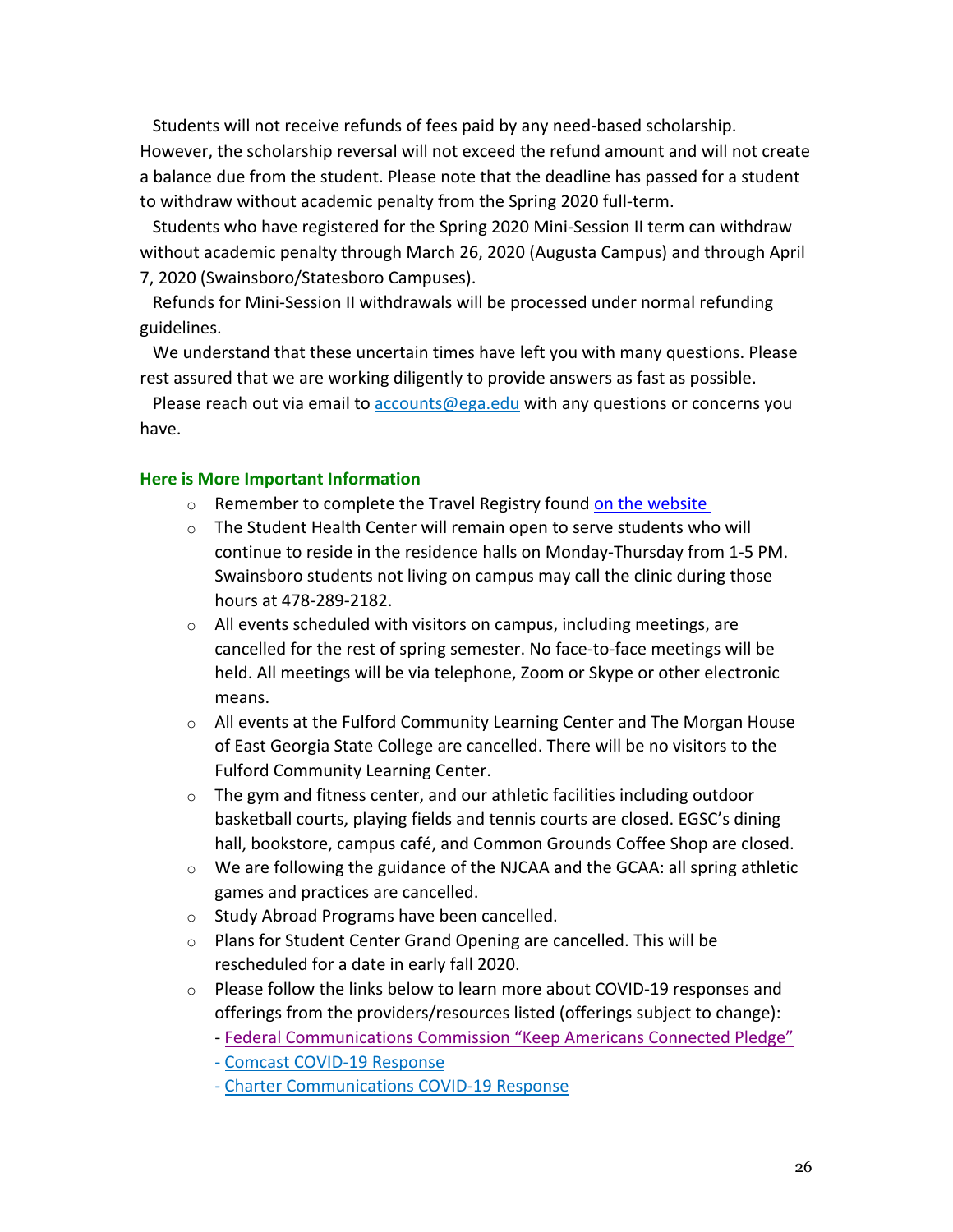- AT&T COVID-19 Response
- Verizon COVID-19 Response
- Sprint COVID-19 Response
- T-Mobile COVID-19 Response
- Pineland Connect2PinelandFree Program
- Northland Communications Response to COVID19

- Another very useful website allows you to enter your zip code to determine internet options that are available in your area: www.broadbandnow.com

- o Message from EGSC's IT regarding Cybersecurity: While we are all working through COVID-19 issues, threat actors and fraudsters are busy too. Don't let your guard down during this time!
- o Message from Representative Butch Parrish, Georgia General Assembly To stay up to date on our state's response to COVID-19 and explore options for financial relief during these uncertain times check out the following:
	- https://dph.georgia.gov/novelcoronavirus
	- https://www.cdc.gov/coronavirus/2019-nCoV/index.html
	- https://dph.georgia.gov/covid-19-daily-status-report
	- https://gov.georgia.gov/press-releases

• https://gov.georgia.gov/executive-action/executive-orders/2020-executiveorders

- https://disasterloan.sba.gov/ela
- https://dol.georgia.gov/blog/new-information-filing-unemployment-partialclaims-and-reemployment-services

It is also important to note that state and federal taxes will not be due until July 15, 2020. Stay safe and remain cautious!

o Message from Lori Burns, EGSC's Director of Counseling to students: I hope that each of you found a safe way to enjoy your Spring Break despite the serious impact that the Coronavirus Disease is imposing on the entire Nation.

As you already know, some very difficult decisions regarding the delivery of your education were made by the University System of Georgia in an effort to protect you during the next several months. Despite the recent change to wholly on-line instruction for the rest of the spring semester and strictly limited access to the East Georgia State College campuses, the Office of Counseling and Disability Services is here to help with this transition and any other needs that you may have. Due to recommendations from the Centers for Disease Control (CDC) to practice social distancing, our office has suspended all face to face counseling and disability services. We will work primarily in a remote capacity for the remainder of the Spring semester.

Please be mindful that it is not uncommon for people to notice changes in mental well-being during major disasters such the Coronavirus Pandemic. Increased worrying,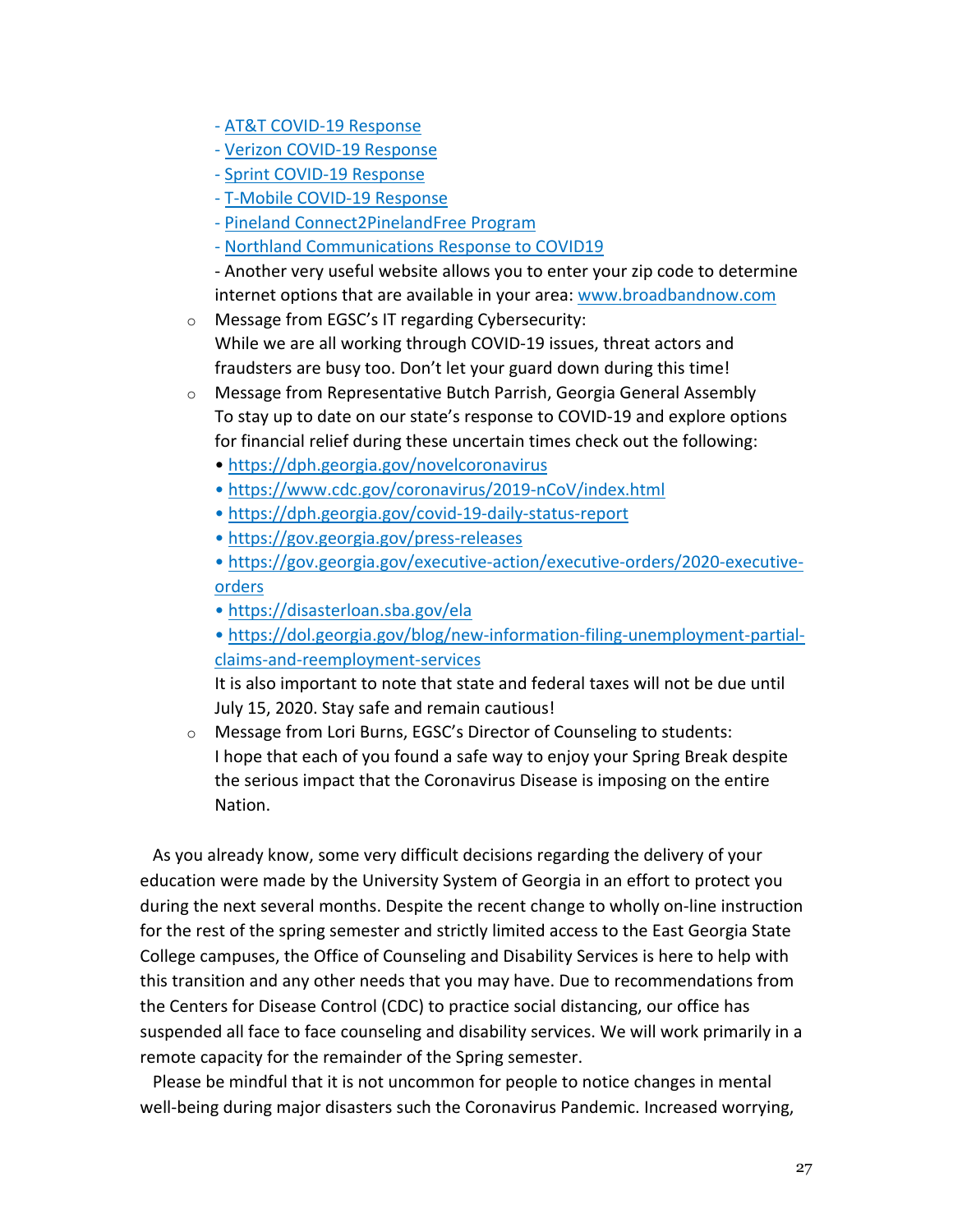sadness, and fear are only a few of the symptoms that someone may experience. If there is a change in your mental well-being, it is very important that you cope in a manner that does not increase your stress level during a time that is already stressful. I can assure you that promoting student well-being and resilience will remain our focus.

If you would like to schedule an appointment to speak to a counselor, please contact us via email (Irburns@ega.edu or sroyals@ega.edu). We will be monitoring our email accounts during normal operating hours, Monday-Friday from 8am-5pm. For emergencies, call 911 or the Georgia Crisis and Access Line by dialing 1-800-715-4225.

Stay in touch and check catmail, texts and social media regularly. Stay in touch with your professors and instructors.

I realize these emails are lengthy and I applaud your diligence in paying attention to each word. Stay strong and stay resilient. We remain focused on the health and safety of those in our campus community and we will emerge from this crisis with renewed commitment. With every challenge, there is opportunity.

My sincere wishes for a great week as you embark on this new venture. Stay safe, EGSC Bobcat Family! Bob Boehmer President

Release to Community

March 30, 2020

Dear Friends of East Georgia State College,

During these unprecedented times, the events of each day remind me repeatedly of the importance of East Georgia College to the region we serve and to our amazing students --- **and the importance of each one of you to our future**. Thank you for all you have done for the college and for your continuing support.

At this time of year, Joyce Boehmer and I would ordinarily be preparing furiously for things like Honors Night, Commencement, events at our home with students, faculty, staff, and alumni, baseball and softball games and graduation events for our student leadership and staff leadership development program. Sadly, the COVID-19 situation changes everything. Our focus instead is on assuring that residents in Bobcat Villas are moved out safely, that the conversion to wholly on-line classes for spring semester goes smoothly, that our business operations remain sound and that we are prepared for the eventual return to normal operations. As you do, we look forward to that day when we can share time with our Bobcat community face-to-face. We are confident that we will get there because so many people are focused like a laser on maintaining an excellent learning environment in the face of COVID-19 and preparing for the college's bright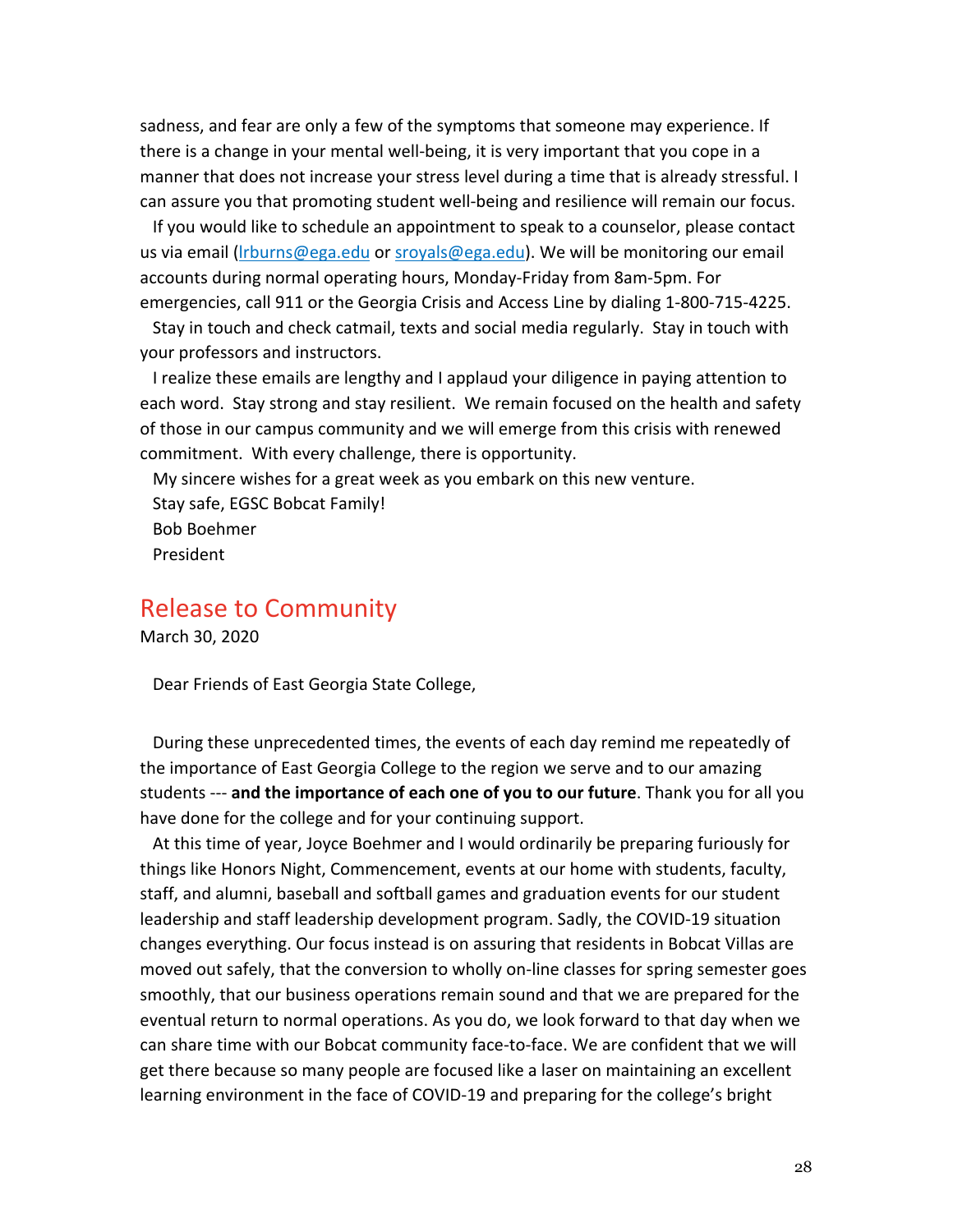future.

For the safety and well-being of all, we may be more physically separated right now than ever before. But one thing holds true: As East Georgia State College, we stand together, always. We are nearly 50 years strong, and we will navigate these difficult times together. No matter where you are right now, please know that our heartfelt concern is for every member of our Bobcat community. I sincerely appreciate everything you are all doing to meet these challenging times.

The college remains open for business with minimal staff and faculty on campus. **All classes will resume in a wholly on-line format on Monday, March 30, 2020.** Most of our employees are working remotely from home. Commencement in May and Student Honors Night in April have been cancelled. We are actively planning, however, for creative, alternative means to recognize student achievements. All spring graduates will, also, be encouraged to participate in the fall 2020 commencement.

There is only one entrance open at the Swainsboro and Statesboro campuses. The EGSC Police Department is only allowing authorized personnel to enter the campuses. No visitors to campus are allowed.

Other important information regarding changes includes:

- $\circ$  The process of moving out all residents of Bobcat Villas will be largely complete on Sunday, March 29, 2020. A few residents will move out in scheduled slots early during the days immediately following and a few with exceptional needs (such as food insecurity) will remain with us for the rest of spring semester 2020.
- $\circ$  All events scheduled with visitors on campus, including meetings, are cancelled for the rest of spring semester. No face-to-face meetings will be held. All meetings will be via telephone, Zoom or Skype or other electronic means.
- $\circ$  All events at the Fulford Community Learning Center and The Morgan House of East Georgia State College are cancelled. There will be no visitors to the Fulford Community Learning Center.
- $\circ$  The gym and fitness center, and our athletic facilities including outdoor basketball courts, playing fields and tennis courts are closed. EGSC's dining hall, bookstore, campus café, and Common Grounds Coffee Shop are closed.
- $\circ$  The guidance of the NJCAA and the GCAA is being followed: all spring athletic games and practices are cancelled.
- o Study Abroad Programs have been cancelled.
- o Plans for Student Center Grand Opening are cancelled. This will be rescheduled for a date in early fall 2020.

I know that right now, many of you have questions about what the college is doing to support students as we launch remote education, which will continue for the remainder of the semester. I encourage you to visit the college's COVID website regularly for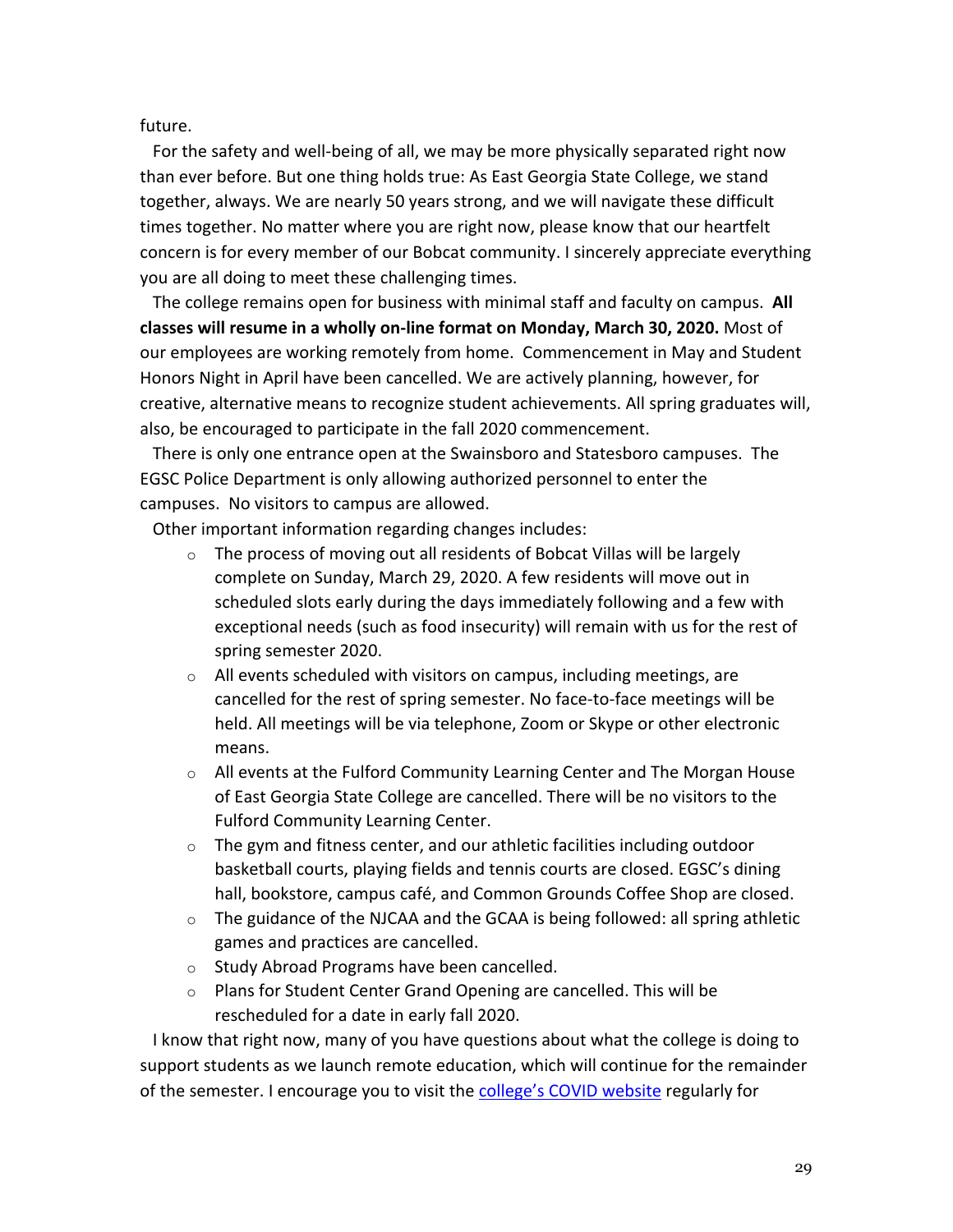updated information on student services and support.

Here are a few of our efforts:

o **Remote learning**

The faculty and staff have worked tirelessly over the past two weeks to prepare for the transition to wholly online courses. There will bumps in the road as instructors and students adapt to new methods of teaching and learning. Problems that may arise will be addressed by instructors with flexibility and fairness.

**Resources for students are posted on the college's website, through regular text messages to students and social media.**

**If you would like to dig deeper and see the type of resources being made available to students, please visit the following**

**sites: https://www.usg.edu/keep\_learning\_usg**

o **Keep Learning USG** - Keep Learning USG

(https://www.usg.edu/keep learning usg) is a site designed to support student as they make the shift to virtual learning. The site is deliberately created to be easily accessed on a phone, with copy in an informal studentfriendly style. The information leads students step by step through best practices to succeed in a remote instructional environment. We know that many of you have also created similarly focused resources, and we have linked to many of those as additional resources guides.

http://www.ega.edu/help/details/how-do-i-access-my-online-courses-ortroubleshoot-problems-using-gaview-d2l – see https://www.ega.edu/help

## o **Mental health and well-being**

In a time when students must distance themselves physically from each other, it's more important than ever that they keep in touch with their campus community in other ways. Our Student Affairs Division is working diligently to develop resources and keep communication open. The Counseling center has established an open online dialog with students to keep them informed of what is accessible to ensure their mental well-being.

o **The Student Health Center** will remain open to serve students who will continue to reside in the residence halls on Monday-Thursday from 1-5 PM. Swainsboro students not living on campus may call the clinic during those hours at 478-289-2182.

o **Refund Policy**

The fee refund policy has been established and is posted on the COVID-19 webpage for students.

o **Internet Service Provider Resources in Response to COVID-19**: Students have been provided with options for internet services. These are posted on the website.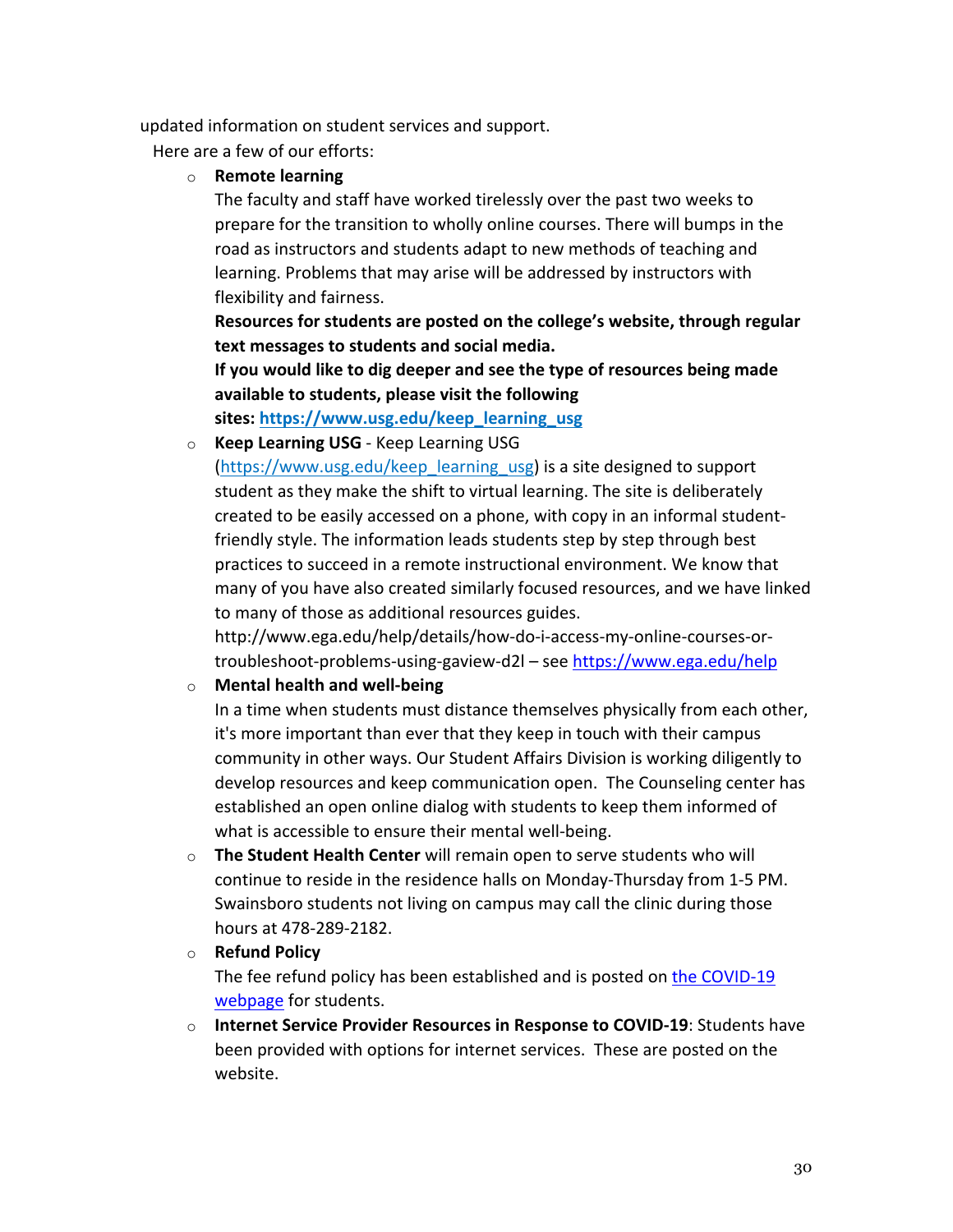- o **Cybersecurity Issues for Everyone** While we are all working through COVID-19 issues, threat actors and fraudsters are busy too. Don't let your guard down during this time! Be careful and if in doubt, don't click and don't open.
- o **EGSC Coronavirus Relief Fund** Many of you have asked how you can help. As you know, many of our students come from backgrounds that don't afford them all they need in the area of technology, resources and even basic necessities. We also have students that must remain on campus because they have no where else to go. Some are international students; some are from the foster system and some are homeless. To help these students and others as this transition takes place, your gift of any amount would be life changing. To give online, click here, or www.ega.edu/donate, or text EGSCCovid19 to 41444 or send your check to EGSC, c/o Institutional Advancement COVID19 Relief Fund, 131 College Circle, Swainsboro, GA. 30401.

As we begin this next week, remember you are a valued and essential partner in the life and future of EGSC, and we are grateful for you. Thank you for all you are doing.

Please be safe! Bob Boehmer President

# Release to EGSC Faculty/Staff

March 30, 2020

Dear EGSC Faculty and Staff,

I know that, during the last two weeks, all of you have prepared intensely for the **beginning of wholly online classes on Monday, March 30, 2020 and for maintenance of our core business operations once online classes begin**. Thank you!

**As I have told our students, assuring that they complete this semester successfully and registering for the next semester of their academic journey are critical steps in their success. In addition, these same steps are critical to the future of our beloved college. All of this will require each of us to develop new ways of teaching, learning, working and communicating.** So, please continue to be patient and flexible to adjust to this new online environment and we will get through it together and we will all be better for it.

For the safety and well-being of all, we may be more physically separated right now than ever before. But one thing holds true: As East Georgia State College, we stand together, always. We are nearly 50 years strong, and we will navigate these difficult times together. No matter where you are right now, please know that our heartfelt concern is for every member of our Bobcat community. I sincerely appreciate everything you are all doing to meet these challenging times.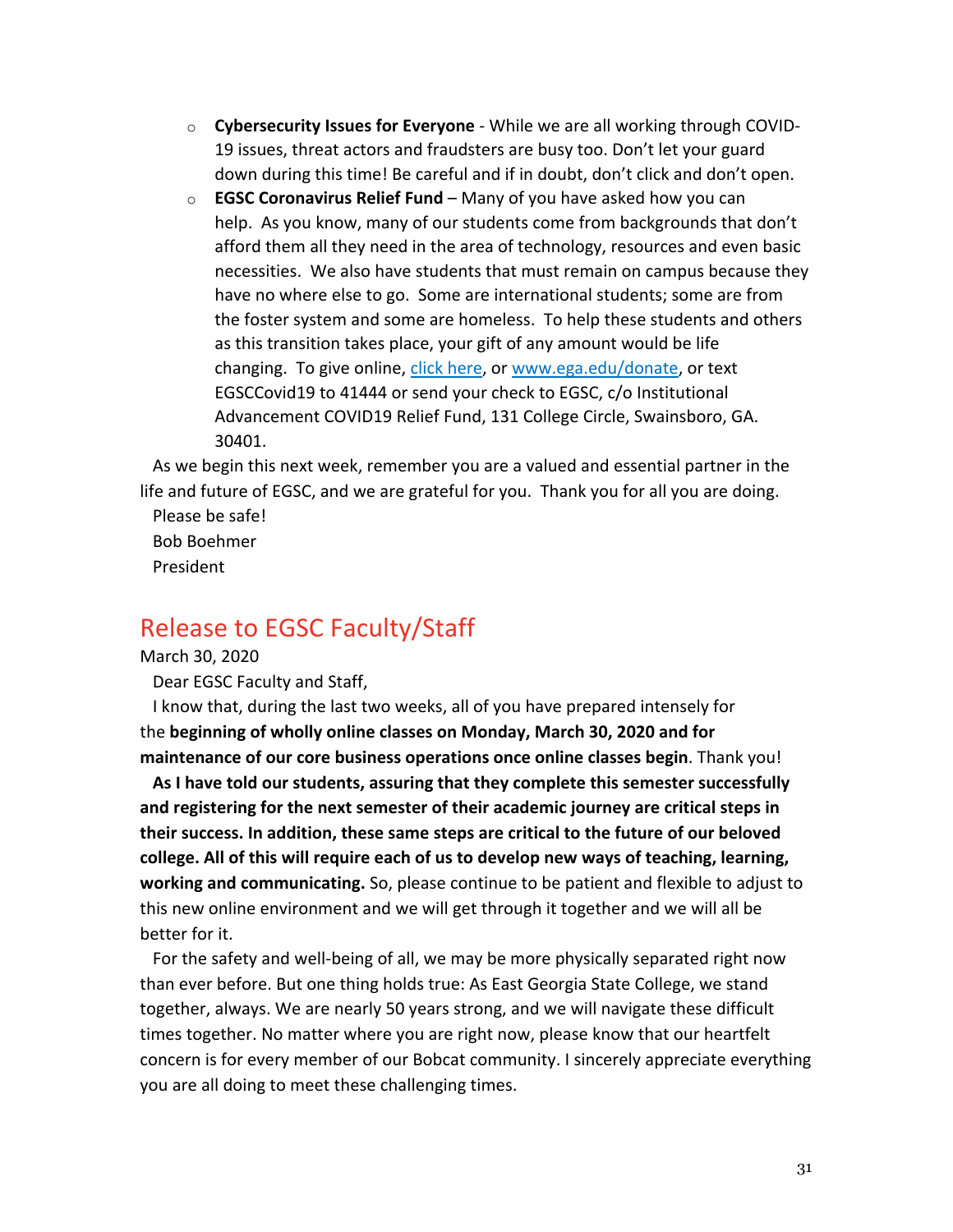As you are aware, we have extended remote instruction for students and remote work for many of our faculty and staff through the end of the semester. In addition, all campus events are canceled or postponed for this time period, including commencement, honors night, athletic events and many other traditions that have helped to build our legacy. We will come through this and come out stronger than before.

I want to share some updates and resources that you will find helpful.

- $\circ$  Wholly Online Instruction of All EGSC Courses Begins on Monday, March 30, 2020
- o Move-Out of Almost All Students from BobCat Villas Completed Sunday, March 29, 2020
- o Student Fee Refund Plan Has Been Adopted
- $\circ$  Free COVID-19 Virtual Screenings through Augusta University Health System's AU Health Express Care App are Available
- o EGSC Has a COVID-19 Website
- $\circ$  Other Important Information About the COVID-19 Website May be Found Here

## **Wholly Online Instruction of All EGSC Courses Begins on Monday, March 30, 2020**

**A message below was sent to all students from the IT department about being ready for these classes:**

"Remember **ALL** classes resume **online-only** this **Monday, March 30**, via GeorgiaView D2L Brightspace. Before Monday, login to GeorgiaView D2L Brightspace to view any course announcements/updates.

http://www.ega.edu/help/details/how-do-i-access-my-online-courses-ortroubleshoot-problems-using-gaview-d2l (see https://www.ega.edu/help) for login steps and more information.

For quick access to your online courses via your cell phone, download the GeorgiaView Brightspace Pulse app to your *iPhone* or **Android** device. For quick access to your EGSC student email (CatMail) via your cell phone,

download the Microsoft Outlook App.

http://www.ega.edu/help/details/im-a-new-student.-how-do-i-setup-email-onmy-phone (see https://www.ega.edu/help)

## **Earlier, EGSC's Director of the Center of Excellence for Teaching and Learning distributed the following EGSC Resources for Rapid Conversion:**

Crash-Training Resources:

The distance learning team at the USG has created a Keep Teaching Resource Webpage designed to provide faculty with helpful resources and contacts to prepare for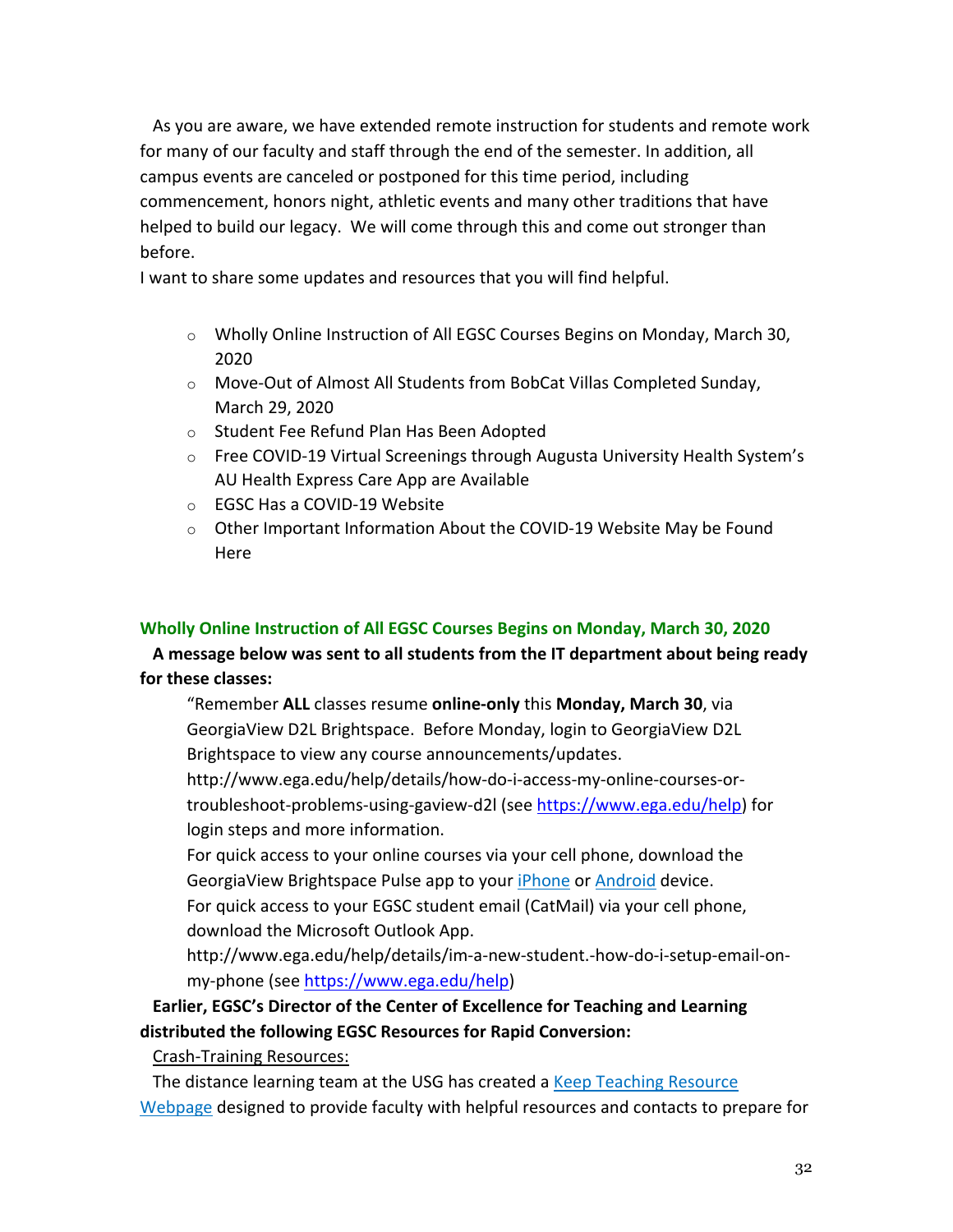a transition to online instruction. (http://www.usg.edu/keep\_teaching\_usg)

USG eCampus has produced an online training course for USG faculty called *Guide to Teaching Online in D2L*. They will share with any institution that requests it. It is a condensed triage-style training that focuses on the basics of online access, communication, quizzes, and assignment submissions. There will be a companion training for students as well as a basic D2L LMS template that the faculty can use. https://www.usg.edu/facultydevelopment/centers/program\_spotlight/rapid\_guide

to teaching online in d2l

Link to

Infographics: https://www.usg.edu/facultydevelopment/centers/program\_spotlight

There are some useful rapid-guides that other institutions have shared that seem quite applicable and transferable to different contexts, which might be a good place to start:

Georgia State University has an excellent online resource, including a checklist to guide us through the emergency, rapid transition: https://cetl.gsu.edu/resources/resourcesfor-remote-teaching-and-learning/

West Georgia has contributed to the

conversation: https://sites.google.com/westga.edu/moving-quickly-to-onlineteach/home and https://westga.co1.qualtrics.com/jfe/form/SV\_5BZrnTY1aQ0VDr7

John Gardner Institute Resource (Thank you, David

Strickland) https://docs.google.com/document/d/1miAJ5JtZtLYw9QPSq\_zsa9RSz7M1gjQ VqlvZYDooIDA/edit

Staying Connected on the national and local level:

This Chronicle of Higher Ed webinar might be useful. You can watch it ondemand: https://zoom.us/webinar/register/1615845595580/WN\_UTWVyDqURca9qHhI rge2vA

## **Your campus CETL, elearning center (Ren Denton, Terri Brown), Chancellor's Learning Scholars (they have been at conferences that disseminate information about course design and active learning)**

• CETL Faculty Advisory Committee: Dr. Ren Denton (Director), Dr. Jeff Howell, David Altamirano, Jason Lee, and Yelena White.

• Chancellor's Learning Scholars: Breana Simmons, Yelena White, Lisa Yocco, Mary Waalkes, Ren Denton.

**Note:** Please consider following EGSC CETL on Facebook, LinkedIn, and Twitter, where I will post relevant articles and information about how to navigate the latest teaching environment. If you are following us, please send invites to your colleagues---as I cannot because it won't let me "spam" people (send invites outside of my own network of friends).

**Note:** There are social media networks for support during this new challenge. I recommend "Online Teaching Collective."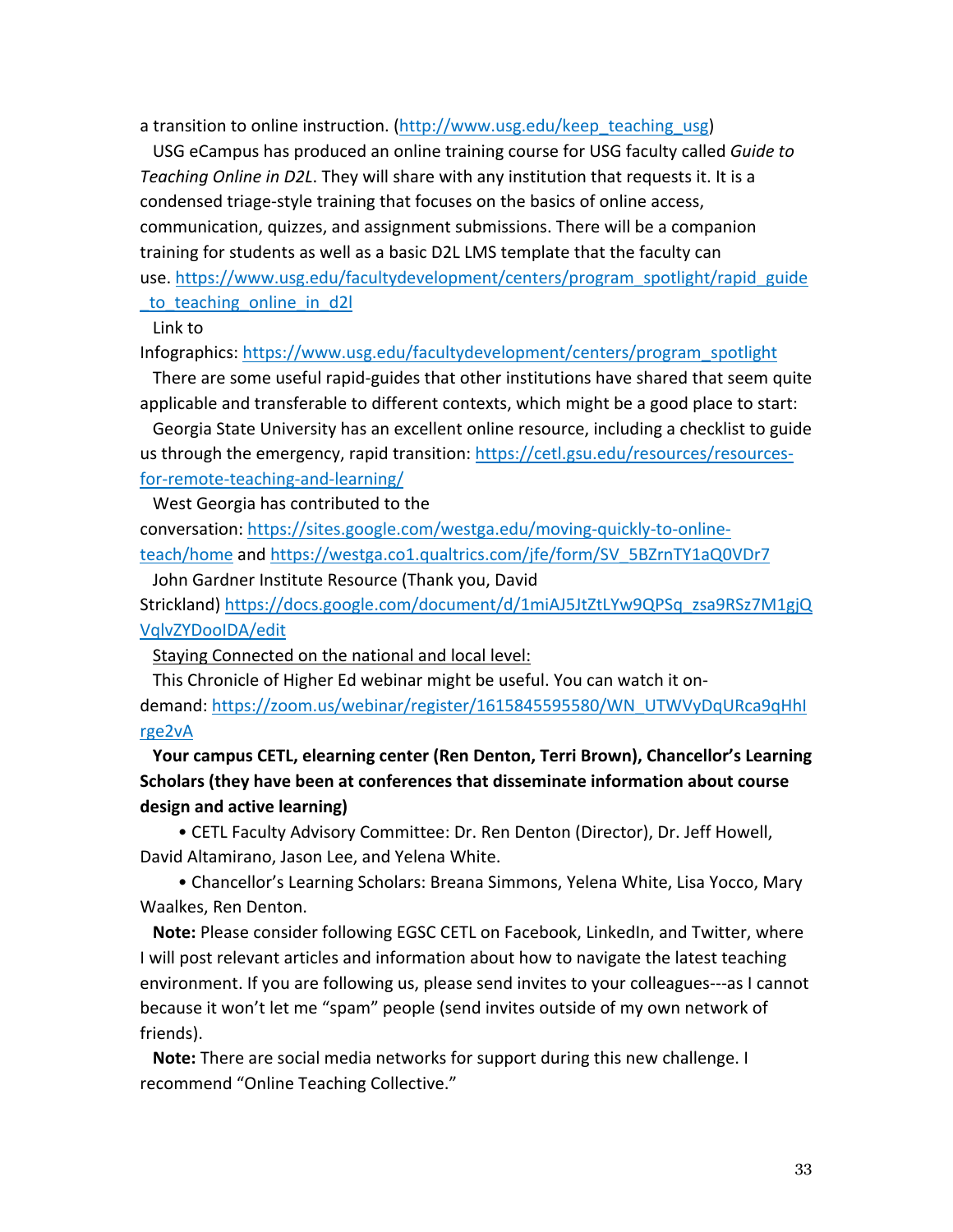Resources for Virtual Classrooms or Digital Learning:

**Google:**

Teacher's Guide to Google

Classroom: https://www.commonsense.org/education/articles/teachers-essentialguide-to-google-classroom

Google Classroom: https://ditchthattextbook.com/the-google-classroom-quick-startguide-tips-and-tricks/

Google Assignments: https://www.blog.google/outreachinitiatives/education/introducing-assignments/

Reduce Cheating in Google Classroom: https://www.techlearning.com/news/5-waysto-prevent-cheating-on-your-google-form-quiz

### **Microsoft Teams:**

Microsoft Teams for the Classroom: https://www.microsoft.com/en-

us/education/products/teams

Collaborative Learning with Microsoft

Teams: https://www.cultofpedagogy.com/microsoft-teams/

Teacher review of Microsoft

Teams: https://www.commonsense.org/education/app/microsoft-teams-teacher-

## review/4610411

## **YouTube:**

Recording and Uploading

Lectures: https://www.youtube.com/watch?v=GUB34waaol0

Zoom

Zoom Tutorial: https://support.zoom.us/hc/en-us/articles/206618765-Zoom-Video-

**Tutorials** 

How to Use Zoom: https://www.youtube.com/watch?v=9guqRELB4dg

**10 tips:**

https://www.usatoday.com/story/tech/2020/03/18/zoom-10-tips-how-getmost/5073581002/

**Note:** If students don't use "landscape" video or if they are on audio only, it will avoid a lag or crash.

**Note:** There is a national conversation about Zoom and FERPA. Having students off camera during recordings that are uploaded may be the best option.

**East Georgia State College's Learning Management System: D2L**

**Terri Brown:** Please contact Terri Brown for more information about how to maximize the tools on our D2L.

**Also, an important announcement from Dr. Tristan Denley in regard to "Keep Learning USG and USG Learning Everywhere" encourages faculty to let students know about the following resources.**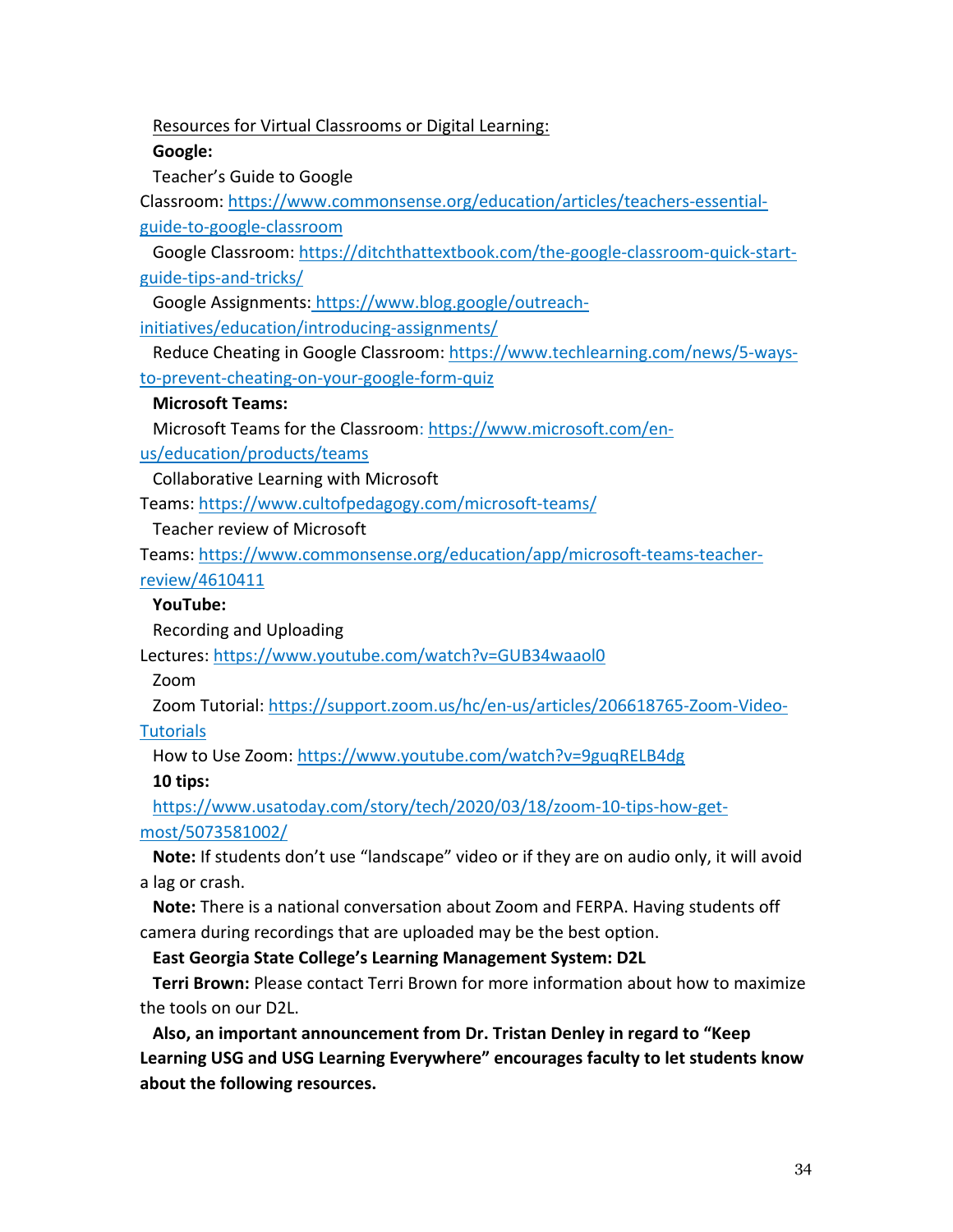*"…*

*Keep Learning USG (https://www.usg.edu/keep\_learning\_usg) is a site designed to support student as they make the shift to virtual learning. The site is deliberately created to be easily accessed on a phone, with copy in an informal student-friendly style. The information leads students step by step through best practices to succeed in a remote instructional environment*

*USG Learning Everywhere (https://www.usg.edu/learningeverywhere) is a site designed to provide educational experiences for all learners, anytime, anywhere. Built on the foundations of the College 2025 initiative, this site brings together openly available educational resources, courseware and free courses from across the system into one easily navigated place. Currently the site links to Coursera MOOCs, ALG textbooks, Galileo materials for parents who are suddenly homeschooling and much more. We are sure that there is much more to be included, and look forward to this new resource growing. Please let me know if your school has a resource that you think should be added in.*

*…*

*I would appreciate it if you could let your students know about the KeepLearning site, and let your community know about LearningEverywhere."*

## **Move-Out of Almost All Students from BobCat Villas Completed Sunday, March 29, 2020**

Over the last couple of weeks, our Housing Director and staff have worked closely with the USG and other key USG administrators to develop and obtain USG approval of a plan to move-out our housing residents from Bobcat Villas. This was, to say the least, a huge undertaking. The goal of this process was to implement the USG directions (applicable to all USG institutions) to promptly and safely implement the move-out of all housing residents (except a very small number allowed to stay for the rest of spring semester due to extraordinary reasons such as housing insecurity).

At the end of the day on Sunday, March 30, 2020, this plan has largely been carried out. A few remaining students, who scheduled appointments to move-out, early in the coming week remain in BobCat Villas and will move out early this week.

Implementation of this plan in a manner in an orderly, staggered manner, which assured health and safety of residents and our staff, required close cooperation among housing staff, our Police (who controlled the entrance to campus to assure that residents moved out only during scheduled times), plant operations and many others. It has been carried out in an excellent manner.

#### **Student Fee Refund Plan Has Been Adopted**

East Georgia State College has adopted the following student fee refund plan: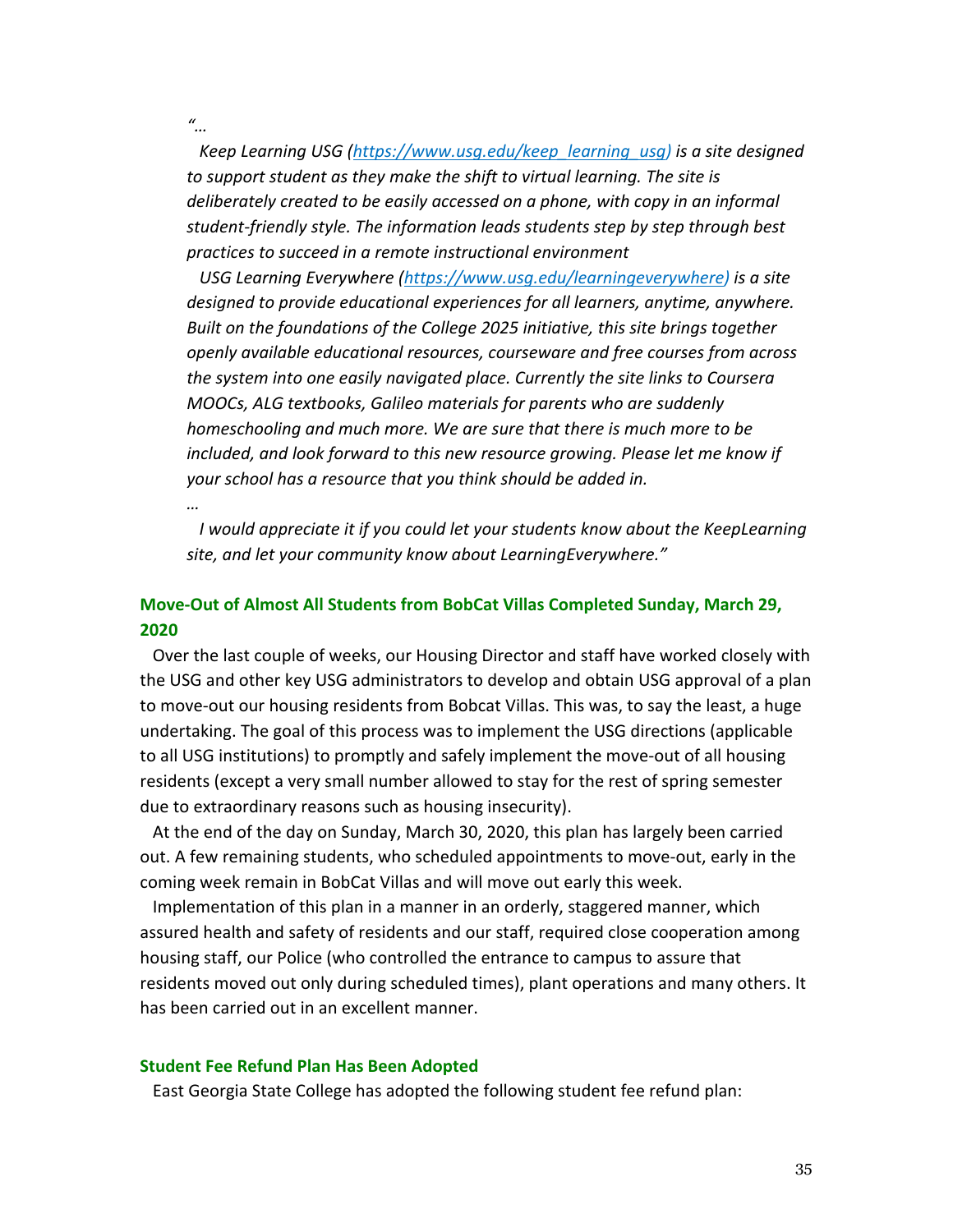## **Refunds of Student Fees (All 3 campuses are included as described below):**

East Georgia State College will implement a prorated refund of various student fees for spring semester 2020 as outlined below for the campus designated as your home campus.

## **Our goal is to disburse refunds by April 16, 2020. We will communicate with you directly if there are any delays in this process.**

The refund calculation date is March 16, 2020. This refund plan was completed in coordination with the USG.

| <b>Fees Refunding</b>         | Swainsboro Campus | Statesboro Campus | Augusta Campus |
|-------------------------------|-------------------|-------------------|----------------|
|                               |                   |                   |                |
| EGSC Activity Feel S          | 14.52             |                   |                |
| EGSC Parking Fee S            | 6.60              |                   |                |
| EGSC Transportation Feel S    |                   | 33.00             |                |
| GS University Feel S          |                   | 38.67             |                |
| AU University Feel S          |                   |                   | 55.86          |
| Total by Campus Location   \$ | 21.12             | 71.67             | 55.86          |

\*Students who did not pay the above fees because of the fee structure for the program in which they are enrolled (nursing students and students in the Fire and Emergency Services Administration program) will not receive a refund.

## **Refunds of Swainsboro Campus Housing and Dining:**

- o A prorated portion of housing rent charges will be refunded based on the March 16, 2020 refund calculation date.
- $\circ$  You will receive a pro-rata refund of the unused portion of your meal plan based on a March 16, 2020 refund calculation date. The exact amount of your refund will depend upon the specific meal plan which you purchased.
- $\circ$  Unused flex dollars will be refunded. The unused portion of any commuter meal plans and all other declining balance meal plans will be refunded.
- $\circ$  Students who were granted an exception to remain in the residence halls during the remaining part of spring semester 2020 will not be refunded their housing rent or base meal plan.

## **Additional information about refunds:**

EGSC Statesboro students who purchase a meal plan from Georgia Southern University should contact Georgia Southern University with any questions.

Refunds of these fees will mirror students' normal refund process via BankMobile Refund Selection. You must make a BankMobile Refund Selection.

Please see the following link on how to make your Refund Selection.

Fees, other than those described above, have been carefully studied and vetted with the USG and deemed to be essential to the continuity of instruction and business operations.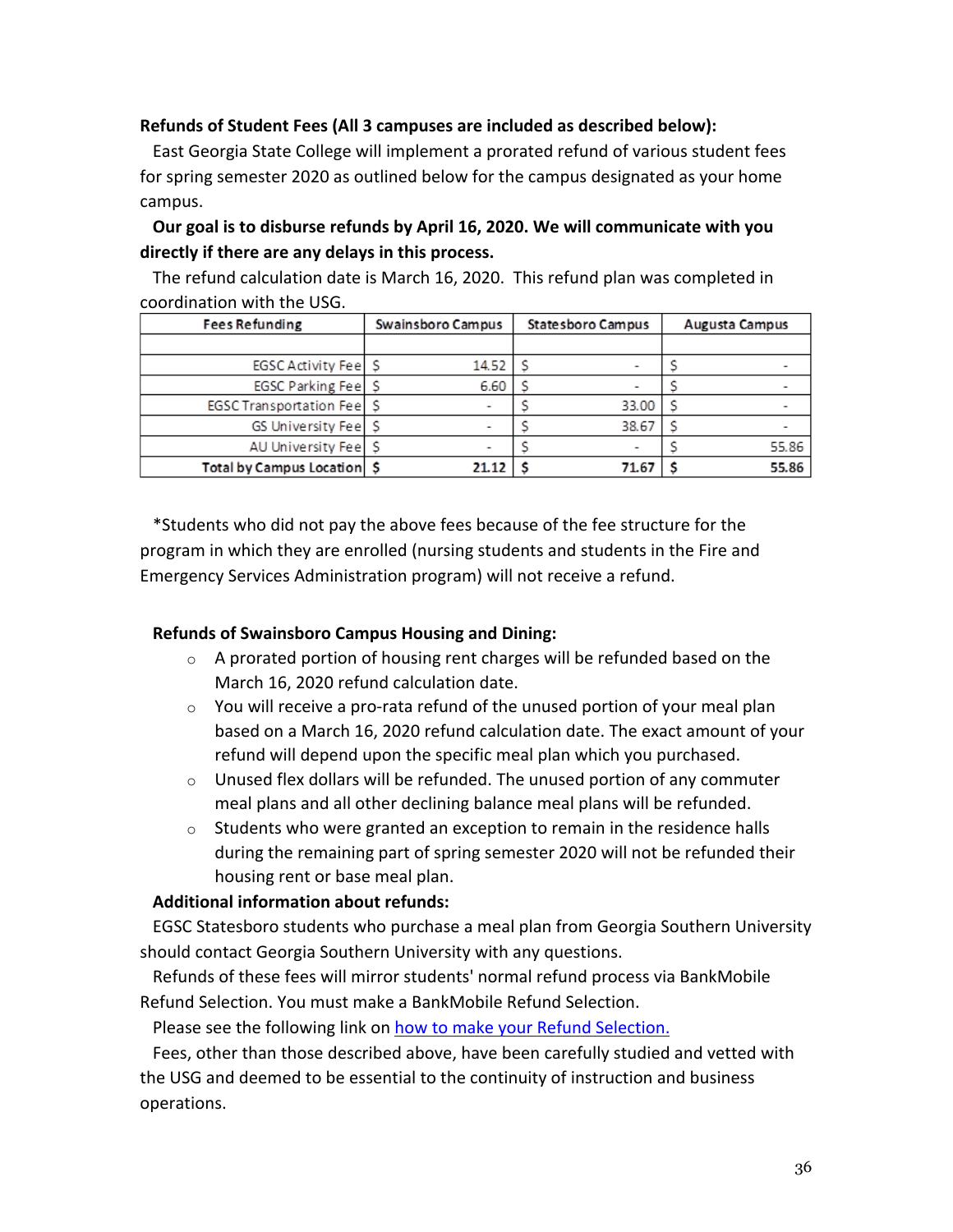Any outstanding balances owed to East Georgia State College (e.g., parking fines, lockout fines) will be deducted from your refund.

Students will not receive refunds of fees paid by any need-based scholarship. However, the scholarship reversal will not exceed the refund amount and will not create a balance due from the student. Please note that the deadline has passed for a student to withdraw without academic penalty from the Spring 2020 full-term.

Students who have registered for the Spring 2020 Mini-Session II term can withdraw without academic penalty through March 26, 2020 (Augusta Campus) and through April 7, 2020 (Swainsboro/Statesboro Campuses).

Refunds for Mini-Session II withdrawals will be processed under normal refunding guidelines.

We understand that these uncertain times have left you with many questions. Please rest assured that we are working diligently to provide answers as fast as possible.

Please reach out via email to accounts@ega.edu with any questions or concerns you have.

## **Free COVID-19 Virtual Screenings through Augusta University Health System's AU Health Express Care App are Available**

All University System of Georgia employees and dependents are now eligible for **free COVID-19 virtual screenings** through Augusta University Health System's AU Health Express Care app.

Screenings are available 24 hours a day, seven days a week, at no cost and no appointment required. You log into the app from home. Screenings are done by a provider who is a physician, nurse practitioner or physician's assistant and trained to screen for COVID-19. Please note: A positive screening does not mean you have COVID-19.

Patients who screen positive will be told about appropriate next steps, which could include visiting a testing site. Patients who screen negative are provided their visit summary and will be given guidance on next steps for treatment of their symptoms.

AU cannot guarantee perfect screening results, but are confident their medical professionals are using the most up-to-date and latest COVID-19 screening practices.

The app is available for download on iPhone and Android. Links to the virtual screening app are available at www.augustahealth.org/COVID19.

For those without access to technology, please call AU Health's COVID-19 hotline at 706-721-1852. A desktop version or application for download can also be found at www.augustahealth.org/COVID19.

#### **EGSC Has a COVID-19 Website**

This website includes an abundance of information that will answer many of your questions.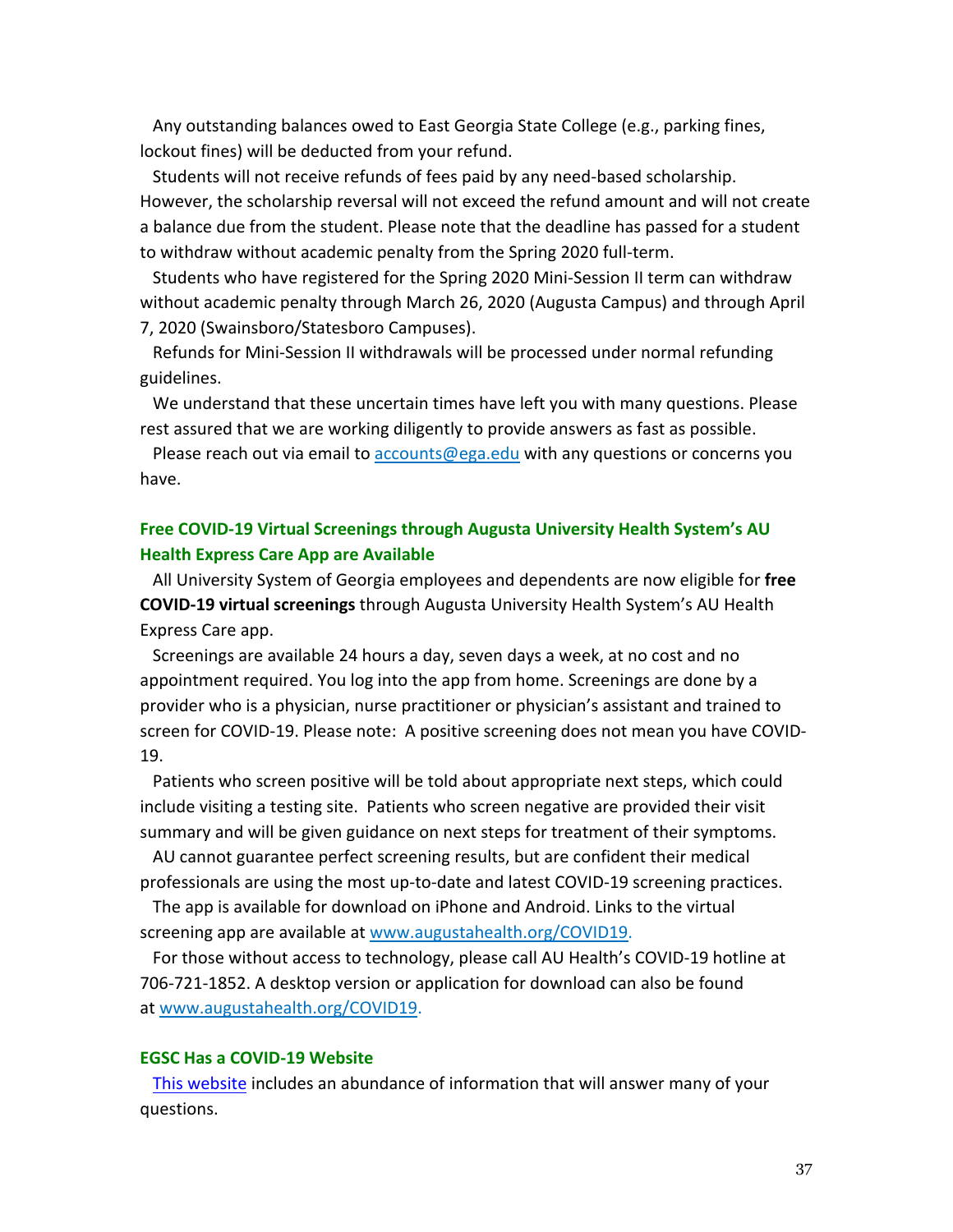## **Other Important Information About the COVID-19 Website May be Found Here**

- o Remember to complete the Travel Registry found on the website
- o The Student Health Center will remain open to serve students who will continue to reside in the residence halls on Monday-Thursday from 1-5 PM. Swainsboro students not living on campus may call the clinic during those hours at 478-289-2182.
- $\circ$  All events scheduled with visitors on campus, including meetings, are cancelled for the rest of spring semester. No face-to-face meetings will be held. All meetings will be via telephone, Zoom or Skype or other electronic means.
- $\circ$  All events at the Fulford Community Learning Center and The Morgan House of East Georgia State College are cancelled. There will be no visitors to the Fulford Community Learning Center.
- $\circ$  The gym and fitness center, and our athletic facilities including outdoor basketball courts, playing fields and tennis courts are closed. EGSC's dining hall, bookstore, campus café, and Common Grounds Coffee Shop are closed.
- $\circ$  EGSC is following the guidance of the NJCAA and the GCAA. All spring athletic games and practices are cancelled.
- o Study Abroad Programs have been cancelled.
- o Plans for Student Center Grand Opening are cancelled. This will be rescheduled for a date in early fall 2020.
- $\circ$  The staff evaluation due date to HR has been extended until May 1, 2020.
- $\circ$  Important information regarding internet service providers. Please follow the links below to learn more about COVID-19 responses and offerings from the providers/resources listed (offerings subject to change):
	- Federal Communications Commission "Keep Americans Connected Pledge"
	- Comcast COVID-19 Response
	- Charter Communications COVID-19 Response
	- AT&T COVID-19 Response
	- Verizon COVID-19 Response
	- Sprint COVID-19 Response
	- T-Mobile COVID-19 Response
	- Pineland Connect2PinelandFree Program
	- Northland Communications COVID-19 Response
	- Another very useful website to add to the list

is www.broadbandnow.com which allows you to enter your zip code to determine internet options that are available in the respective area.

o **A message from IT regarding Cybersecurity follows:**

While we are all working through COVID-19 issues, threat actors and fraudsters are busy too. Don't let your guard down during this time! Here are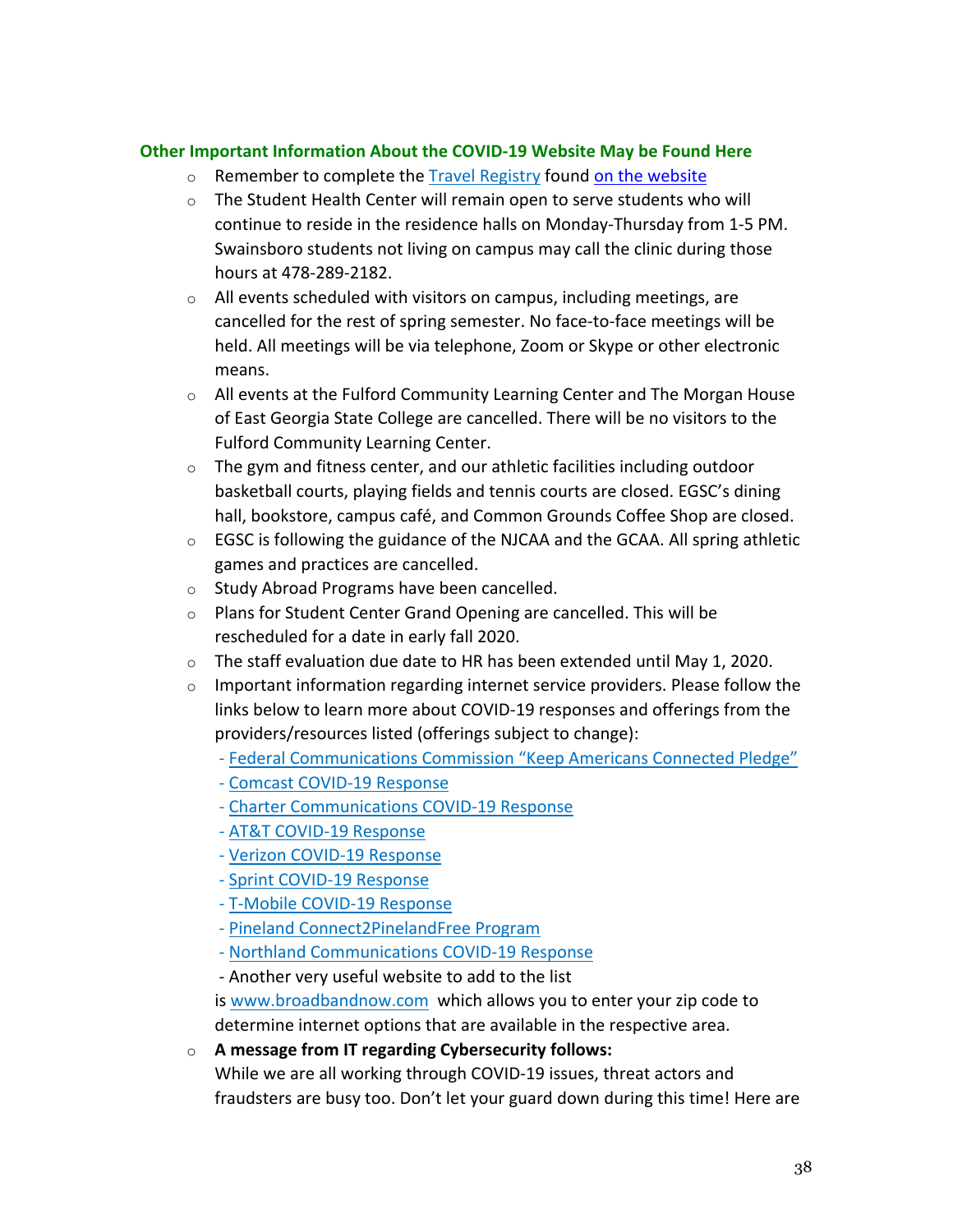two unsuccessful phishing attempts that recently occurred within the USG: 1. The USO Cybersecurity team was made aware of an unsuccessful phishing operation at a USG institution. An e-mail purporting to be from Sterling Infosystems requested payment for past due invoices. Sterling Infosystems is a legitimate vendor that was under system-wide contract for background checks through 6/30/2019. Be on the lookout for fraudsters impersonating legit companies. If you have any questions, or uncertainty about an email, please send it to me to verify before responding or providing any information.

**\*\*\*Note:** The invoice was sent to Gordon State, but another USG institution received the phishing e-mail and invoices. Charges on the invoices were dated after 6/30/19, which is beyond the contract expiration. The alert employee recognized this and made their IT department aware.

2. Employees at a USG institution received phishing e-mails requesting an urgent purchase of gift cards. The e-mail example attached purported to be from the institution's Comptroller, but the e-mail behind the name was a Gmail account. Be sure to look for the banner which indicates the email originated from a third-party email provider: **ALERT: This email originated** from an external source. Please use proper judgment before opening attachments, clicking links, replying, or providing information.

**\*\*\*Note** that in the second scenario the employee engaged with the fraudster even though the e-mail contained the warning that it came from outside of the university. The employee eventually did come to the conclusion that the email was a scam. All phishing e-mails were retracted by the institution's IT department.

o A message from Plant Operations:

Due to COVID19 concerns, we are taking precautions and making everyone's safety our top priority. We continue to sanitize doorknobs and other surfaces in high traffic areas.

If you would like to limit traffic in your office, please place your trash can outside of your door at the end of each business day, and we will be happy to collect it.

- o Message from Representative Butch Parrish, Georgia General Assembly To stay up-to-date on our state's response to COVID-19 and explore options for financial relief during these uncertain times check out the following:
	- https://dph.georgia.gov/novelcoronavirus
	- https://www.cdc.gov/coronavirus/2019-nCoV/index.html
	- https://dph.georgia.gov/covid-19-daily-status-report
	- https://gov.georgia.gov/press-releases
	- https://gov.georgia.gov/executive-action/executive-orders/2020-

### executive-orders

• https://disasterloan.sba.gov/ela